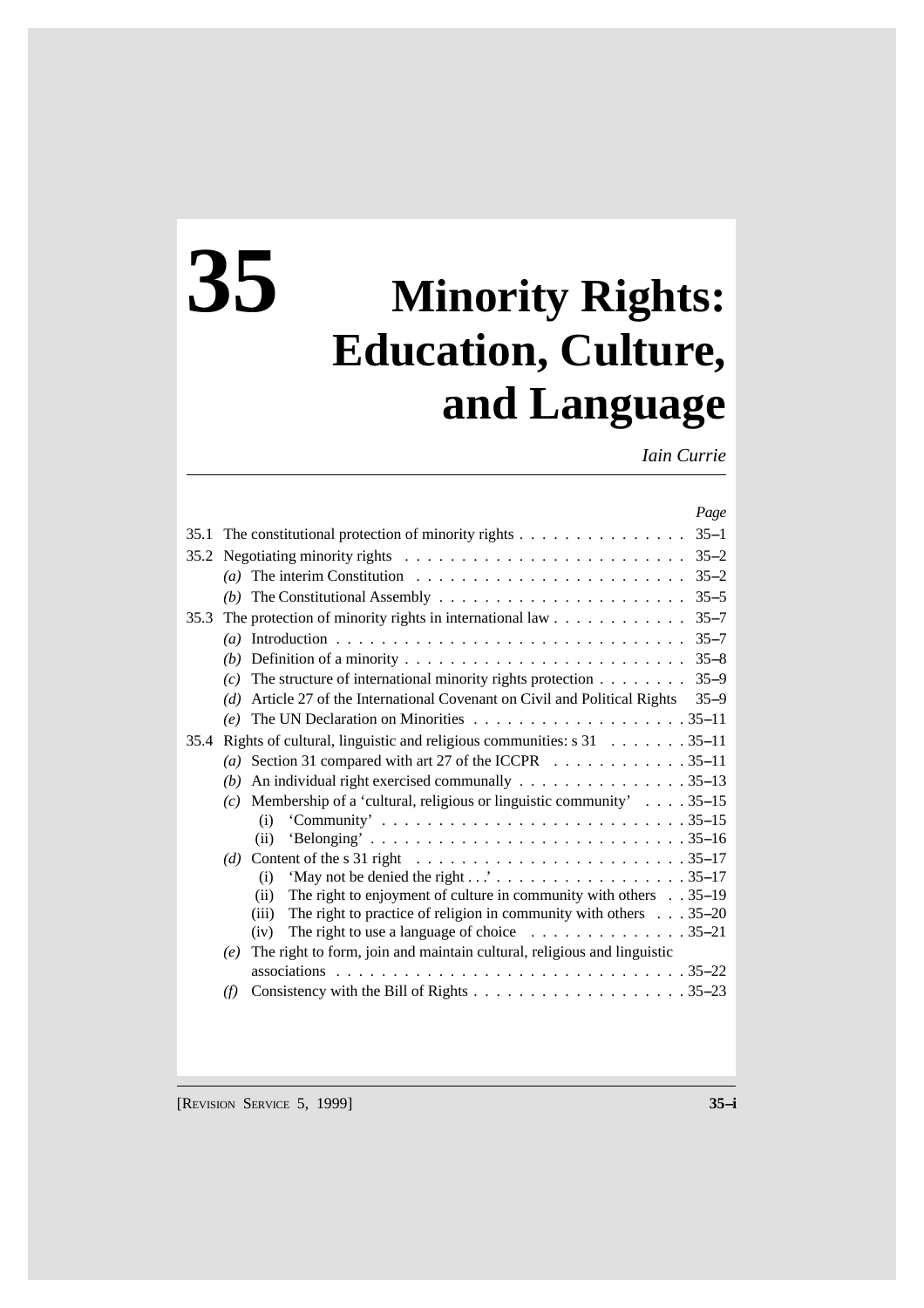## CONSTITUTIONAL LAW OF SOUTH AFRICA

|      | Page                                                                                                                          |
|------|-------------------------------------------------------------------------------------------------------------------------------|
|      |                                                                                                                               |
|      | 35.6 Education rights: $s$ 29 $\ldots$ $\ldots$ $\ldots$ $\ldots$ $\ldots$ $\ldots$ $\ldots$ $\ldots$ $\ldots$ $\ldots$ 35–25 |
|      | (a) Right to instruction in an official language of choice $\dots \dots \dots \dots \dots$                                    |
|      | (b) Right to establish private educational institutions $\ldots \ldots \ldots \ldots$ 35–26                                   |
|      |                                                                                                                               |
|      | (a) The value of minority rights $\dots \dots \dots \dots \dots \dots \dots \dots \dots 35-28A$                               |
|      | (b) Limitations to protect the public order, health or morals 35–29                                                           |
|      | (c) Limitations to promote national unity 35–30                                                                               |
|      | (d) Limitations to protect minority existence or identity 35–31                                                               |
| 35.8 |                                                                                                                               |
|      | (a) Self-determination in international law 35–31                                                                             |
|      | (b) Self-determination and the Constitution $\dots \dots \dots \dots \dots \dots \dots$ 35–32                                 |
|      | The interim Constitution and the Constitutional Principles $\ldots$ 35–32<br>(i)                                              |
|      | (ii)                                                                                                                          |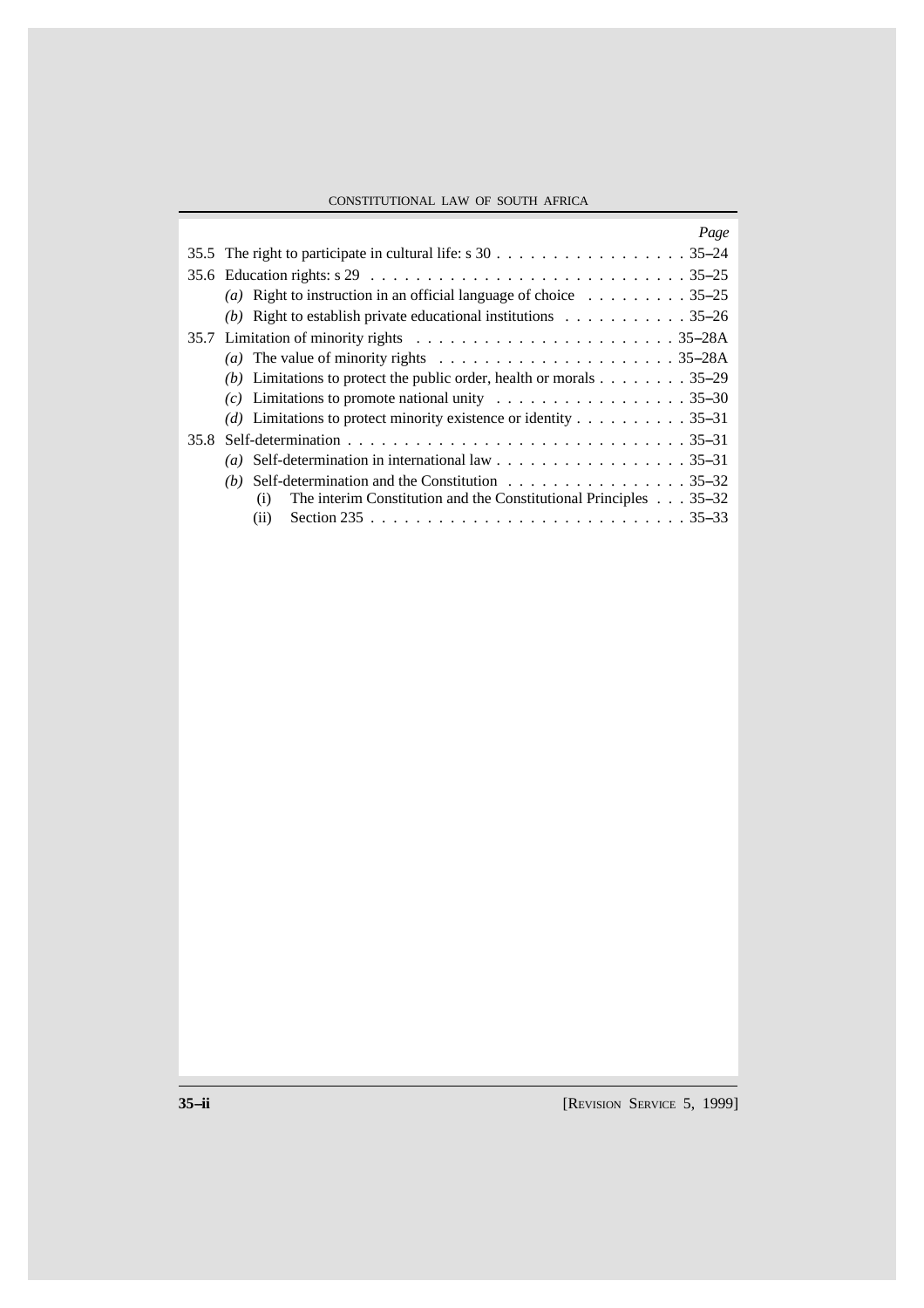## 35.1 THE CONSTITUTIONAL PROTECTION OF MINORITY RIGHTS

The problem of accommodating and protecting ethnic, religious and linguistic minorities in a democratic state dominated the lengthy constitutional negotiations that preceded the enactment of the interim Constitution. The same is true of the Constitutional Assembly drafting process, where agreement on issues such as the official language policy and state-funded education in minority languages eluded the participants until almost the very last minute.

1 The prominence of minority rights issues in recent constitutional politics is, of course, unsurprising. Few would dispute that ethnic and linguistic division has been a characteristic, perhaps definitive, feature of South African political life since colonial settlement. Prior to the 1994 constitutional revolution, a minority population had aggressively held a monopoly of political power for three centuries. Before it could be persuaded to relinquish that power the representatives of that minority insisted on constitutional protection and special status. From the very beginning of the negotiations process the standpoint of the National Party government was that a negotiated settlement would not entail a surrender to the simple majority rule that it had resisted for so long.<sup>1</sup> Instead the NP insisted on guaranteed shares of power for minority political parties, minority vetoes, and constitutional protection of group or minority rights.<sup>2</sup>

It is the last of these measures - the protection of the rights of cultural, religious and linguistic minorities — that is the principal focus of this chapter.<sup>3</sup> Under the interim Constitution the Fundamental Rights chapter and the list of Constitutional Principles accorded protection to minorities in a number of ways. First, the interim Constitution contained a right to equality of treatment and freedom from unfair discrimination.<sup>4</sup> The non-discrimination provision expressly outlawed discrimination based on a number of grounds of differentiation generally thought to contribute to the marginalization or oppression of minority populations: language, race, ethnic or social origin, colour, religion, belief. In respect of religion, the non-discrimination guarantee was reinforced by a right protecting religious freedom.<sup>5</sup> Secondly, the Fundamental Rights chapter contained a right restraining the state from interfering with an individual's right to speak the language or to practise the culture of his or her choice.<sup>6</sup> Thirdly, the chapter guaranteed rights, where practicable, to education in the language of an individual's choice and to establish educational institutions based on a common culture, language or religion.<sup>7</sup> Fourthly, two Constitutional Principles  $- XI$ and XII --- required minority rights to be catered for in the final Constitution. Fifthly, CP XXXIV authorized constitutional provision for what it terms a notion of the right of self-determination by any community sharing a common cultural and language heritage.

<sup>1</sup> In his speech to Parliament on 2 February 1990 F W de Klerk listed his government's negotiating objectives: 'a new democratic constitution; universal franchise; no domination; equality before an independent judiciary; the protection of minorities as well as of individual rights' *Debates of Parliament* 2 February 1990 col 15.

<sup>2</sup> Steven Friedman *The Long Journey: South Africa's Quest for a Negotiated Settlement* (1993) at 5-17.

<sup>3</sup> The Bill of Rights was of course not the only area of the Constitution where minority/majority contentions were played out. Political parties fought equally hard over such traditional minority issues as federalism and regional autonomy, political representation of minority parties, land restitution, official languages, and national symbols.<br>
<sup>5</sup> Section 14(1).

| $4$ Section 8.         |  | $\degree$ Section 14(1). |
|------------------------|--|--------------------------|
| $^{\circ}$ Section 31. |  | Section $32(c)$ .        |

[REVISION SERVICE 2, 1998] **35--1**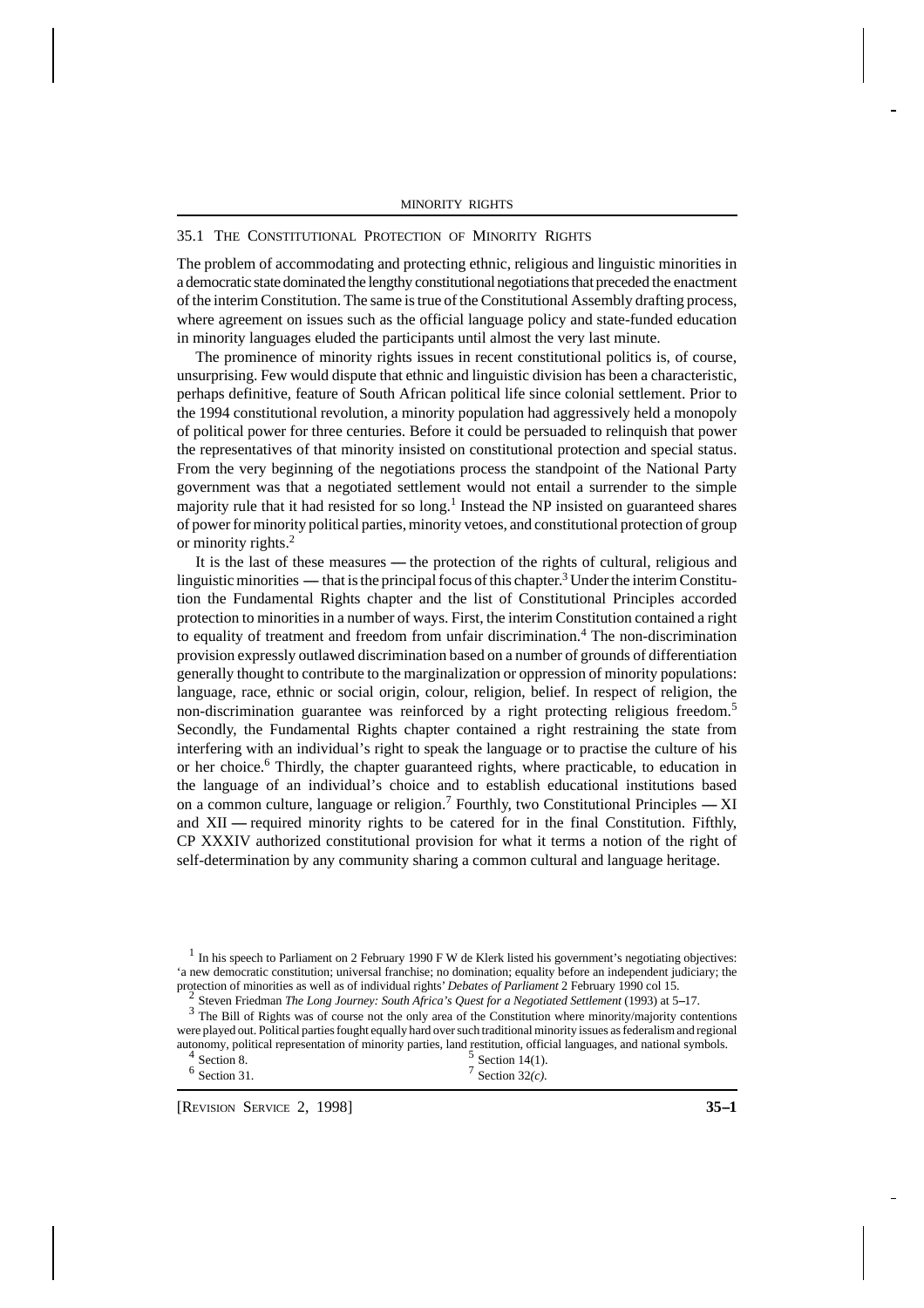The 1996 Constitution has elaborated on the requirements of the Constitutional Principles in the following manner. As did its predecessor, the Bill of Rights contains a right to equality of treatment and freedom from unfair discrimination, again listing race, ethnic or social origin, colour, religion, belief, culture, language and birth as impermissible grounds of differentiation.<sup>1</sup> This right applies both against the state and against individuals.<sup>2</sup> The Bill of Rights, again like its predecessor, protects religious freedom and association and political participation rights.<sup>3</sup> Members of cultural minorities receive indirect protection from the hate speech qualification to s 16. Freedom of expression does not extend to 'advocacy of hatred that is based on race, ethnicity . . . or religion'.<sup>4</sup> Three sections of the Bill of Rights are specifically aimed at minority protection. Section 30 restrains interference by the state or by private individuals and institutions with an individual's right to use the language or to participate in the culture of his or her choice. Section 31 accords a similar protection to a different category of right-holder — 'persons belonging to a cultural, religious or linguistic community'. Section 29 guarantees a right to education in the language of an individual's choice and a right to establish private educational institutions.

2 Outside the Bill of Rights, the Constitution requires the establishment of a Commission for the Promotion and Protection of the Rights of Cultural, Religious and Linguistic Communities.<sup>5</sup> Section 235 repeats, almost verbatim, the nebulous commitments of CP XXXIV: recognition of the right of self-determination of any community sharing a common cultural and language heritage, within a territorial entity in the Republic, or in any other way determined by national legislation, is not constitutionally precluded.<sup>6</sup>

The interpretation of ss 29, 30, 31 and 235 is likely to be informed by the developing body of international law relating to minority rights. A brief description of that body of law is provided below. At the same time there are several important distinctions to be drawn between international minority rights structures and those contained in the 1996 Constitution. These distinctions are the product of historical and political influences specific to South Africa, where talk of minority protection all too rapidly becomes mixed up with talk of minority privilege. In addition to their clear impact on the construction of the Constitution, these influences will continue to be felt in the work of interpreting and enforcing the Constitution.

## 35.2 NEGOTIATING MINORITY RIGHTS

#### *(a)* **The interim Constitution**

Notwithstanding the contentiousness of the minorities issue, the language and cultural rights provisions of the interim Constitution's rights chapter were readily agreed to by the MPNP

Section  $9(3)$  and  $(4)$ .

```
3 Sections 15, 18 and 19.
```
4 Section 16(2)*(c)*. <sup>5</sup> Sections 185-186.

<sup>6</sup> In addition to the measures listed, the Constitution contains provisions relating to the use and promotion of official languages and other languages used by communities in South Africa (s 6). Though analytically inseparable from the question of minority rights, a detailed analysis of these provisions is the subject of Chapter 37 'Official Languages' below.

<sup>&</sup>lt;sup>1</sup> Section 9(3). The specific enumeration of these grounds facilitates the right-holder's burden of proof: discrimination by the state on any of the listed grounds is *prima facie* unfair (s 9(5)).<br>
<sup>2</sup> Section 9(3) and (4)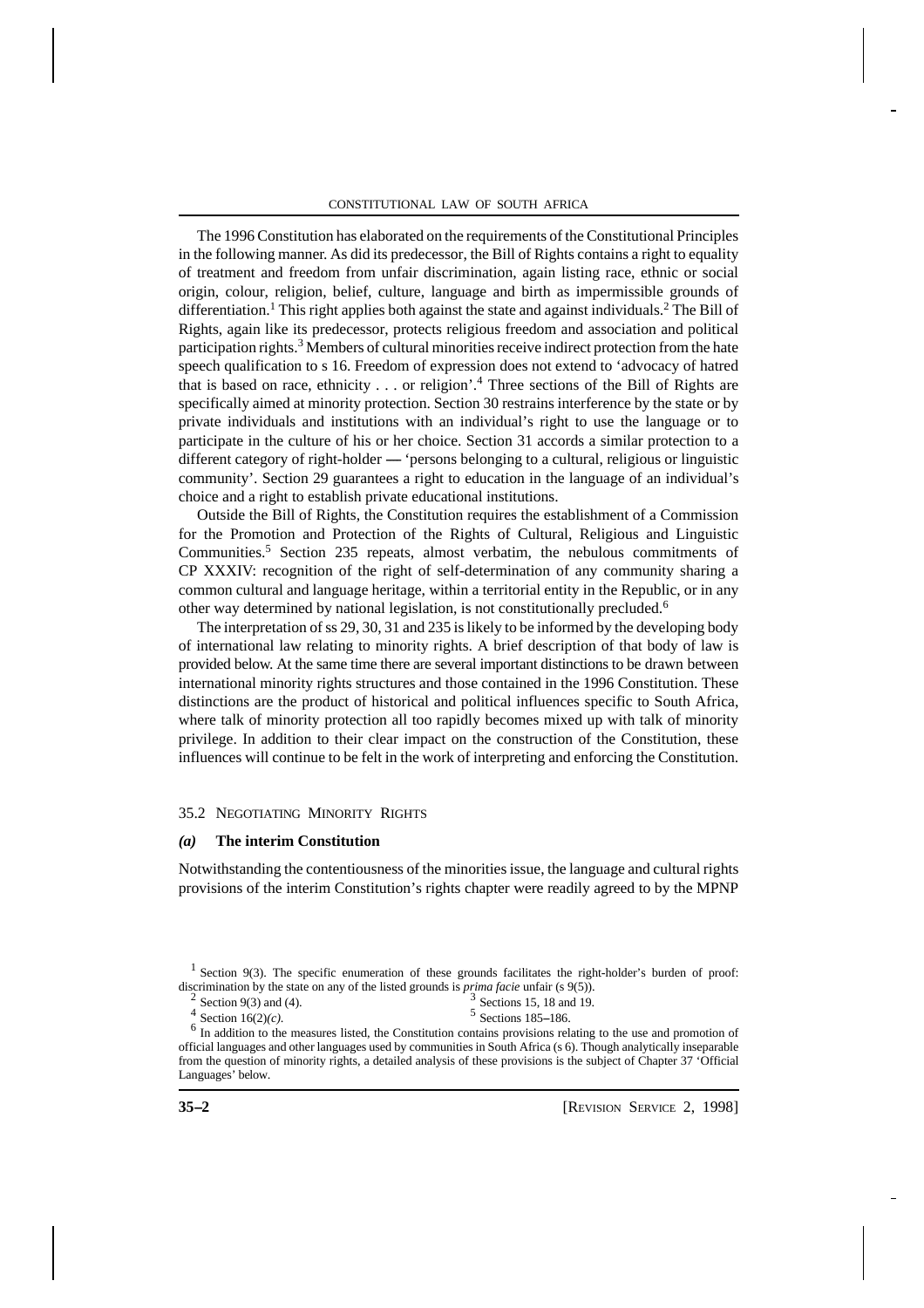participants.<sup>1</sup> The ease of this passage was no doubt facilitated by the uncontroversiality of the guarantees contained in s 31 of the interim Constitution, which, though reminiscent of those contained in art 27 of the International Covenant on Civil and Political Rights (ICCPR), avoided art 27's identification of a distinct group of right-holders. The reason why no more substantial minority rights protection found its way into the chapter lay in the perception, shared by the dominant parties at the talks, that guaranteeing collective rights for minorities was politically unpalatable.

The idea of providing constitutional sanction to the rights of racial minorities had prompted the NP government to request the South African Law Commission to investigate mechanisms for the recognition and protection of group rights.<sup>2</sup> Between 1986 and 1991 the Commission canvassed a number of submissions, mostly from the ranks of white right-wing intellectuals and political groupings, advocating the right of minorities to seek recognition as distinct societies and to resist assimilation into a common national culture.<sup>3</sup> The Commission accepted the existence of what it termed numerous groups or communities and strong intergroup conflict and rivalry in South African society. 4 Nevertheless, it disclaimed the existence of statutorily definable groups with statutorily definable rights in South Africa. According to the Commission, the needs of individuals who are members of different linguistic, cultural and religious groups would be adequately protected by individual rights in a bill of rights.<sup>5</sup>

The Commission's suspicion of minority rights in the sense of special status for groups is not surprising considering its determination to create a colour-blind constitutional order. 6 In such a context claims to group rights are tainted by the concept's correspondence to apartheid discourse, in which 'group' is a code word for racially defined policies, defensively separated from each other.<sup>7</sup>

<sup>1</sup> Lourens M du Plessis 'A Background to Drafting the Chapter on Fundamental Rights' in Bertus de Villiers (ed) *Birth of a Constitution* (1994) 89 at 93. By contrast, the economic activity, fair labour practices and property rights sections of the chapter were the subject of fervent debate. See Hugh Corder 'Towards a South African Constitution' (1994) 57 *Modern Law Review* 491 at 513.

2 South African Law Commission *Working Paper 25: Project 58: Group and Human Rights* (1989) at 1.

3 South African Law Commission *Interim Report on Group and Human Rights* (1991). The Conservative Party, Afrikaner Volkswag and Boere-Vryheidsbeweging testimony before the Commission expressed its dissatisfaction with mere 'minority group protection'. Instead, these parties favoured 'national group protection', which they understood as a right to Afrikaner self-determination 'in its widest form', including the right to secession (at 39–80).

*Interim Report on Group and Human Rights* at 35.

<sup>5</sup> Interim Report on Group and Human Rights at 679–80.

6 *Interim Report on Group and Human Rights* at 647: 'What is certain is that the vast majority of this country's total population is opposed to further discrimination or exclusion or favouring on the ground of race or colour. We are striving for a system of equality before the law, and therefore justice, for all.'

<sup>7</sup> After reviewing international legal mechanisms for the protection of minorities, the Commission deliberately steers away from a solution grounded in the recognition of group rights. It cites the perception that community or minority protection is undemocratic or anti-democratic, and that it is advocated merely to perpetuate white domination under another name (*Interim Report on Group and Human Rights* at 112). According to the Commission, community and minority protection which is aimed at furthering domination by minority groups or granting them undue preference 'would not be accepted by the majority and would ultimately be rejected'. However, if a minority perceives itself to be dominated and its needs treated with contempt, it will strive constantly to rid itself of the regime (at 113). So, the Commission concludes: 'The sensible solution would therefore be to steer a course between these two dangers' (at 113). The solution found is the protection of a number of individual constitutional rights: freedom from discrimination, a right to mother-tongue education, a right to practise a particular culture or religion of one's choice or to speak a language of one's choice.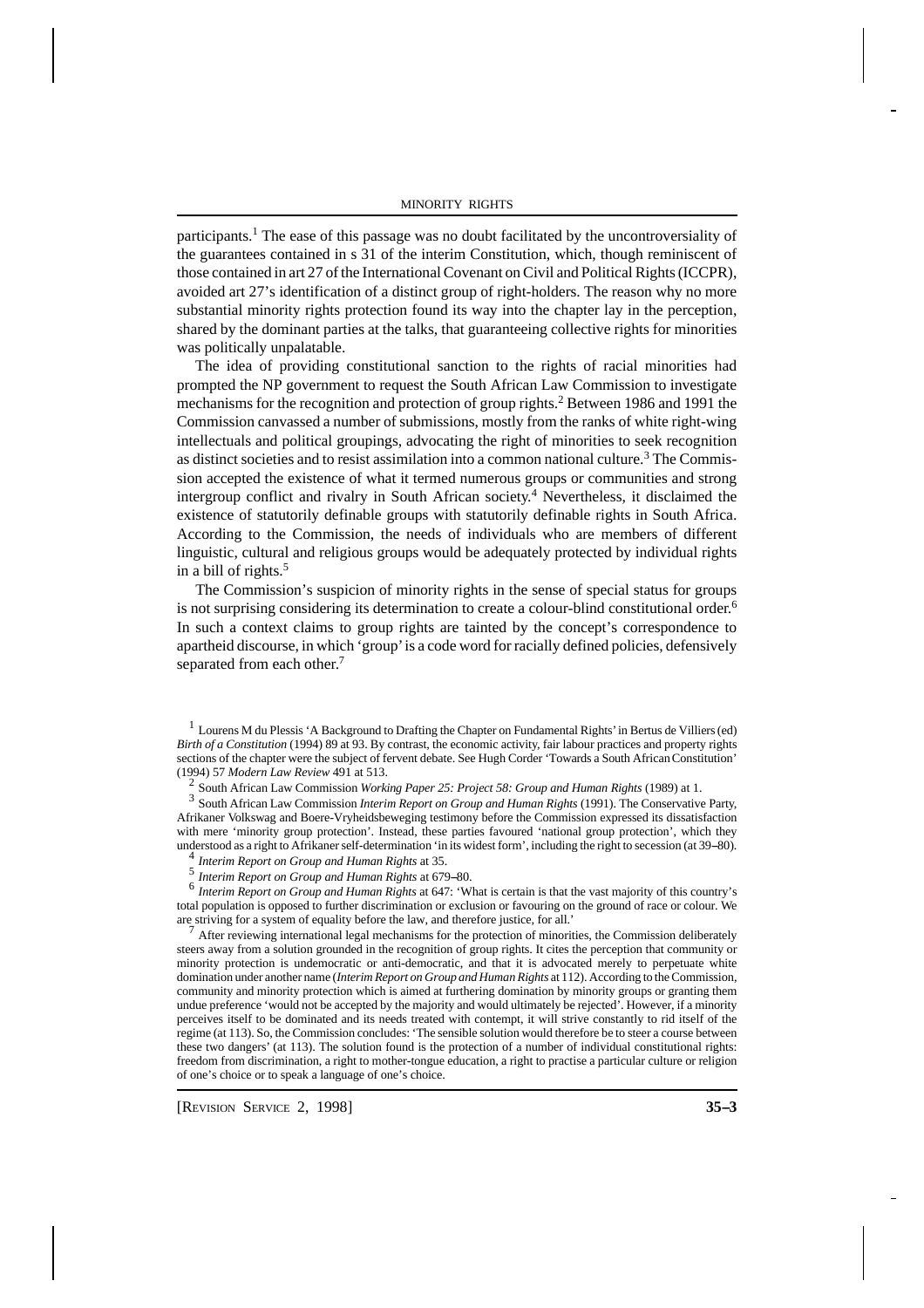The Commission therefore recommended the protection of individual rights to practise a culture or religion, to use a language, and to be protected from discrimination. The Commission felt that the principal protection of interests of minority populations should be found outside the Bill of Rights, in the form of constitutional arrangements such as federalism or minority representation in an upper House of Parliament or the Cabinet.<sup>1</sup>

These conclusions were largely shared by the NP government. Minority protection in a bill of rights was not felt to be a particularly important political objective. Minority interests would be better protected at the level of distribution of governmental power, rather than by judicial mechanisms.<sup>2</sup> In its proposals for a bill of rights, the NP government went no further than the Commission on the question of minority rights, listing only non-discrimination guarantees and individual rights to speak a language or to participate in cultural life.<sup>3</sup>

Given its long-standing commitment to the establishment of a non-racial constitutional order, the ANC rejected as non-negotiable any attempt to entrench racial group rights.<sup>4</sup> At most, the ANC envisaged the protection of the right to form 'cultural bodies', religious freedom,<sup>5</sup> and a requirement that the state act positively to further the development of the eleven South African languages to be treated as official languages.<sup>6</sup>

Other political parties that could have been expected to press hard for the inclusion of minority rights in the Fundamental Rights chapter chose instead to focus on other constitutional strategies. The IFP, which during the negotiations had clamorously beaten the drum of ethnic nationalism, sought to shore up minority interests principally through federal mechanisms. The goal of the white right-wing parties was nothing less than selfdetermination in a wholly separate constitutional entity.<sup>7</sup>

The result of this history was an interim Constitution which possessed little more than a bare minimum of minority rights protections. Individuals were protected by the equality and religious freedom rights against official discrimination. Members of minority cultures were free to try to maintain their cultural identity through mechanisms which included the establishment of private schools.<sup>8</sup> Only in the imaginative provisions for the recognition of official languages did the interim Constitution go beyond the minimum by specifically requiring positive action by the state to ensure the maintenance and development of minority languages.

<sup>1</sup> These mechanisms were the subject of a separate investigation by the Commission: see South African Law Commission *Project 77: Constitutional Models* (1991).

2 Pierre Olivier 'Constitutionalism and the New South African Constitution' in Bertus de Villiers (ed) *Birth of a New Constitution* (1994) 50 at 73-4.

3 See *Government's Proposals on a Charter of Fundamental Rights* (2 February 1993), arts 6 and 34.

4 See e g Albie Sachs *Protecting Human Rights in a New South Africa* (1990) at 150: 'There just cannot be co-existence between racial group rights and non-racial democracy. It would be like saying that just a little bit of slavery would be allowed, not too much, or that the former colonial power would exercise just a small amount of sovereignty, not a lot. While the phased replacement of race rule by non-racial democracy can be contemplated, the constitutional co-existence of the two is philosophically, legally and practically impossible.'

<sup>5</sup> African National Congress *A Bill of Rights for a New South Africa: Preliminary Revised Version* May 1992 art  $5(3)$ – $(5)$ .

 $6$  Article 5(6) and (7).

 $7$  See further below, § 35.8.

8 Sections 31 and 32*(c)*. See *Ex parte Gauteng Provincial Legislature: In re Dispute Concerning the Constitutionality of Certain Provisions of the Gauteng School Education Bill of 1995* 1996 (3) SA 165 (CC), 1996 (4) BCLR 537 (CC) (the interim Constitution does not require the establishment by the state of educational institutions based on a commonality of culture, language or religion, but merely permits, where practicable, the private establishment of such institutions).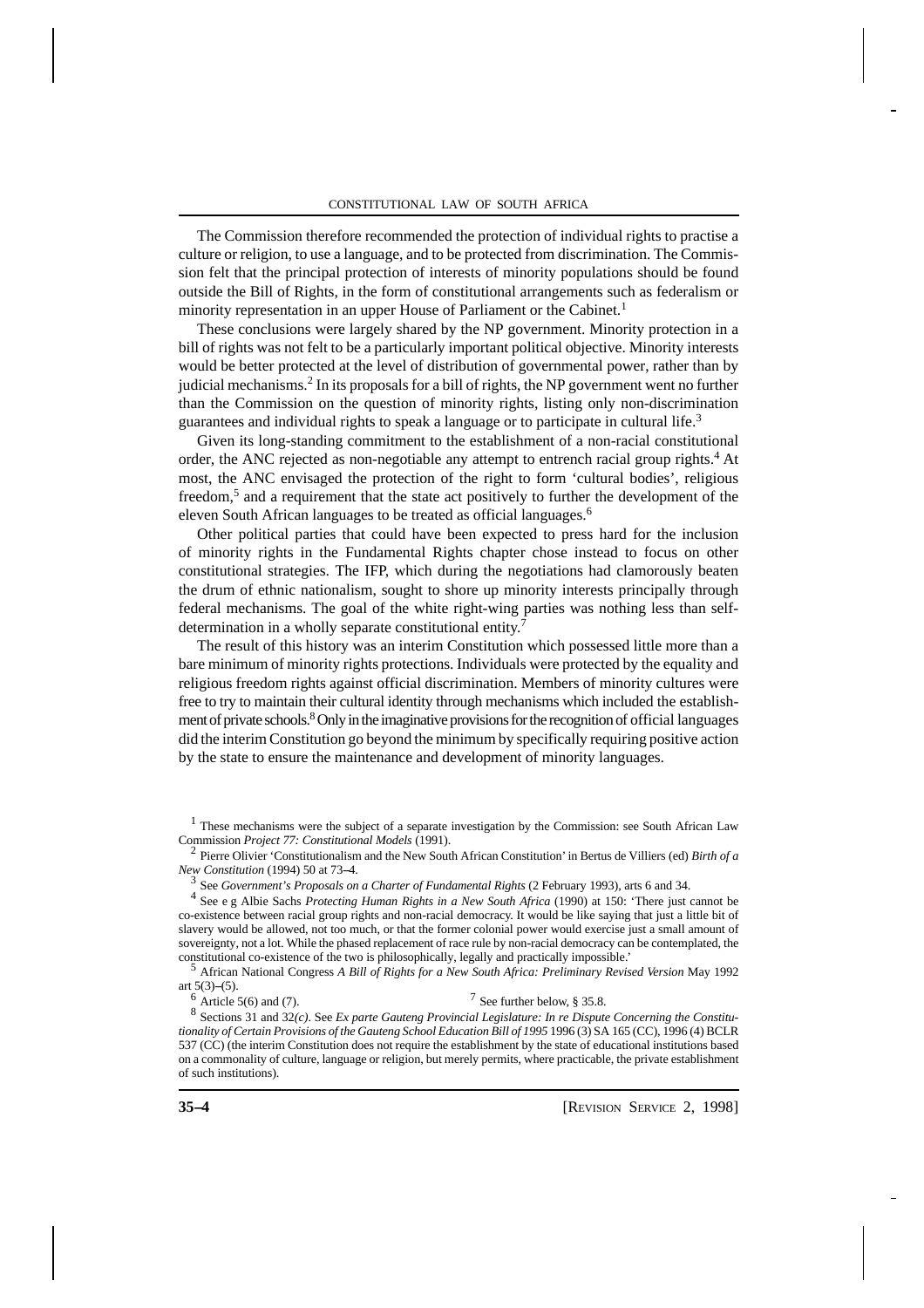## *(b)* **The Constitutional Assembly**

5The requirements of the three Constitutional Principles with a bearing on minority rights set the scene for a battle over minority protection in the Constitutional Assembly (CA). The NP entered the CA process with the declared aim of securing minority rights.<sup>1</sup> The Freedom Front, though concentrating on using CP XXXIV to further its Volkstaat ideal, additionally sought, in the words of its leader, 'a way . . . to ensure that there is no oppression over the minority'.<sup>2</sup> The other ethnically based political party — the IFP — chose to pursue a measure of regional autonomy through increased devolution of power to the provincial level of government.<sup>3</sup> The ANC, habitually suspicious of claims to minority rights, was set to resist any attempt to constitutionalize measures which might be used to favour particular ethnic groups.

The 1996 Bill of Rights contains three provisions with direct bearing on minority protection  $-$  ss 29, 30 and 31. Only one of these  $-$  s 30  $-$  had anything like a smooth passage through the drafting process. The right made an early appearance in the 19 October 1995 draft of the Bill of Rights. The Committee reported that 'there is consensus among the parties as to the inclusion of this right in the final Bill of Rights'. Apart from occasional stylistic amendments, the right remained unchanged in all succeeding drafts of the Constitution. As was the case with its predecessor  $\sim$  s 31 of the interim Constitution  $\sim$  the individualistic phrasing of the right and its careful avoidance of any mention of 'minority' or 'community' ensured that its inclusion occasioned no controversy.

Section 31 contains what s 30 so delicately avoids. It provides a set of non-discrimination and non-interference guarantees and specifically accords these to 'persons belonging to a cultural, religious or linguistic community'. There is no sign of this section in any of the five working drafts of the Constitution, nor in the Constitution Bill of 23 April 1996. Only in the second Constitution Bill of 6 May 1996 does s 31 appear for the first time, the result of an intense process of last-minute give and take between parties.<sup>4</sup> An earlier trilateral deal between the ANC, the NP and the Freedom Front had seen the inclusion of the Minorities Commission in Chapter 9 of the first Constitution Bill.<sup>5</sup> The eleventh-hour inclusion of s 31 appears to have been the result of an ANC desire to placate the Freedom Front by acceding to its demand for specific minority protection in the Bill of Rights, a demand it had initially resisted.<sup>6</sup> The inclusion of s 31 might also have been motivated by fears that s 30 and the Bill of Right's non-discrimination guarantees alone might be insufficient to comply with the requirements of CP XII.<sup>7</sup>

<sup>1</sup> 'Minority rights must be protected — NP' *Constitutional Talk* 1:1995 (13-26 January 1995).

<sup>2</sup> 'Volkstaat high on FF's agenda' *Constitutional Talk* 1:1995 (13-26 January 1995).

<sup>3</sup> 'IFP seeks strong provincial government' *Constitutional Talk* 1:1995 (13-26 January 1995). The IFP was later to boycott the CA in protest over the refusal of ANC and NP to enter international mediation over the constitutional role of the Zulu monarchy, and played no significant role in the drafting of the Constitution.

<sup>4</sup> The night the Constitution was settled' *Constitutional Talk* 3:1996 (22 April-18 May 1996).

5 'Dream of a Volkstaat Fades into a Cultural Council' *Weekly Mail and Guardian* 29 March 1996.

6 'NP, ANC strive for a Package Deal' *Weekly Mail and Guardian* 19 April 1996.

 $7$  Certainly it is unclear that, without s 31, the draft text would have complied with CP XII (collective rights of self-determination to be recognized and protected in a final Constitution). According to the Constitutional Court in the first certification decision (*Ex parte Chairperson of the Constitutional Assembly: In re Certification of the*

**[continued on p 35--6]**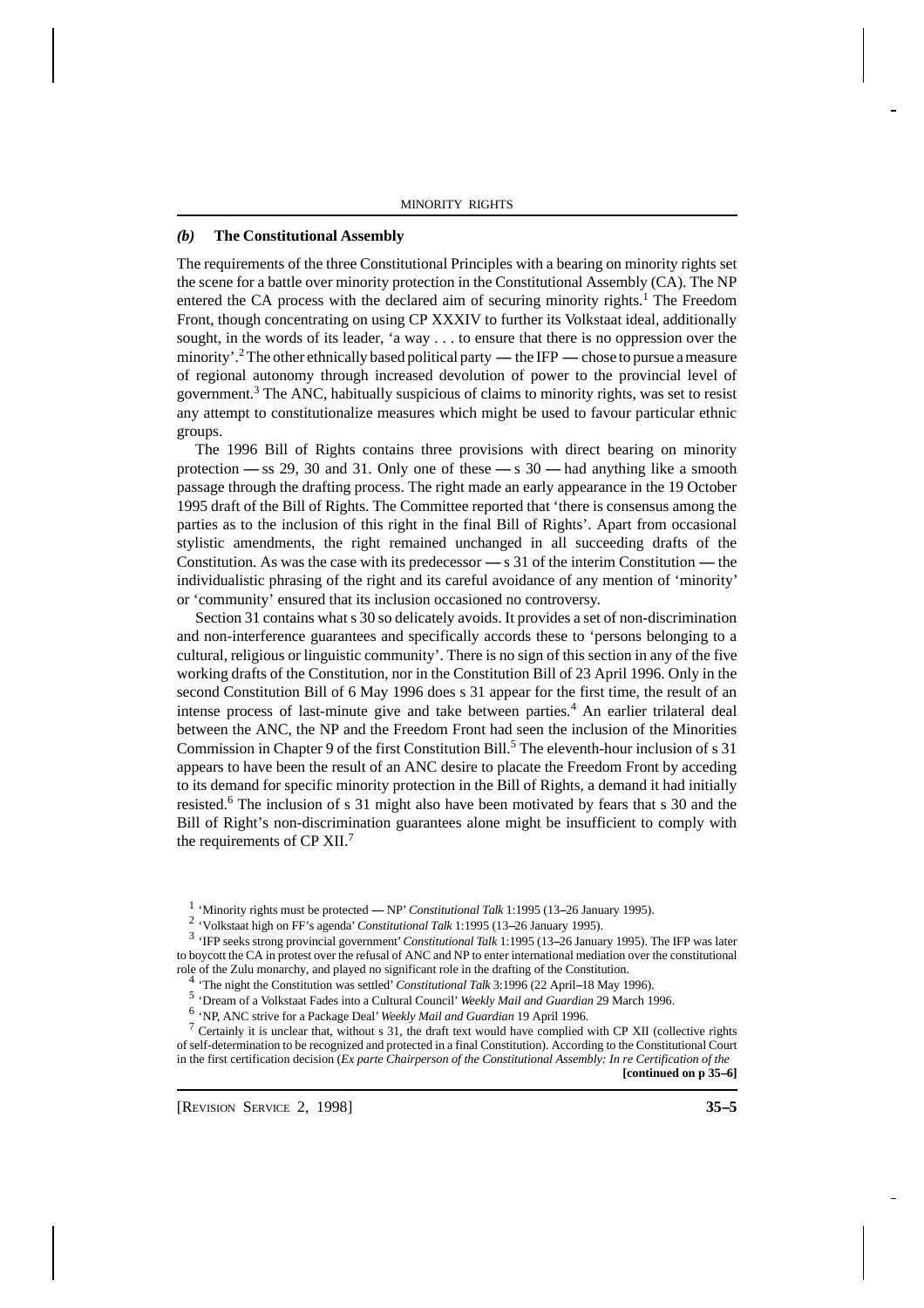The earliest draft of the education clause  $- s$  29  $-$  reveals little of the controversy that was to accompany the minority provisions of the clause until its enactment. The draft set out a right to instruction in any language in state institutions where it could be reasonably provided. There was a right to establish private schools and institutions subject to duties relating to non-discrimination and the maintenance of educational standards.<sup>1</sup> In the next draft, the working draft of 19 October 1995, an additional right was proposed by the NP. A right should be included, it was argued, 'to educational institutions based on a common culture, language, or religion, provided that there shall be no discrimination on the ground of race and, provided further that the state shall not, in granting aid to educational institutions, discriminate against any educational institution on the ground that it has been established on the basis of a common language, culture, or religion'. According to the NP, this would guarantee a right to state-funded schools with a distinctive linguistic, cultural or religious character. According to the ANC, the formulation was an attempt constitutionally to entrench neo-Verwoerdianism  $-a$  claim to a right to state-aided Afrikaans-only schools  $-a$  and therefore well beyond the political pale.<sup>2</sup>

The contention over the NP clause continued throughout the duration of the drafting process. By the fifth Working Draft of 15 April 1996 agreement had been reached by the parties not to include the NP clause, but instead, in the words of a Committee footnote, to 'seek ways of accommodating the sentiments embodied in it' elsewhere in the formulation of the education right. The first Constitution Bill of 23 April 1996 therefore contained no further mention of the NP clause, and a formulation of the education right largely along the lines that were suggested in the earliest draft. In the second Constitution Bill of 6 May 1996 the right to state-funded education in any language had been amended to a right to

*Constitution of the Republic of South Africa, 1996* 1996 (4) SA 744 (CC), 1996 (10) BCLR 1253 (CC)), CP XII required 'certain collective rights of self-determination to be recognized and protected in the [final Constitution]'. This was achieved by s 31, which, according to the Court, 'protects cultural, religious and language communities' (at para 220). No mention was made by the court of s 30. This suggests that the individualistic framing of the right prevented it from providing the collective protection required by CP XII. A more substantial argument that the amended draft failed to comply with CP XII was raised by the KwaZulu/Natal government in the second certification case (*Ex parte Chairperson of the Constitutional Assembly: Certification of the Amended Text of the Constitution of the Republic of South Africa, 1996* 1997 (2) SA 97 (CC), 1997 (1) BCLR 1 (CC)). The court again found s 31 to be the principal mechanism of compliance with CP XII: 'The requirements of CP XII are therefore met by the provisions of . . . [s] 31, the institutional structures provided by the . . . [Constitution] and the express protection of rights of association in . . . ch 2 together with the procedural provisions governing their enforcement' (at para 27).

<sup>1</sup> Clause 23 of the draft Bill of Rights of 9 October 1995 reads:

- $(1)$  Everyone has the right to  $-$
- *(a)* a basic education, including adult basic education, in a state or state-aided institution;
- *(b)* further education, which the state must take reasonable and progressive measures to make generally available and accessible; and
- *(c)* choose instruction in any language where instruction in that language can be reasonably provided at state or state-aided institutions.

 (2) Everyone has the right to establish and maintain, at their own expense, private educational institutions that $-$ 

*(a)* do not discriminate on the basis of race;

*(c)* maintain standards that are not inferior to standards at comparable state-aided educational institutions.' 2 'Trio of Trouble' *Weekly Mail and Guardian* 1 May 1996.

*<sup>(</sup>b)* are registered with the state; and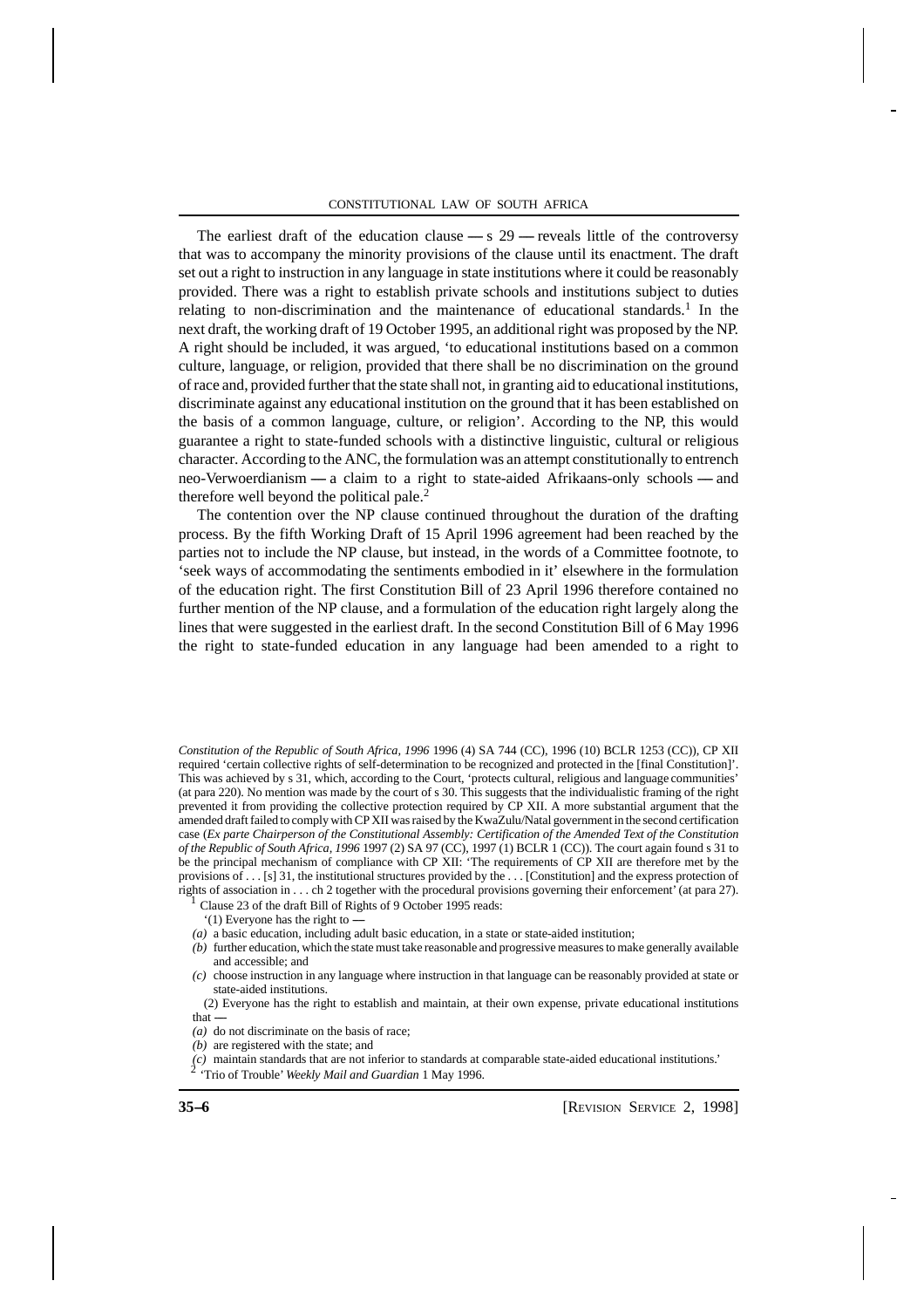state-funded education in any *official* language. There was no sign of the NP single-medium schools clause, nor indeed of any of the 'sentiments embodied in it'. Behind the drafts frantic political activity was taking place. The minority schools issue, together with the lock-out right and the property clause, turned out to be one of the three Bill of Rights issues on which the NP dug in its heels, refusing further compromise. At the same time, these three issues were not open to concessions from the ANC: '[T]o compromise would be ''a betrayal of victims of apartheid" .<sup>1</sup> Confronted by the spectre of a referendum to approve the constitutional draft in the event of the requisite majority not being obtained in the Constitutional Assembly, the NP capitulated on all three issues.

7 The final education clause contains a much-diluted version of the original NP proposal. The right to state-sponsored education in an official language where reasonably practicable is qualified by the requirement that the state should consider 'all reasonable educational alternatives' in seeking to implement the right. These include 'single-medium' institutions, where equitable, practicable and in accordance with the need to redress past discrimination.

35.3 THE PROTECTION OF MINORITY RIGHTS IN INTERNATIONAL LAW

## *(a)* **Introduction**

Defining, establishing and protecting the rights of ethnic, religious and linguistic minorities has become one of the most pressing concerns of international law. Ethnic nationalism is a spectre haunting the contemporary international legal order. Self-determination struggles waged by ethnic minorities have led to the collapse of a number of nation states and conflict and instability in many more.<sup>2</sup> Where attempts have been made by a dominant population to suppress minority nationalism, the resultant violence has led to the displacement of thousands of people and massive human rights violations.<sup>3</sup> Linguistic nationalism, fuelled by a perception of discrimination against the French-speaking minority, threatens to divide the century-old Canadian federation. Conflict between religious groups has sparked civil war in Sudan and Lebanon. Animated by this dismal record of violence and human rights abuse, international law aims to provide guarantees designed to accommodate and protect minority identity. By shielding minorities from the power of the state it is hoped that the struggles of minorities against persecution, marginalization or assimilation will not degenerate into a baleful cycle of violent resistance and counter-resistance.

<sup>1</sup> ANC negotiator Valli Moosa, quoted in 'High Drama in Constitutional Danger Zone' *Weekly Mail and Guardian* 1 May 1996.

 $<sup>2</sup>$  A list of only the most visible current ethnic contentions would include the former Soviet Union, India, former</sup> Yugoslavia, Myanmar, Indonesia, Iraq, Cyprus, Nigeria, Lebanon, Guyana, Trinidad, Liberia, Rwanda and Burundi. See further N Lerner 'The Evolution of Minority Rights in International Law' in C Brölman et al (eds) *Peoples and Minorities in International Law* (1993) at 77-8.

<sup>3</sup> Anthony Anghie 'Human Rights and Cultural Identity: New Hope for Ethnic Peace?' (1992) 33 *Harvard International LJ* 341. Researchers have identified 261 groups of non-sovereign peoples regarded as being at risk of future human rights violations because of their differential status and aspirations: T R Gurr & J R Scarritt 'Minorities Rights at Risk: A Global Survey' (1989) 11 *Human Rights Quarterly* 375 at 392-3.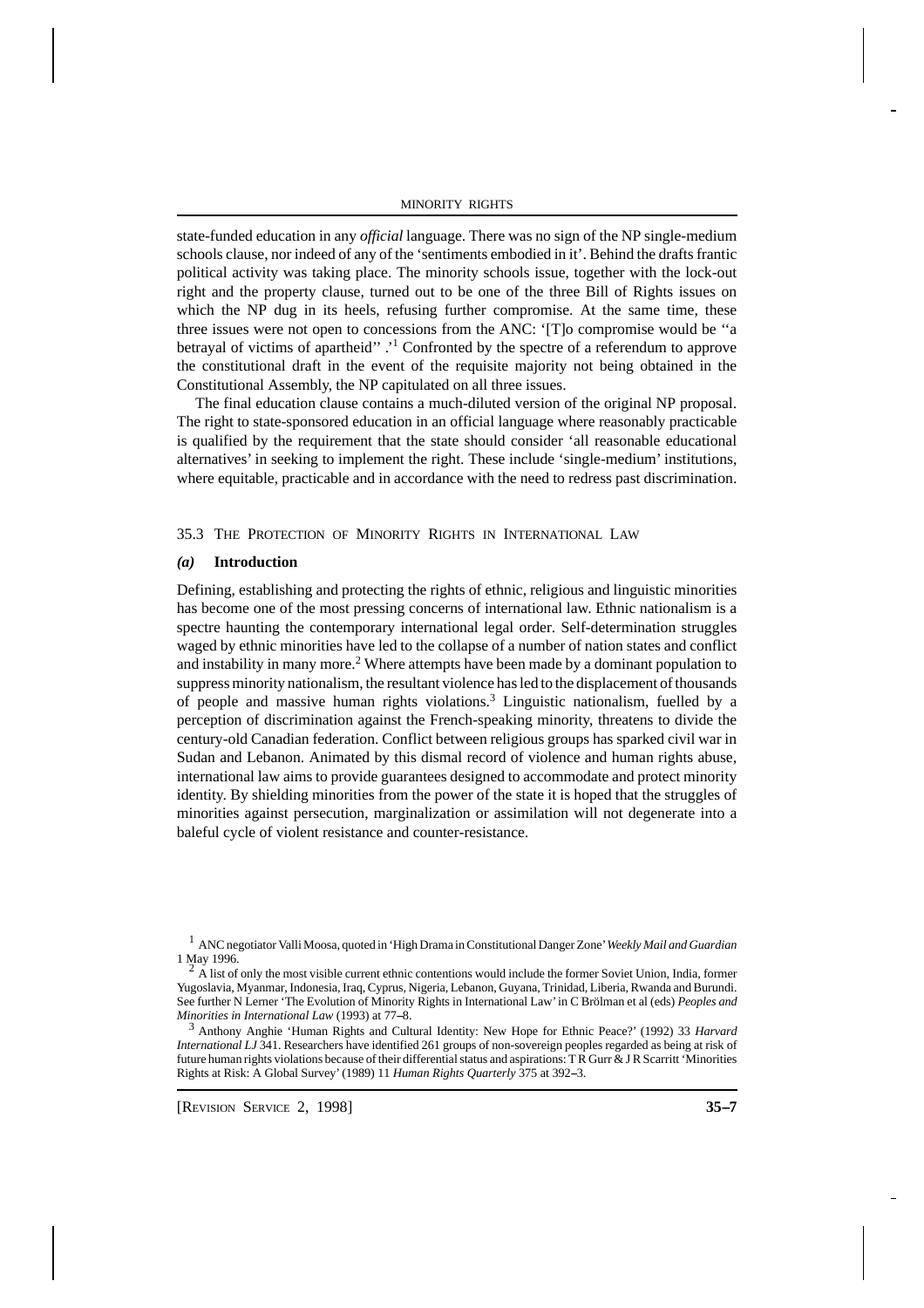## *(b)* **Definition of a minority**

If minorities are to be treated as distinct entities in international law and protected by special measures at the national and international levels, it is necessary to define what a minority is. However, despite the existence of a vast body of literature on the subject and the efforts of two subsidiary organs of the United Nations Commission on Human Rights,<sup>1</sup> there is no settled and binding definition of a minority in international law.<sup>2</sup>

8 The most influential definition has been that proposed by Francesco Capotorti, the Special Rapporteur of the Sub-Commission on the Prevention of Discrimination and the Protection of Minorities. According to Capotorti, a minority is

'[a] group numerically inferior to the rest of the population of a state, in a non-dominant position, whose members — being nationals of the state  $-$  possess ethnic, religious or linguistic characteristics differing from those of the rest of the population and show, if only implicitly, a sense of solidarity, directed towards preserving their culture, traditions, religion or language'.<sup>3</sup>

There are three elements of this definition that should be underlined. First, there is an *objective element*. To constitute a minority a group must exist as a separate and distinct entity within a state. The basis of distinction is usually a characteristic such as race, religion or language which sets the group apart from other groups in the state. Secondly, a *subjective element* is required: the group must manifest a sense of community and a desire to preserve the identity of that community. The definition therefore excludes groups who seek assimilation with the rest of the population.<sup>4</sup> The third element is of particular importance in the South African context: the group should be in a *position of non-dominance* in the state in which it lives. It is the social, political and legal fact of non-dominance that makes necessary the guarantee of rights. A minority is a group unable to rely on political means to protect its identity and its interests.<sup>5</sup>

<sup>1</sup> The protection of the rights of minorities has been the subject of the work of the United Nations Sub-Commission on the Prevention of Discrimination and the Protection of Minorities since 1947. See P Thornberry *International* Law and the Rights of Minorities (1991) at 124-32. More recently, the Working Group on Indigenous Populations, a subsidiary organ of the Sub-Commission, has expanded the field of study to consider the particular needs of indigenous peoples. See H Hannum 'New Developments in Indigenous Rights' (1988) 28 *Virginia Journal of International Law* 649 at 657–62.

<sup>2</sup> See generally M N Shaw 'The Definition of Minorities in International Law' in Y Dinstein & M Tabory (eds) *The Protection of Minorities and Human Rights* (1992) 1; Thornberry *International Law and the Rights of Minorities* at 164-72.

3 Francesco Capotorti *Study on the Rights of Persons belonging to Ethnic, Religious and Linguistic Minorities* (1991) UN Sales no E.91.XIV.2 at 7. Though influential, the Capotorti definition is far from being the settled orthodoxy in the field. Nevertheless, a slight reformulation of Capotorti's definition is accepted as authoritative by Sachs J in the *Gauteng School Education Bill* case (supra) at para 61.

<sup>4</sup> The rights of such groups, termed 'involuntary minorities', need be protected only by a guarantee of non-discrimination. There is no need in such a case for protection of minority identity. Thornberry *International Law and the Rights of Minorities* at 10.

<sup>5</sup> The inclusion of the non-dominance requirement in the Capotorti definition was intended to distinguish those minorities requiring the protection of international human rights guarantees from the situation of the white minority in apartheid South Africa. See Thornberry *International Law and the Rights of Minorities* at 8–9; John Dugard 'The Influence of Apartheid on the Development of UN Law Governing the Protection of Minorities' (unpublished paper 1989).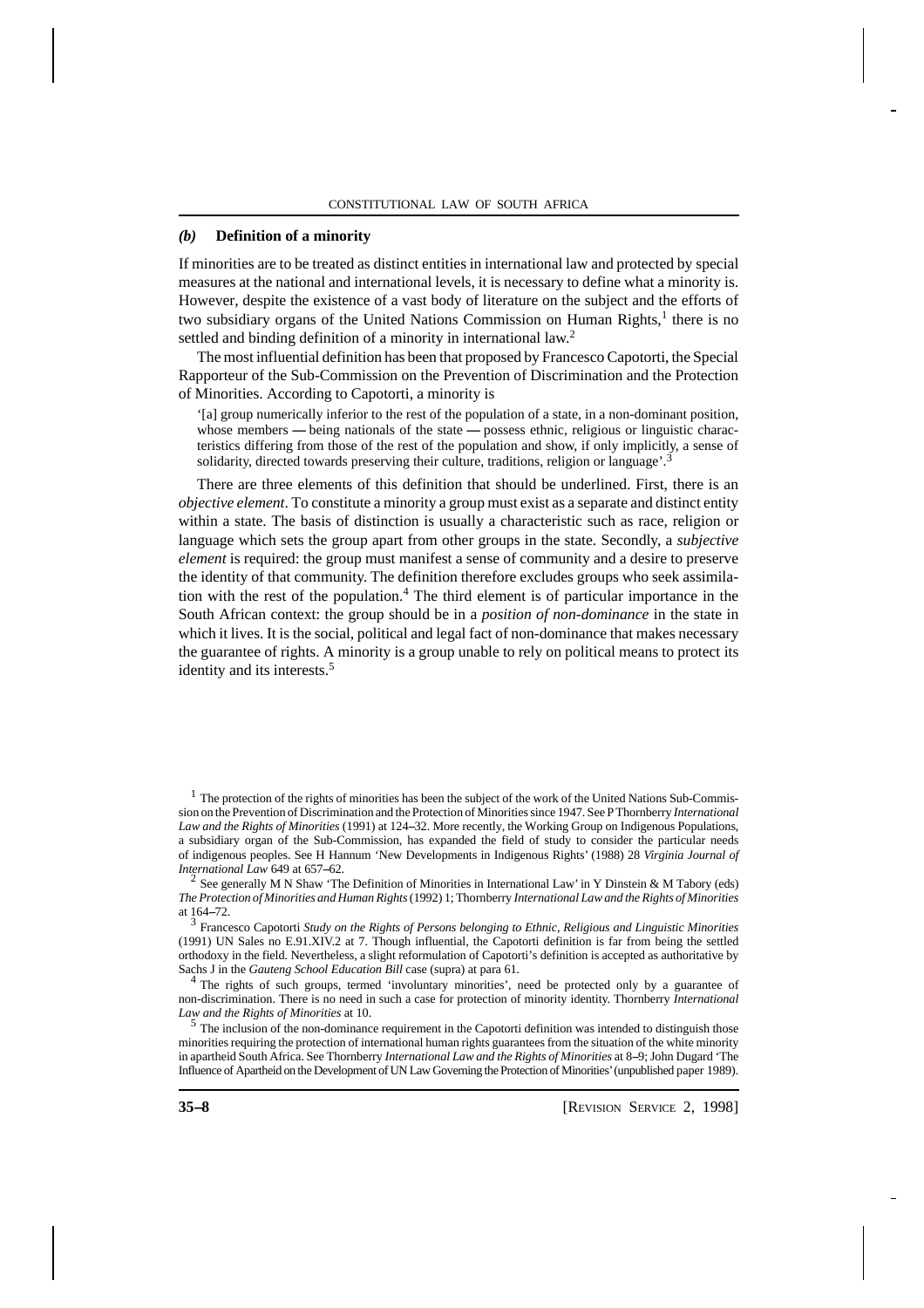## *(c)* **The structure of international minority rights protection**

9The work of the UN Sub-Commission on Minorities suggests that the effective protection of minorities requires two categories of legal provision: measures aimed at securing equal treatment for minorities and measures aimed at the protection of minority identity. Both entail the differentiation of members of minorities, and according those members rights additional to those accorded to the population as a whole. While the goal of equality of treatment is furthered by measures protecting individual members of minorities against discrimination, it is recognized that the absence of discrimination will not in itself create equality. Special treatment of minorities may therefore be required to create equality.<sup>1</sup> In addition the goal of equality should not be achieved by the simple assimilation or integration of minority groups into the dominant national culture.<sup>2</sup> It is felt that international law should recognize the legitimacy of the desire of many minority groups to preserve their characteristics and traditions and to resist the loss of their identity.<sup>3</sup> Accordingly, international minorities law is usually divided for purposes of analysis into two sets of guarantees:

first, universal non-discrimination guarantees attempt to ensure equality of treatment for all individuals including members of minorities; secondly, 'special' or additional minority guarantees are specifically aimed at the protection of the separate existence of minorities. The difference between the two concepts has been explained as follows:

- '1. Prevention of discrimination is the prevention of any action which denies to individuals or groups of people equality of treatment which they may wish.
- 2. Protection of minorities is the protection of non-dominant groups which, while wishing in general for equality of treatment with the majority, wish for a measure of differential treatment in order to preserve basic characteristics which they possess and which distinguish them from the majority of the population  $\ldots$ . If a minority wishes for assimilation and is debarred, the question is one of discrimination  $\ell^4$ question is one of discrimination.'

## *(d)* **Article 27 of the International Covenant on Civil and Political Rights**

The primary instrument protecting the rights of persons belonging to minorities is the International Covenant on Civil and Political Rights (ICCPR).<sup>5</sup> Article 27 of the ICCPR is the only expression of the right to minority identity in modern human rights conventions intended for universal application.<sup>6</sup> It provides:

'In those states in which ethnic, religious or linguistic minorities exist, persons belonging to such minorities shall not be denied the right, in community with the other members of their group, to enjoy their own culture, to profess and practise their own religion, or to use their own language.'

<sup>1</sup> *Minority Schools in Albania Case* 1935 PCIJ (ser A/B) No 64 at 20. (To apply the same legal regime to a majority as to a minority, whose needs are quite different, would create only a formal equality. Rather, measures for the protection of minorities are designed to ensure a 'genuine and effective' equality.)

<sup>2</sup> Capotorti *Study on the Rights of Persons belonging to Ethnic, Religious and Linguistic Minorities* at 98.

<sup>3</sup> Capotorti *Study on the Rights of Persons belonging to Ethnic, Religious and Linguistic Minorities* at 97.

<sup>4</sup> UN Sub-Commission on Prevention of Discrimination and Protection of Minorities E/CN.4/52, Sect V, quoted in Patrick Thornberry 'The Rights of Minorities' in D J Harris & Sarah Joseph (eds) *The International Covenant on Civil and Political Rights and United Kingdom Law* (1995) 597 at 605.

<sup>5</sup> UNGA Res 2200A(XXI), *GAOR* 21st Session, Supp no 16, 52 (1966). South Africa signed the Convention on 20 August 1994.

<sup>6</sup> Thornberry *International Law and the Rights of Minorities* at 142.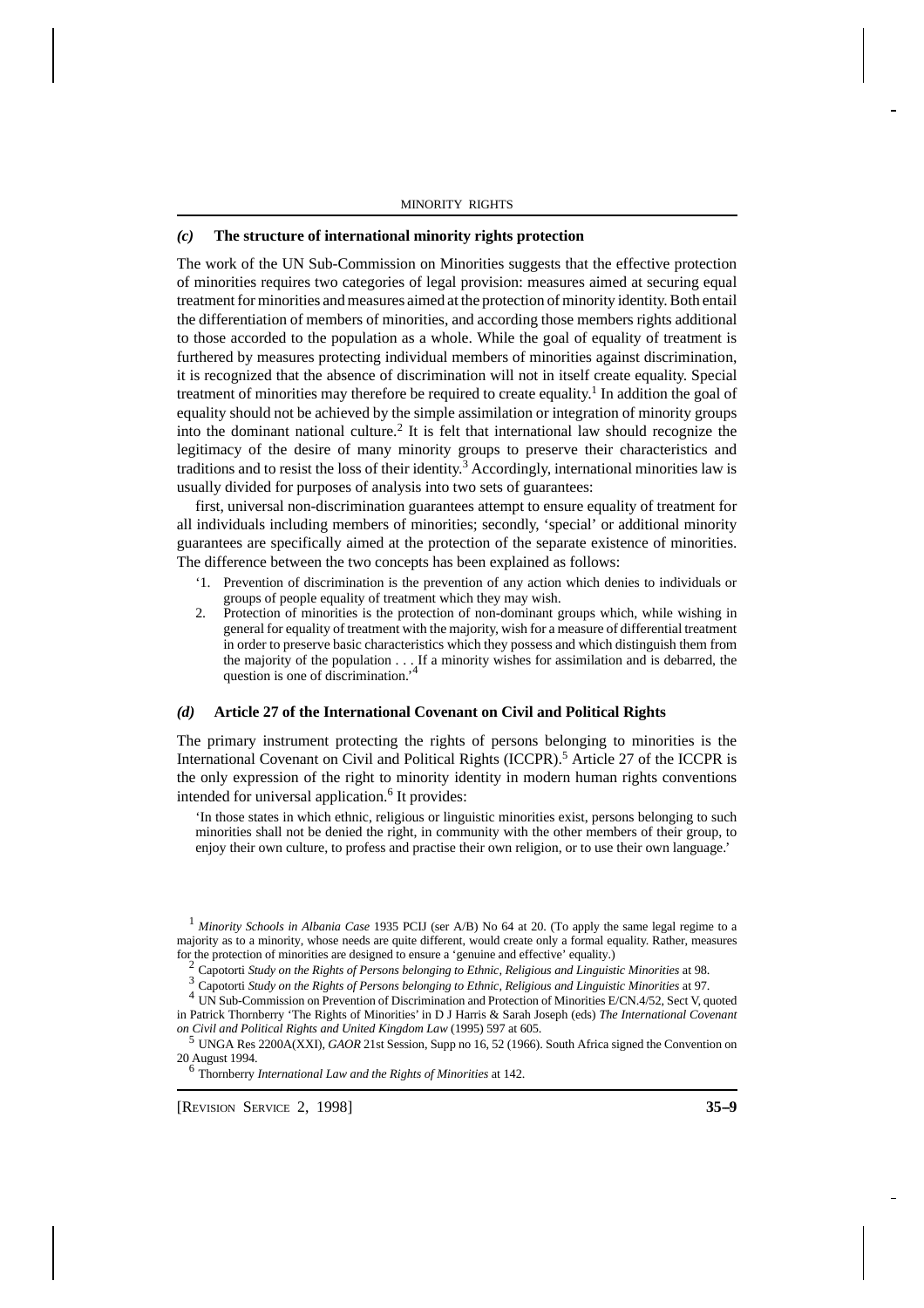Combined with the ICCPR's non-discrimination provision,<sup>1</sup> art 27 is an important weapon in the struggle of minorities to preserve their separate identity, without that separateness becoming a badge of inferiority. However, the limitations of the article should not be overlooked. Notably, art 27 does not recognize minorities as collective entities possessing legal personality and rights. Rather, the individual is the principal juridical unit of the ICCPR.<sup>2</sup> Thus, while the ICCPR includes minorities within the discourse of rights, it does so in a form that denies minorities the legal subjectivity necessary for the protection of minority identity and existence.<sup>3</sup>

Article 27 has been the subject of a general comment by the UN Human Rights Committee, which has attempted to answer some of the criticism of the article.<sup>4</sup> According to the Committee, the article is intended to ensure the survival and continued development of the cultural, religious and social identity of minorities. Therefore the right granted by the article must be distinguished from other personal rights conferred on one and all under the ICCPR.<sup>5</sup> The Committee has emphasized that the right is a right of individuals (held by persons belonging to such minorities), and should not be confused with the collective right of peoples to self-determination.<sup>6</sup> But, although an individual right, its exercise depends on the collective ability of the minority group to maintain its culture, language or religion. The right of a member of a minority is not exercised alone. Rather, the enjoyment of culture, practice of religion and use of language presupposes a community of individuals with similar rights.<sup>7</sup>

Accordingly, the Committee argues, the article may require positive measures by states to protect the identity of a minority and the rights of its members to enjoy and develop their culture in community with other members of their group.<sup>8</sup> Provided that these measures are aimed at correcting conditions that prevent or impair the enjoyment of the rights of members of minorities, they will constitute a legitimate ground of differentiation and will comply with the non-discrimination requirements of the ICCPR.<sup>9</sup>

 $<sup>1</sup>$  Article 26 requires that, at national level, 'the law shall prohibit any discrimination and guarantee to all persons</sup> equal and effective protection against discrimination on any ground such as race, colour, sex, language, religion, political or other opinion, national or social origin, property, birth or other status'.

<sup>2</sup> Anthony Anghie 'Human Rights and Cultural Identity: New Hope for Ethnic Peace?' (1992) 33 *Harvard International LJ* 341 at 343. The exception to the individualistic orientation of the ICCPR is art 1, which confers the right of self-determination on 'all peoples'.

<sup>3</sup> Anghie 'Human Rights and Cultural Identity' at 346.

<sup>4</sup> General Comment Adopted by the Human Rights Committee under art 40, para 4, of the International Covenant on Civil and Political Rights, No 23(50) (art 27) UN Doc CCPR/C/21/Rev 1/add 5 (26 April 1994). On the nature and authoritativeness of general comments of the Committee see Dominic McGoldrick *The Human Rights Committee:* Its Role in the Development of the International Covenant on Civil and Political Rights (1991) at 92–6. (General comments 'are potentially very important as an expression of the accumulated and unparalleled experience of an independent expert human rights body of a universal character in its consideration of the implementation of the ICCPR'.)

5 Section 27 can thus be contrasted with the non-discrimination guarantees under arts 2 and 26, which apply to all individuals within the territory or under the jurisdiction of a state whether or not those persons belong to a minority. See General Comment paras 4, 9.

<sup>6</sup> General Comment para 2.

7 Thornberry *International Law and the Rights of Minorities* at 173.

<sup>8</sup> This is the view taken by the Human Rights Committee (para 6.2). This contrasts with the view of commentators that the negative phrasing of the article ('shall not be denied') prevents the inference of positive state obligations to affirmative action. See M Nowak 'The Evolution of Minority Rights in International Law' in Brölman et al (eds) *Peoples and Minorities in International Law* 103 at 109.

General Comment para 6.2.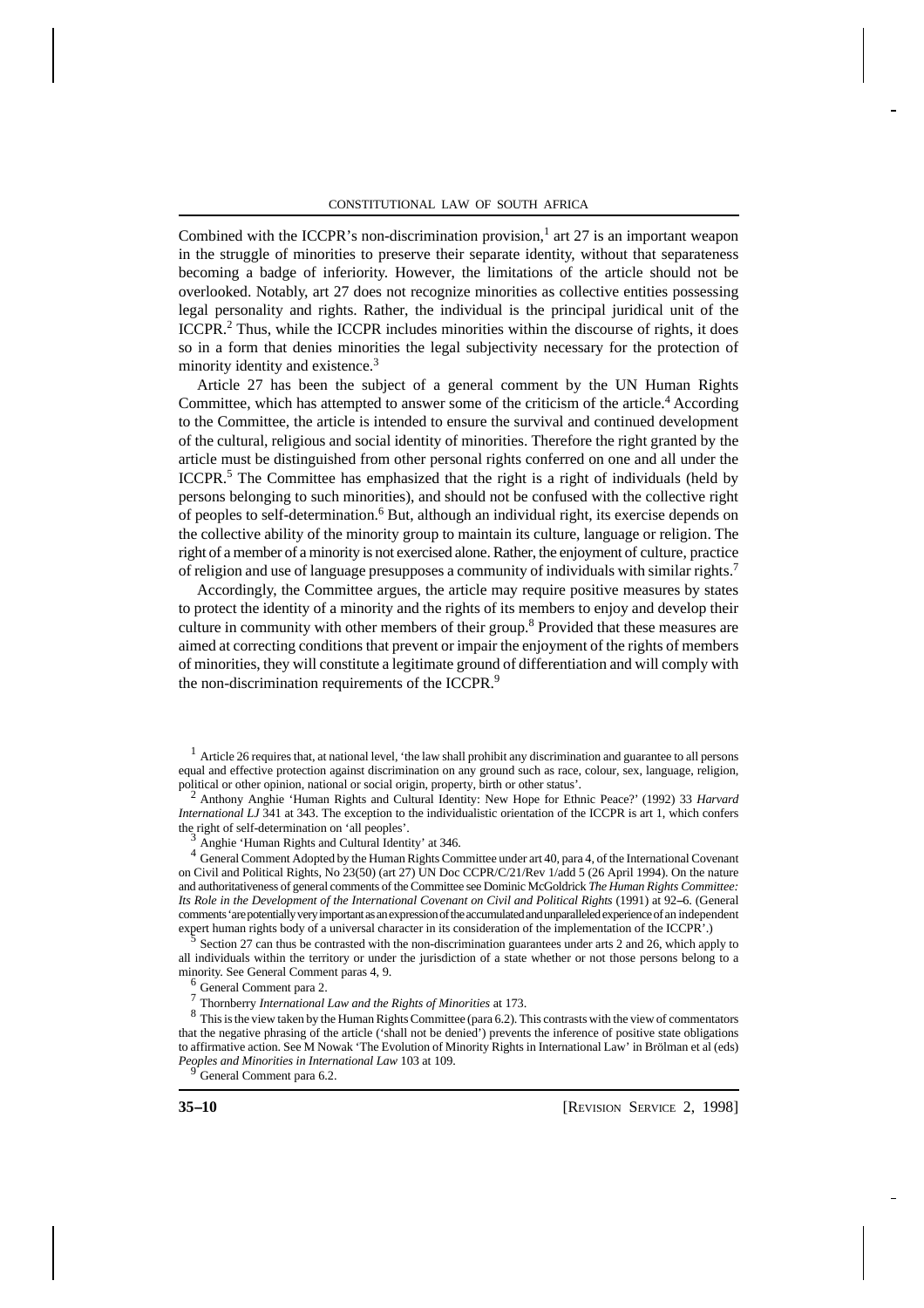#### *(e)* **The UN Declaration on Minorities**

This, the most substantial and important international human rights instrument in the field since art 27, was adopted by the General Assembly in 1992. The Declaration on the Rights of Persons Belonging to National or Ethnic, Religious or Linguistic Minorities<sup>1</sup> was the product of fourteen years of work by a Working Group of the Commission on Human Rights. The importance of the document is that, besides setting out an affirmation of the individual rights of persons belonging to minorities, it addresses itself explicitly to the content of state obligations to respect and maintain minority identity.

The Declaration is intended to set global minimum standards.<sup>2</sup> It contains a recognition of the principle of non-discrimination as applied to minorities.<sup>3</sup> The objective of protecting minority identity is achieved through two sets of mechanisms: those protecting minority 'existence' and those encouraging 'conditions' in which minority identity can be protected and promoted.<sup>4</sup> The right to existence includes the background basic rights to be protected against genocide and forced assimilation.<sup>5</sup> As to the encouragement of 'conditions', the state should remove legal obstacles to cultural development. It should facilitate the growth of the institutions which underpin a flourishing culture. The state should respect the distinctive characteristics and contribution of minorities in the life of the state. In the special case of aboriginal groups, the state must respect the association of those groups with their traditional territories.<sup>6</sup>

#### 35.4 RIGHTS OF CULTURAL, RELIGIOUS AND LINGUISTIC COMMUNITIES: SECTION 31

#### '**31 Cultural, religious and linguistic communities**

 (1) Persons belonging to a cultural, religious or linguistic community may not be denied the right, with other members of that community  $-$ 

- *(a)* to enjoy their culture, practise their religion and use their language; and
- *(b)* to form, join and maintain cultural, religious and linguistic associations and other organs of civil society.

 (2) The rights in subsection (1) may not be exercised in a manner inconsistent with any provision of the Bill of Rights.'

#### *(a)* **Section 31 compared with art 27 of the ICCPR**

Article 27 of the ICCPR is the principal and exemplary formulation of a universal right to require state respect for the social goods of culture and language. The linguistic similarities

 $1$  GA Res 47/135, 18 December 1992.

<sup>2</sup> Patrick Thornberry 'The UN Declaration on the Rights of Persons Belonging to National or Ethnic, Religious and Linguistic Minorities: Background, Analysis, Observations and an Update' in Alan Philips & Alan Rosas (eds) *Universal Minority Rights* (1995) at 30.

3 See arts 2(1), 2(5), 3(1), 3(2), 4(1).

 $4$  See art 1(1): 'States shall protect the existence and the national or ethnic, cultural, religious identity of minorities within their respective territories, and shall encourage conditions for the promotion of that identity.'

5 Thornberry in Philips & Rosas (eds) *Universal Minority Rights* at 40.

6 Thornberry in Philips & Rosas (eds) *Universal Minority Rights* at 41.

[REVISION SERVICE 2, 1998] **35--11**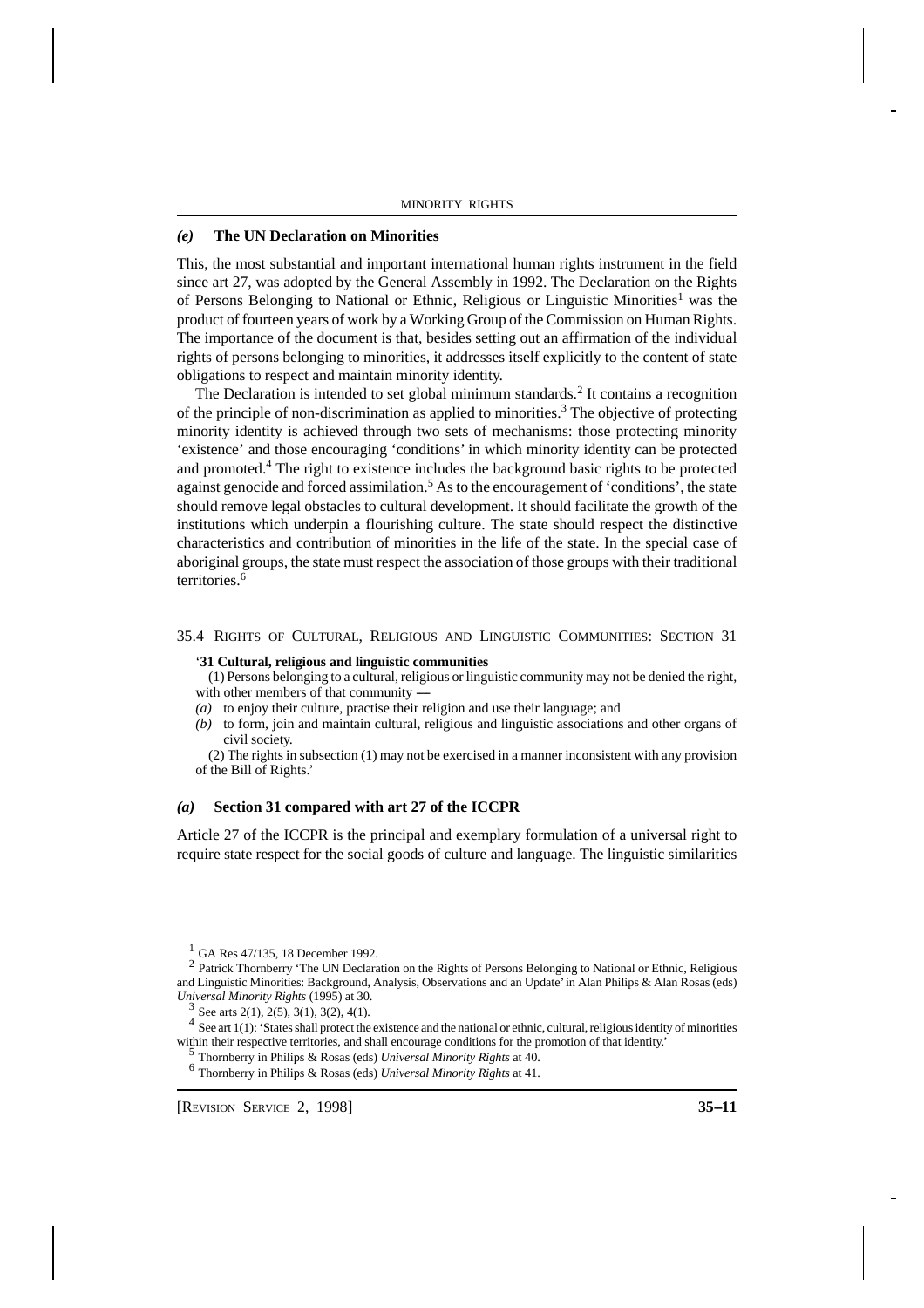between s 31 and art 27 are self-evident. Both are not universal rights but rights accorded to a special category of holders  $-$  'persons belonging to ... [ethnic, religious or linguistic] minorities' in art 27 and 'persons belonging to a cultural, religious or linguistic community' in s 31. Both accord to this category of holders rights to use their language, practise their religion, and enjoy their culture in community with others. But while the formulation of s 31 has been influenced by art 27 and while the article will influence the interpretation of the  $section<sup>1</sup>$ , there are certain revealing distinctions between the two provisions.

While s 31 singles out a category of recipients for the protection of rights additional to those rights accorded to the population as a whole, the section studiously avoids referring to these recipients as minorities. The right is instead phrased as a right of persons belonging to a cultural, religious or linguistic 'community'. In addition, art 27's category of 'ethnic' minority is replaced by the rather more delicate term 'cultural community'. The reason for these substitutions lies of course in a desire to avoid any association of the new constitutional order with the ethnic particularism of the apartheid ideology. Rather than ties of blood, the Constitution values and protects ties of affinity. Rather than recognizing rights of 'minorities', with the accompanying connotations of a divided population, the Constitution prefers to emphasize that it is protecting connectedness. Certainly, the term 'community' has warmer associations than 'minority'. Put together, 'cultural community' suggests an organic *Gemeinschaft* connected by language and custom, rather than a fragmented and defensive social agglomeration.<sup>2</sup>

Politics and semantics aside, the legal implications of the substitution of 'cultural community' for 'ethnic minority' will lie predominantly in the criteria devised for establishing the existence of such a community and, for purposes of claiming the protection of the s 31 right, establishing an individual's membership of such a community. These implications are considered further below.

Two further distinctions between s 31 and art 27 may be mentioned, though they are distinctions that do not make a difference. First, the right to form, join and maintain cultural, religious and linguistic associations in s  $31(1)(b)$  is not specified in art 27, but is clearly included by implication in art 27's right to practise a culture or religion or speak a language. Certainly the ability to associate with others for purposes of maintaining and developing culture is an essential component of a right to preserve the integrity of that culture.<sup>3</sup> The

<sup>1</sup> The influence of the ICCPR on the interpretation of the provisions of the rights chapter is likely to be considerable. International legal obligations created by the signing and eventual ratification of the ICCPR will require interpretation of South African domestic law in conformity with its provisions. On the judicial treatment of unincorporated treaties see John Dugard *International Law: A South African Perspective* (1994) at 52-7. To the extent that domestic law cannot be interpreted to comply with the provisions of the ICCPR, legislative modification will be required before ratification can take place. In addition,  $s \frac{39(1)}{b}$  requires a court interpreting the provisions of the chapter to have regard to applicable public international law. In a concurring judgment in the *Gauteng School Education Bill* case (supra) Sachs J interpreted the minority rights sections of the Constitution against the background of international law on minority rights in general and art 27 in particular.

2 See, on the distinction between social groups formed on an organic or instinctive basis (*Gemeinschaften*) and those formed on an instrumental basis (*Gesellschaften*), Ferdinand Tönnies *Community and Society: Gemeinschaft* und Gesellschaft (Charles Loomis ed and trans) (1957) at 223-31.

<sup>3</sup> Stephen Roth 'Toward a Minority Convention: Its Need and Content' in Dinstein & Tabory (eds) *The Protection of Minorities and Human Rights* 83 at 111.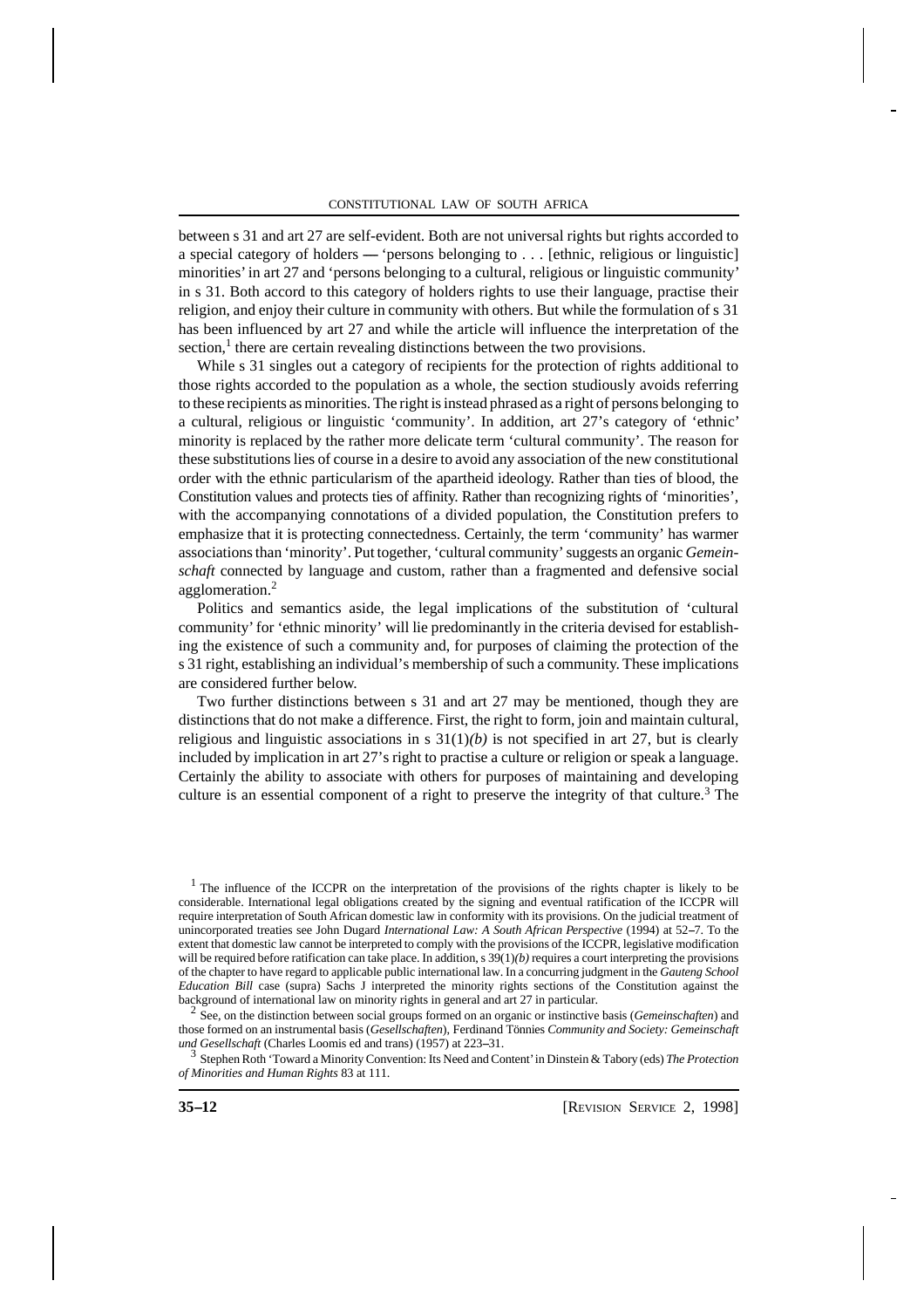formulation of this part of s 31 seems to have been influenced instead by art 2(4) of the UN Minorities Declaration, which stipulates that '[p]ersons belonging to minorities have the right to establish and maintain their own associations'. The second distinction relates to the 'inconsistency' qualification in s 31, which, though not found in art 27, is uncontroversial. The Human Rights Committee confirmed in its General Comment on art 27 that 'none of the rights protected under article 27 . . . may be legitimately exercised in a manner or to an extent inconsistent with the other provisions of the Covenant'.<sup>1</sup> Similarly, the UN Minorities Declaration provides that '[t]he exercise of the rights set forth in this Declaration shall not prejudice the enjoyment by all persons of universally recognized human rights and fundamental freedoms'.<sup>2</sup>

13Finally, a crucial difference between s 31 and art 27 lies in the application of the former to so-called horizontal relationships. Article 27 is a right which imposes duties only on the state.<sup>3</sup> By contrast, s 31 may bind natural and juristic persons.<sup>4</sup>

## *(b)* **An individual right exercised communally**

Section 31 accords rights, to members of cultural, linguistic and religious communities, of participation in their culture, language and religion 'with other members of that community'. This is the equivalent of art 27's phrase 'in community with other members of their group'. It has been observed that this phrase makes art 27 a hybrid of individual and collective rights. In its General Comment on art 27, the Human Rights Committee noted that '[a]lthough the rights protected under art 27 are individual rights, they depend in turn on the ability of the minority group to maintain its culture, language or religion'.<sup>5</sup> The right of a member of a cultural or linguistic community cannot meaningfully be exercised alone. Enjoyment of culture and use of language presupposes the existence of a community of individuals with similar rights.<sup>6</sup> The same reasoning applies to s 31. The acts of enjoyment of culture, speaking a language or practising a religion are only possible in community with others. Culture, religion and language are essentially communal objects. They are the means of expression of a common sense of identity, values and traditions. Therefore an individual right of enjoyment of culture assumes the existence of a community that sustains a particular culture. Similarly, a right to use a language implies the existence of a community of fellow users of the language. An individual's right of participation in cultural life will be impugned if some harm comes to the cultural community in which that individual takes part.

 $3$  Article 2(1) of the ICCPR requires states to 'ensure' the rights in the Covenant to all individuals. The ICCPR therefore has horizontal effect, if not application, since persons belonging to minorities must be protected by the state from threats from both private and governmental sources. John Packer 'On the Content of Minority Rights' in Juha Räikkä (ed) *Do We Need Minority Rights?* (1996) 121 at 155; cf General Comment para 6.1. 4

Section 8(2).

<sup>5</sup> General Comment para 5.2.

6 Thornberry *International Law and the Rights of Minorities* at 173; cf General Comment para 6.2.

[REVISION SERVICE 2, 1998] **35--13**

 $<sup>1</sup>$  General Comment para 8.</sup>

 $2$  Article 8(2).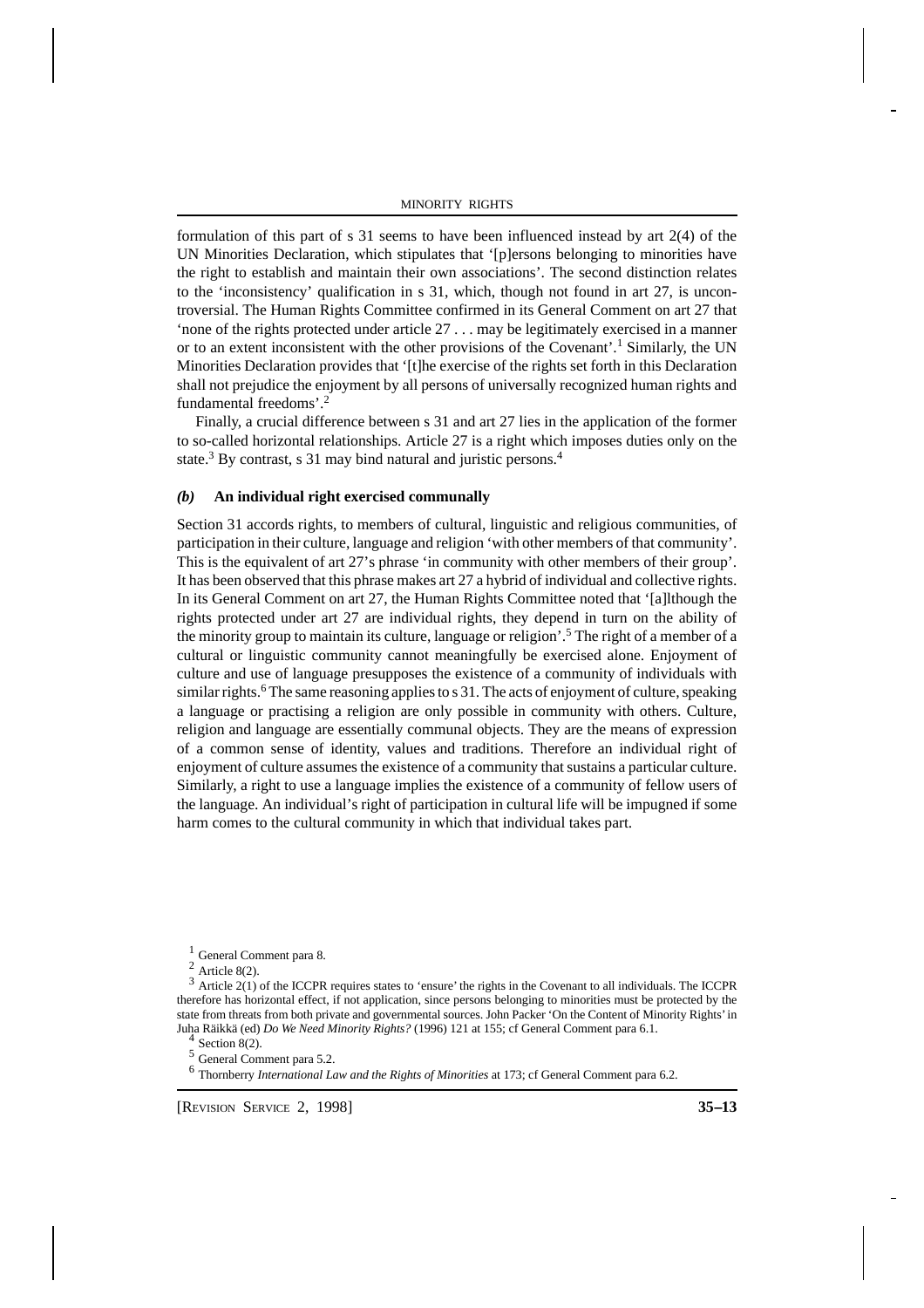Accordingly, the s 31 right protects both individual and group interests in cultural integrity. 1 The hybrid scope of the right complicates its application. Though individual and group interests in cultural integrity frequently coincide, they may, equally frequently, diverge. Where an individual member of a linguistic community challenges, for example, legislation restricting the public use of his or her language, individual and communal interests in the preservation of that language converge. Should the legislation be struck down as a violation of s 31, there is a vindication not only of the individual applicant's rights but of the interests of the entire community of speakers of the language. Where, however, a community's interest in the preservation of its identity is expressed through measures restricting individual participation in the life of that community, group and individual interests are at odds.

The possibility of divergence is illustrated by two decisions of the UN Human Rights Committee dealing with art 27. In *Lovelace v Canada*<sup>2</sup> the Committee took the view that the withdrawal by a Canadian statute of a Maliseet Indian woman's right to reside on the Tobique Reserve in Canada because of her marriage to a non-Indian violated her art 27 right.<sup>3</sup> According to the Committee, 'the right of Sandra Lovelace to access to her native culture and language, ''in community with other members'' of her group, has in fact been, and continues to be, interfered with, because there is no place outside the Tobique Reserve where such a community exists'.<sup>4</sup>

In *Lovelace* the community's interest in preserving a distinct ethnic identity through legal mechanisms discouraging inter-ethnic marriages clashed with the individual's right of participation in the life of her community.<sup>5</sup> Article 27 was interpreted by the Human Rights Committee to protect the individual's rights of participation at the expense of communal interests. However, the Committee stressed that not every interference with an individual's right of enjoyment of cultural and community life could be considered a denial of rights under art 27. National legislation might legitimately define rights of residence on communal land to protect resources and preserve the identity of a people. But restrictions on rights of residence had to have a reasonable and objective justification and be consistent with the other provisions of the Covenant.

<sup>3</sup> Section 14 of the Indian Act (1970) provided that '[an Indian] woman who is a member of a band ceases to be a member of that band if she marries a person who is not a member of that band'. The loss of membership status entailed the loss of the right to the common use and benefits of the reserve land allotted to the band. Should the woman marry a member of another band, she would acquire membership of her husband's band and associated land rights. In this case, Lovelace married a non-Indian, thereby losing her Indian status in terms of the Act and all rights of residence on reserve land. Lovelace's principal complaint in her communication to the Committee was that the Act was discriminatory. For jurisdictional reasons, the Committee sidestepped the discrimination issue, deciding the matter instead on the basis of Lovelace's claim that '[t]he major loss to a person ceasing to be an Indian is the loss of the cultural benefits of living in an Indian community, the emotional ties to home, family, friends and neighbours, and the loss of identity' (at para 13.1).

<sup>5</sup> According to the Canadian government the Indian Act was 'an instrument designed to protect the Indian minority in accordance with art 27 of the Covenant. A definition of the Indian was inevitable in view of the special privileges granted to the Indian communities, in particular their right to occupy reserve lands. Traditionally, patrilineal family relationships were taken into account for determining legal claims. Since, additionally, in the farming societies of the nineteenth century, reserve land was felt to be more threatened by non-Indian men than by non-Indian women, legal enactments as from 1869 provided that an Indian woman who married a non-Indian man would lose her status as an Indian. These reasons were still valid' (para 5).

<sup>1</sup> S James Anaya *Indigenous Peoples in International Law* (1996) 101 (commenting on art 27).

<sup>2</sup> *Lovelace v Canada* (Communication no R.6/24), (1985) 68 *ILR* 17.

At para 15.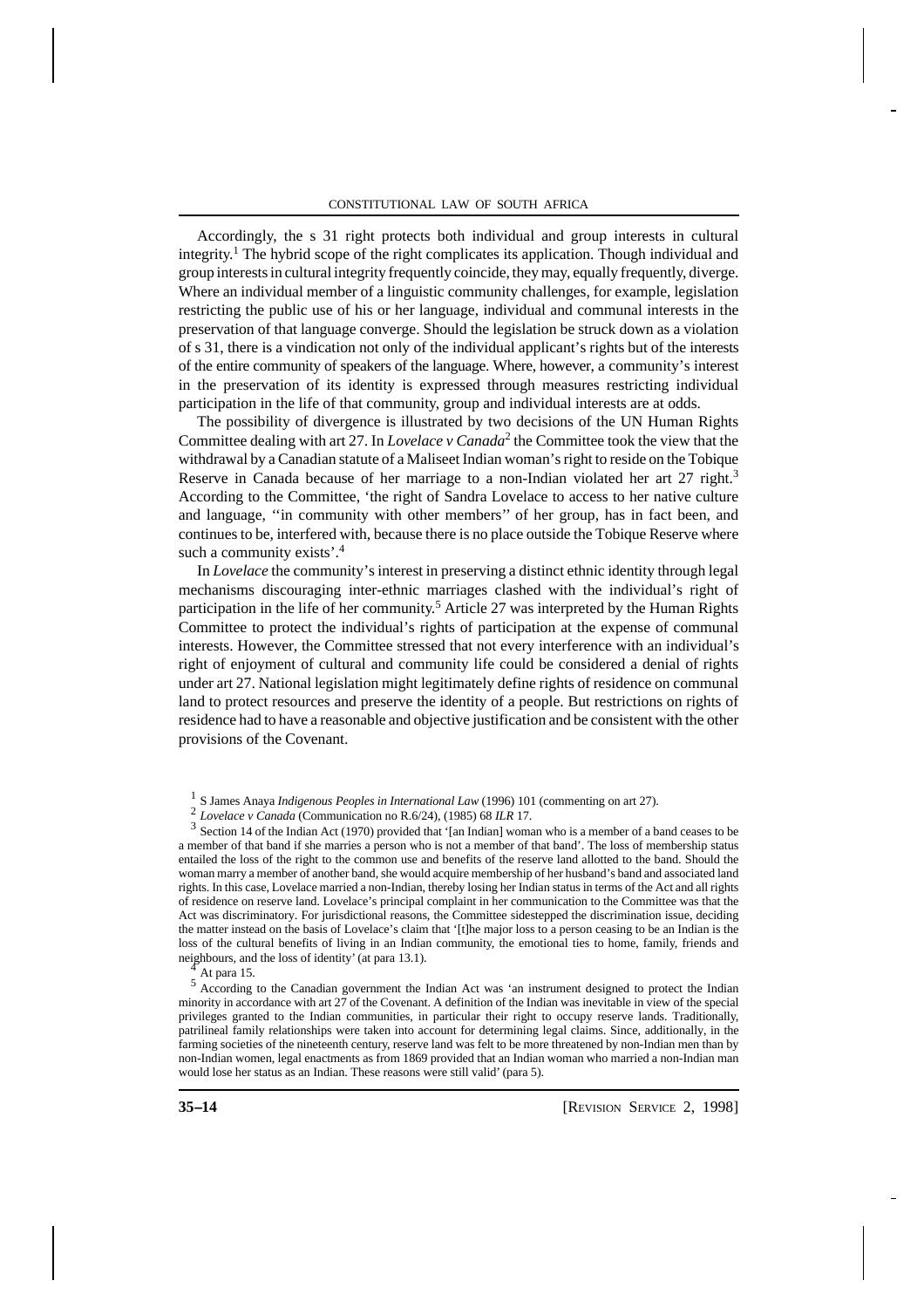Kitok v Sweden<sup>1</sup> illustrates a situation in which art 27 may protect the interests of the community at the expense of individual interests. Here, the Committee found statutory restrictions on individual membership of a Sami village to have as their raison d'être the preservation and well-being of the Sami minority. Such objectives and measures were considered to be reasonable and consistent with art 27.

15 These illustrations make it clear that the interpretation and implementation of s 31 requires the balancing of two divergent aspects of the right. Though in essence an individual right aimed at the protection of group interests, s 31 has an additional, purely individualistic aspect. Because it is phrased as an individual right, s 31 (and, it must be added, s 30) protects individual interests in affiliation — membership of, participation in, and association with cultural, linguistic and religious communities. By contrast, the other, communal aspect of the right may at times be used to support arguments for the exclusion of individual participants in the interests of group integrity or survival. In order to preserve the identity of a group that group may wish to set restrictions on the qualifications of its members. For example, religious communities may wish to restrict access to conformists and to expel those who deviate from accepted doctrine or those who marry outside the faith.<sup>2</sup>

# *(c)* **Membership of a 'cultural, religious or linguistic community'**

#### (i) *'Community'*

Section 31 avoids the term 'minority' in art 27 and instead uses the term 'community'. The substitution might be thought a convenient sidestepping of the controversy over the definition of a minority which has bedevilled the analysis and application of art 27. However, defining 'community' is no less difficult. At its most general the word can mean simply an aggregation of people (similar to 'state' or 'society'). More precisely the modern usage of the word denotes an aggregation of people with a particular quality of relationship, held together by something in common.<sup>3</sup> It is the quality of relationship that is crucial. One would not think of left-handed people as forming a community, although they undoubtedly share something in common. Nor would one think of the shareholders of a large public company as a community, although, unlike left-handed people, they have something in common that is a matter of their own choosing and not simply an arbitrary characteristic.<sup>4</sup> What of the speakers of the Afrikaans language? They share an important characteristic, but whether the nature of

<sup>3</sup> Raymond Williams *Keywords: A Vocabulary of Culture and Society* (1976) 75–6. See also the definition by the social anthropologist Anthony Cohen *The Symbolic Construction of Community* (1985) at 15: 'Community is that entity to which one belongs, greater than kinship but more immediately than the abstraction we call ''society''. It is the arena in which people acquire their most fundamental and most substantial experience of social life outside the confines of the home. In it they learn the meaning of kinship through being able to perceive its boundaries that is by juxtaposing it to non-kinship; they learn ''friendship''; they acquire the sentiments of close social association and the capacity to express or otherwise manage these in their social relationships. Community, therefore, is where one learns and continues to practise how to ''be social''. At the risk of substituting one indefinable category for another, we could say it is where one acquires "culture".

<sup>4</sup> Robert Thornton & Mamphela Ramphele 'The Quest for Community' in E Boonzaaier & J Sharp (eds) *South African Keywords* (1988) at 29.

<sup>1</sup> (Communication No 197/1985), 96 *ILR* 637.

<sup>2</sup> See, for example, the facts of *Mohamed & another v Jassiem* 1996 (1) SA 673 (A). (Members of the Ahmadiya movement treated as apostates by orthodox Muslims, may not enter mosques, may not marry a Muslim, may not be buried in Muslim cemeteries or have any association with Muslims).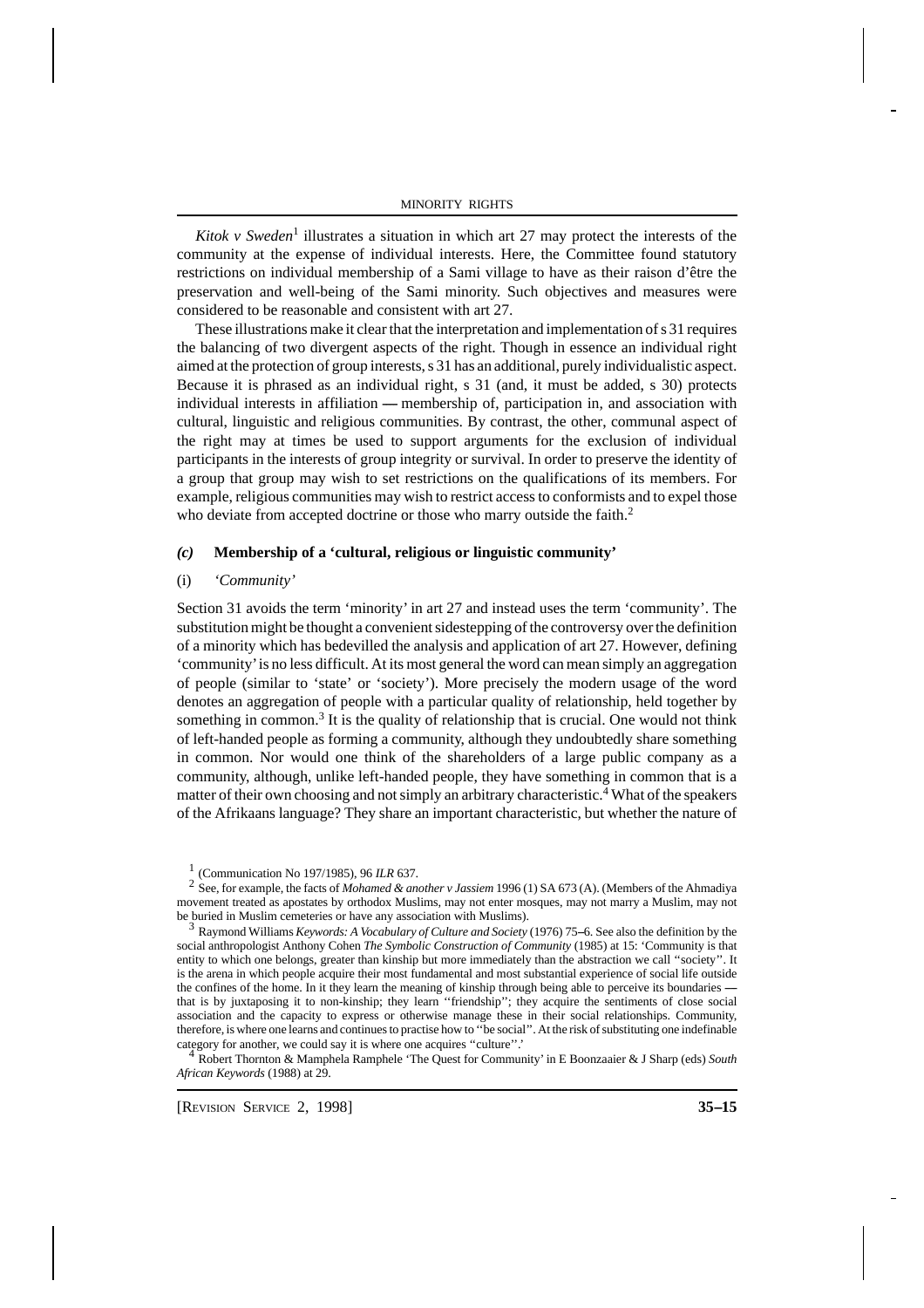their relationship with each other is sufficient to constitute a community is not clear. Afrikaans-speakers do not know each other personally, do not systematically interact with each other, and are divided in any number of significant ways such as race, class and political affiliation.<sup>1</sup> Yet it seems clear that most speakers of the language would feel aggrieved if a legal measure impacted deleteriously on the use of the Afrikaans language, even if the measure had little or no effect on them personally. Equally, it seems clear that should s 31 not be available to protect against measures affecting the Afrikaans language because of a restrictive definition of 'community', the right would serve very little purpose.

16 Arguably, the most pragmatic way to deal with the difficulties of definition of the term 'community' is to see it as doing more or less the same work as the term it substitutes for --- art 27's category of a 'minority'. As outlined above, the reason for the substitution has more to do with the attitude conveyed by the word 'community' than with a desire that the word should denote a significantly different object to 'minority'. In contemporary South African discourse positive associations attach to the words 'culture' and 'community', while 'ethnic' and 'minority' are indelibly tainted by their association with apartheid ideology. Nevertheless, the purpose of s 31 is to protect the same values of cultural pluralism and tolerance that art 27 seeks to protect. There is therefore enough congruence between the two terms that definitions of 'minority' can assist in the definition of 'community'.

In international law a minority is a separate and distinct group, distinguished on the basis of race, religion or language from other groups. To be a minority the group must manifest a sense of community and a desire to preserve its identity. The group must be in a non-dominant position. It requires rights to protect it because it cannot use political power to do so. By analogy, a 'community' for purposes of s 31 should be an identifiable group, united by a common religion, language or culture, that is self-consciously a community. Self-consciousness requires that the members of the group should identify themselves as part of the group, and that they should be identifiable by other members as such. Non-dominance simply means that the community should find itself at odds from time to time with the rest of society: that its culture is not the dominant culture, that its language is not the majority language, that its religion is not the official religion of the state. The purpose of the grant of the s 31 right is to enable such a community to preserve its distinct existence against the forces of discrimination or assimilation to which it would otherwise be vulnerable.

## (ii) *'Belonging'*

To claim the protection of the s 31 right, a claimant must be a person 'belonging to a cultural, religious or linguistic community'. This is the equivalent of art 27's phrase 'persons belonging to . . . [ethnic, religious or linguistic] minorities'. The Human Rights Committee pointed out in its General Comment that this phrase indicates that the right is designed to protect 'those who belong to a group and who share in common a culture, a religion and/or a language'.<sup>2</sup> The right is therefore not a right of everyone.

<sup>1</sup> John Sharp 'Introduction: Constructing Social Reality' in E Boonzaaier & J Sharp (eds) *South African Keywords*  $(1988)$  1 at  $14-5$ .

 $2$  General Comment para 5.1.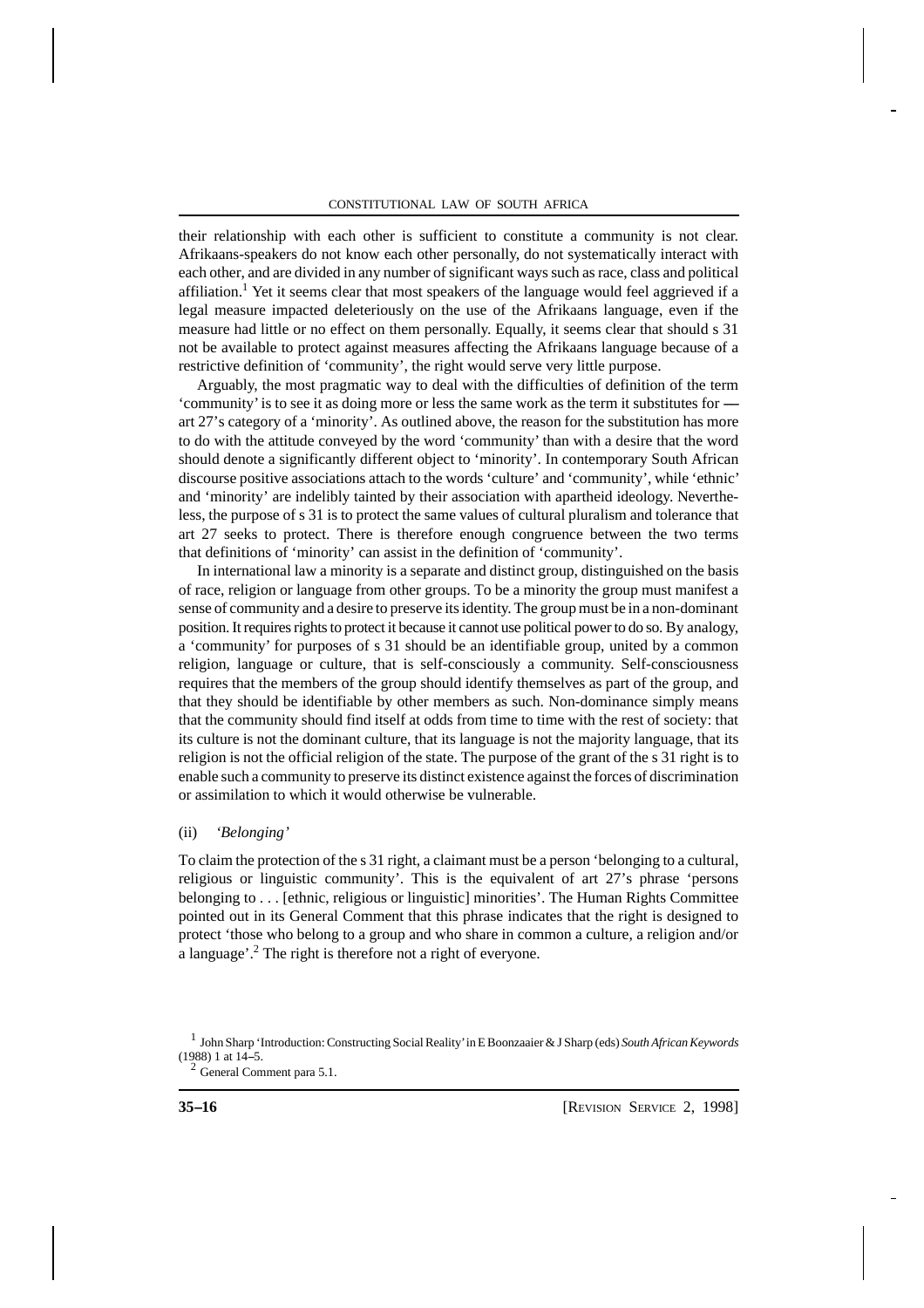The word 'belonging' indicates that one is bound by some or other tie to something. It is clear then that s 31 requires claimants to prove that some tie exists between them and their group. What is unclear is what sort of tie would be sufficient. In *Lovelace v Canada* the Committee dealt in the following way with the question of Sandra Lovelace's membership of the Maliseet ethnic minority:

'The rights under art 27 of the Covenant have to be secured to ''persons belonging'' to the minority . . . Persons who are born and brought up on a reserve, who keep ties with their community and wish to maintain those ties must normally be considered as belonging to that minority within the meaning of the ICCPR. Since Sandra Lovelace is ethnically a Maliseet Indian and has only been absent from her home reserve for a few years during the existence of her marriage, she is, in the opinion of the Committee, entitled to be regarded as ''belonging'' to this minority and to claim the benefits of art 27 of the Covenant.' 1

The first type of connection recognized as legitimate by the Committee is ethnic origin: Lovelace was born a Maliseet. This is supplemented by evidence of continued ties of affinity with her ethnic group, such as residence among the group, association and identification with the group. In the case of s 31, the first type of connection is likely to be far less important than the second. This is because, as has been outlined above, s 31 seeks to protect ties of affinity rather than genealogy. Culture, language and religion are more a matter of shared experience than a matter of genetics. Accordingly, to prove membership of a cultural, linguistic or religious community some concrete tie of affinity must be proved to exist between the individual and that community. In the case of language such a tie would be demonstrated by showing that the language in question is the individual's mother tongue, that the language is an important component of his or her personal and family life, that the individual identifies with the language and uses it.<sup>2</sup> In the case of religion claimants would have to show that they practise a religion and are actively involved in the religious life of their community. What is important therefore is that the individual claimant demonstrates a history of shared experience and identification with the linguistic, cultural or religious community in question. A person belongs to one of s 31's communities because that person has historical associations with the community and has chosen to maintain those associations.

## *(d)* **Content of the s 31 right**

#### (i) *'May not be denied the right'*

The negative phrasing of s 31 ('may not be denied the right') contrasts with the positive phrasing of most other rights in the Bill of Rights (usually 'everyone has the right'). This means that, at a minimum, s 31 is a negative liberty. Members of communities may freely engage in the practice of culture, language and religion without interference by the state or from any other source.

Is s 31 more than simply a right to be left alone to practise culture, language and religion? Does the right simply require that such practices are tolerated, but not that they are supported? The answer to these questions is a matter of interpretation. On the face of it, s 31 is phrased

[REVISION SERVICE 2, 1998] **35--17**

<sup>1</sup> Paragraph 14.

<sup>2</sup> Fernand de Varennes *Language, Minorities and Human Rights* (1996) at 149.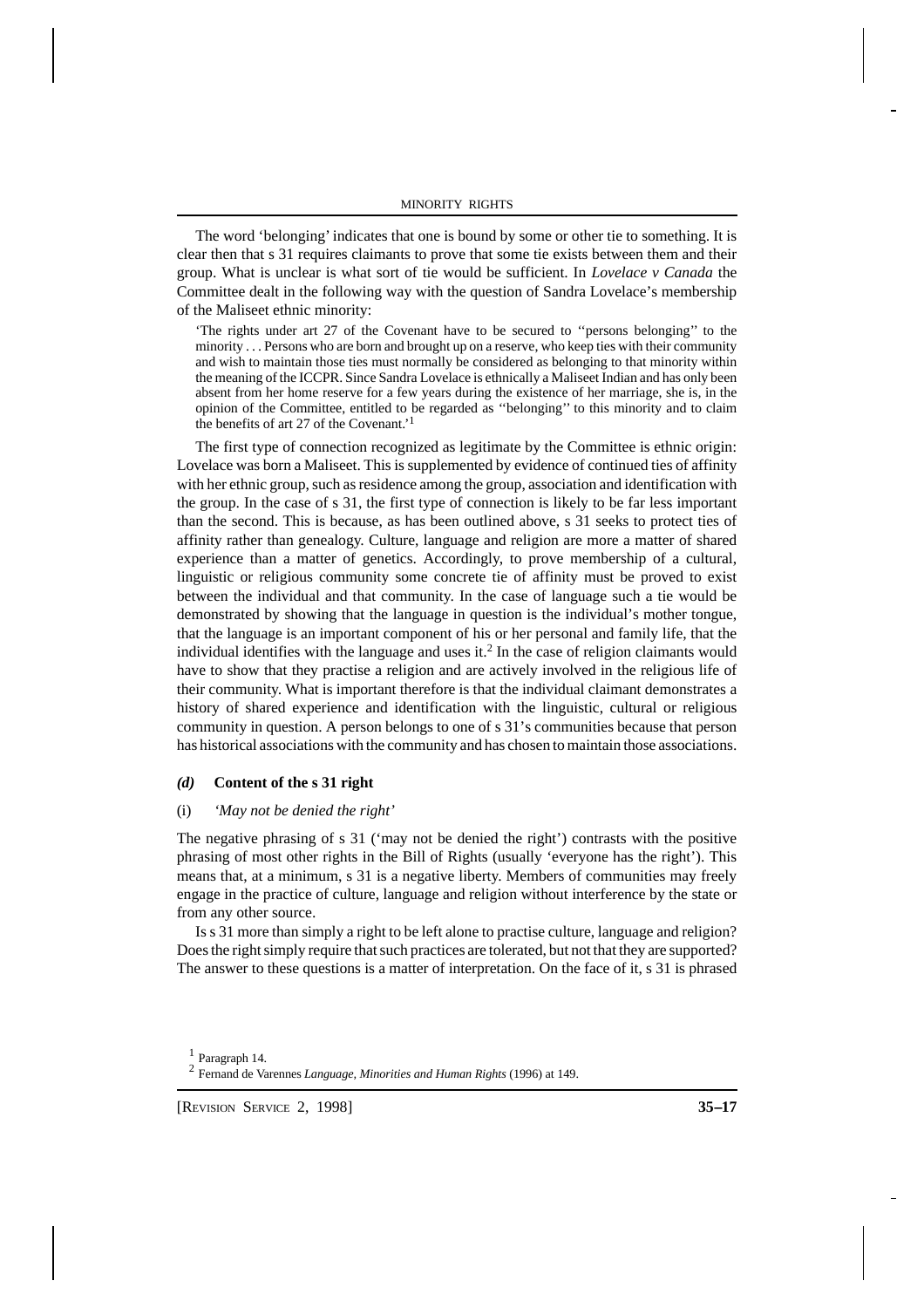as if no more than a negative liberty. But constitutional interpretation requires one to look further than the phrasing: '[W]hilst paying due regard to the language that has been used, [an interpretation should be] ''generous'' and ''purposive'' and give . . . expression to the underlying values of the Constitution.' 1

18 Arguably, the purpose of the s 31 right requires more than that minority activities are simply permissible. The inclusion of s 31 in the Constitution indicates a commitment to the maintenance of cultural pluralism even where this requires positive measures to be taken by the state to ensure the survival and development of minority cultures where they are threatened by disintegration. A state committed to cultural pluralism cannot simply remain neutral as its cultural patrimony fades to a dull uniformity.

As for s 31's principal avatar  $-$  art 27  $-$  academic opinion is divided on whether the right requires positive measures in support of minority cultures. For some, the purpose of the right is '*laisser vivre*, of allowing members of those minorities the right to maintain their language or religion freely without any assistance from the state, but also without any hindrance or oppression that has been the all too frequent burden of minorities throughout human history'.<sup>2</sup> However, the contrary opinion — that the right necessarily requires positive measures — enjoys the high authority of the Human Rights Committee:

'Although the rights protected under art 27 are individual rights, they depend in turn on the ability of the minority group to maintain its culture, language or religion. Accordingly, positive measures by States may also be necessary to protect the identity of a minority and the rights of its members to enjoy and develop their culture and language and to practise their religion, in community with other members of their group.' 3

The Committee's interpretation of art 27 may readily be adapted to s 31. The s 31 right requires for its exercise the existence of an identifiable community practising a particular culture or religion or speaking a particular language. Therefore, if as a result of state action or inaction, that community loses its identity, if it is absorbed without trace into the majority population, the individual right of participation in a cultural or linguistic community will be harmed. Section 31 therefore certainly requires non-interference with a community's initiatives to develop and preserve its culture. In addition, it is likely that it requires positive measures by the state in support of vulnerable or disadvantaged cultural, religious and linguistic communities that do not have the resources for such initiatives.<sup>4</sup>

A commitment to the support of minority rights is undertaken in s 185, which creates the Commission for the Promotion and Protection of the Rights of Cultural, Religious and Linguistic Communities. The establishment of the Commission does not in itself answer the question whether positive measures by the state are constitutionally required. The objects of

<sup>1</sup> *S v Makwanyane & another* 1995 (3) SA 391 (CC), 1995 (6) BCLR 665 (CC) at para 9.

<sup>2</sup> De Varennes *Language, Minorities and Human Rights* at 151.

<sup>3</sup> General Comment para 6.2.

<sup>4</sup> Cf the remarks by Sachs J in the *Gauteng School Education Bill* case (supra) at paras 70 and 90 (international law and the minority rights provisions of the interim Constitution require the state not to interfere with initiatives by a minority to preserve and strengthen its culture, and might additionally require measures of assistance to particularly threatened or disadvantaged cultures).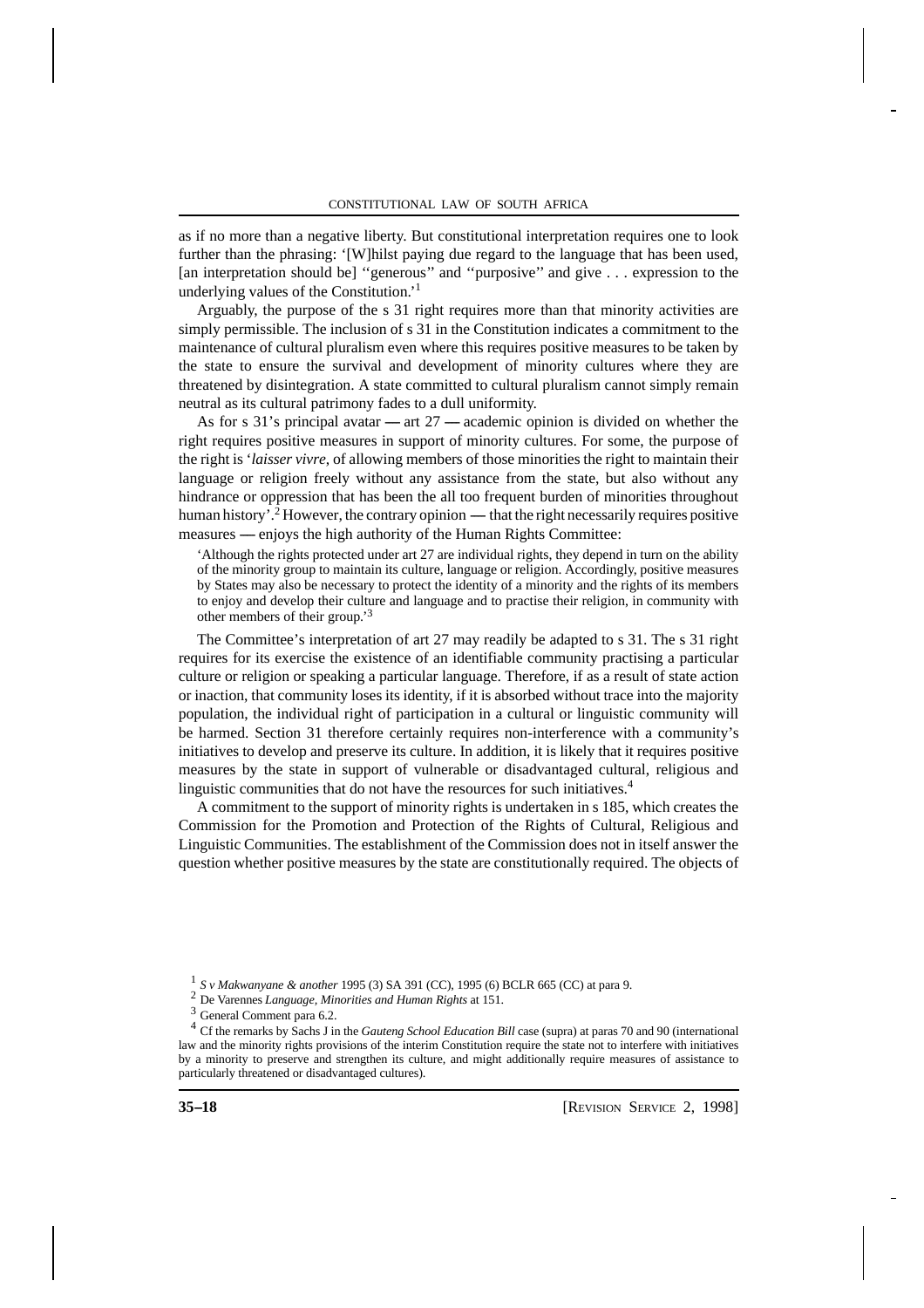the Commission are inter alia to promote respect for the rights of cultural, religious and linguistic communities.<sup>1</sup> Assessing what rights the Commission should promote remains a matter of constitutional interpretation.

#### (ii) *The right to enjoyment of culture in community with others*

The Constitution uses the term 'culture' or 'cultural' in two distinct senses. Schedule 4 indicates that concurrent national and provincial legislative competence is exercised on the subject of cultural matters. The adjective is used here to mean the practice of intellectual and artistic activity and the works that result from this activity. 2 Put simply, culture means literature, music, painting, sculpture and theatre.<sup>3</sup> This is culture 'in the reduced sense of the word, . . . everything that is picturesque, harmless and separable from politics'.<sup>4</sup>

19 But a different use of the word is found in s 31 and in s 30 (the right of participation in 'cultural life'). In these sections culture means a particular way of life of an identifiable group of people: s 31 does not refer to 'culture' in general, but to 'their culture'. Used in this sense, the word does the work of a number of competing or synonymous terms: tradition, customs, civilization, race, nation, folk-ways.<sup>5</sup> Here, culture is understood as a source of identity. It is a means of drawing distinctions between groups of people on grounds of one or more of a number of characteristics such as their beliefs, knowledge, language, rules of kinship, methods of education or forms of social relations.<sup>6</sup> This second sense of the word is wide enough to include the first sense. The activities of writers, artists and musicians contribute in important ways to the cultural life of a community, but are not themselves constitutive of that culture.

What communal practices would constitute culture for purposes of s 31? A list of the main forms of cultural existence would likely include institutions responsible for the preservation and transmission of culture such as schools, libraries, publishing houses, museums and religious institutions. Culture may include the promotion and publication of literature and the arts, the practice of customs and traditions, the conservation of historical objects, and the commemoration of significant dates or events.<sup>7</sup> However, such a list could not hope to cover the possible field of reference of culture. Culture is a complex social phenomenon, as much influenced by human intervention as it is an influence on human conduct. However, for purposes of compliance with s 31, international experience suggests that the institutional aspects of culture are likely to be the focus of attention: schools, publications, libraries, museums, historical monuments, places of worship.<sup>8</sup> The right grants communities the

<sup>&</sup>lt;sup>1</sup> Section 185(1)(*a*).

<sup>2</sup> Williams *Keywords: A Vocabulary of Culture and Society* at 90.

<sup>3</sup> An example of the type of legislation envisaged by Schedule 6 is the Culture Promotion Act 35 of 1983. Section 3 of the Act empowers the Minister of National Education to establish regional councils for cultural affairs. Section 3(5) provides that the functions of such a council are the preservation and development of culture in the fields of the visual, musical and literary arts, the natural and human sciences, and of leisure and recreational activities.

<sup>4</sup> T S Eliot *Notes Towards the Definition of Culture* (1962) 93, quoted in Chandran Kukuthas 'Are There Any Cultural Rights?' in Will Kymlicka (ed) *The Rights of Minority Cultures* (1995) at 228.

<sup>5</sup> Robert Thornton 'Culture: A Contemporary Definition' in Boonzaaier & Sharp (eds) *South African Keywords* 17 at 26.

<sup>&</sup>lt;sup>6</sup> M Leiris *Race and Culture* (1958) 20-1, quoted in Thornberry *International Law and the Rights of Minorities* at 188.

<sup>7</sup> Capotorti *Study on the Rights of Persons belonging to Ethnic, Religious and Linguistic Minorities* at 63--8.

<sup>8</sup> Thornberry *International Law and the Rights of Minorities* at 188.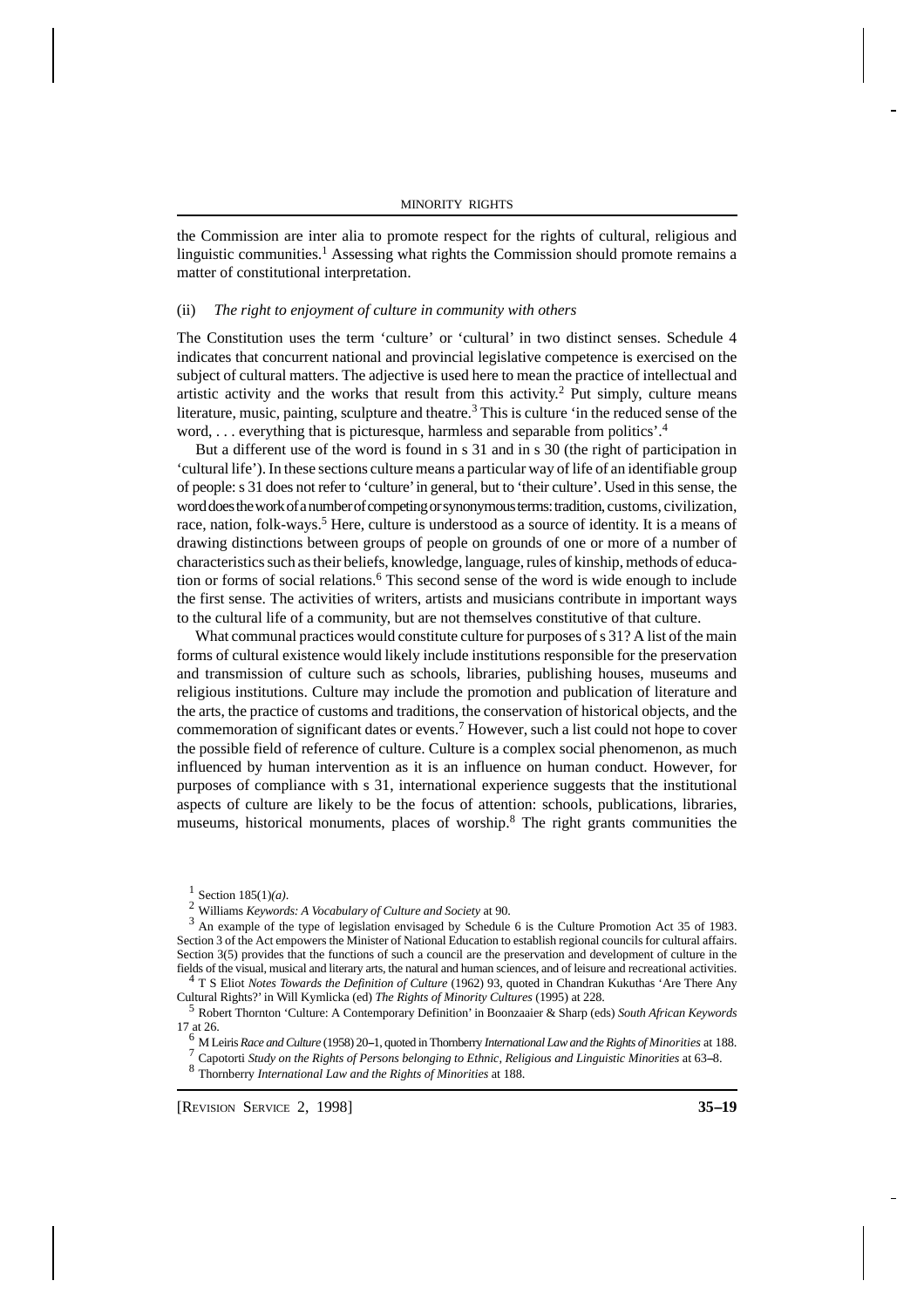freedom to establish and maintain such institutions without interference from any source in order to ensure their survival as a cultural entity. Certain institutional aspects of cultural life  $-$  language use at official and unofficial levels,<sup>1</sup> control by a cultural, linguistic or religious community of the education of its members,<sup>2</sup> freedom of and state support for religious practice<sup>3</sup> — are accorded specific protection in the rights chapter. The task of the courts in interpreting s 31 will be to determine which other cultural institutions fall within the protected ambit of culture. Once identified, s 31 requires the state at least to refrain from threatening the existence of the institution in order not to prejudice an individual's right of participation in that institution.

#### (iii) *The right to practise a religion in community with others*

This aspect of s 31 must obviously be read against the background of s 15, which accords a right to freedom of religion. How does the protection of a right to religious practice in community with others by s 31 differ from the right in s 15?

Section 15 protects religious liberty in the classic sense of a negative individual claim to non-interference in the belief in and practice of religion or irreligion. For analytical purposes freedom of religion for purposes of s 15 can be divided into four rights: *(a)* freedom of religious choice; *(b)* freedom of religious observance; *(c)* freedom of religious teaching;  $(d)$  freedom to propagate a religion.<sup>4</sup> Of these four rights, the first is clearly beyond the scope of s 31, since a choice to hold or not to hold particular religious beliefs does not relate to the practice of a religion in community with others. The remaining three rights may receive additional protection under s 31, but only in so far as the observance and dissemination of religious beliefs relates to the practice of a religion in community with other practitioners. This means that atheism or agnosticism are not covered by s 31 since such beliefs are merely held and not communally practised.

Section 31 therefore protects the practice of religion rather than religious belief. Moreover, it protects the communal aspects of religious practice rather than its purely private aspects. The right allows the establishment and maintenance of the institutions and infrastructure that make possible the practice of a religion. It grants a measure of autonomy to religious communities to establish places of worship, schools, seminaries and burial sites, to publish and distribute religious texts, to produce objects for religious rites, and the like.<sup>5</sup> It does not offer protection against restrictions on the freedom of religious practice which do not affect a religious community as such. Thus, drawing on examples from US Supreme Court jurisprudence, army regulations prohibiting a Jewish serviceman from wearing a yarmulke

<sup>5</sup> Dinstein 'Freedom of Religion and Religious Minorities' in Dinstein & Tabory (eds) *The Protection of Minorities and Human Rights* 145 at 158.

<sup>1</sup> Sections 6, 30. Section 35 guarantees accused persons the right to be informed of their rights and to use a language they understand in criminal proceedings.

 $\frac{2}{\pi}$  Section 29(3).

 $3$  Section 15.

<sup>4</sup> Yoram Dinstein 'Freedom of Religion and Religious Minorities' in Dinstein & Tabory (eds) *The Protection of Minorities and Human Rights* 145 at 147.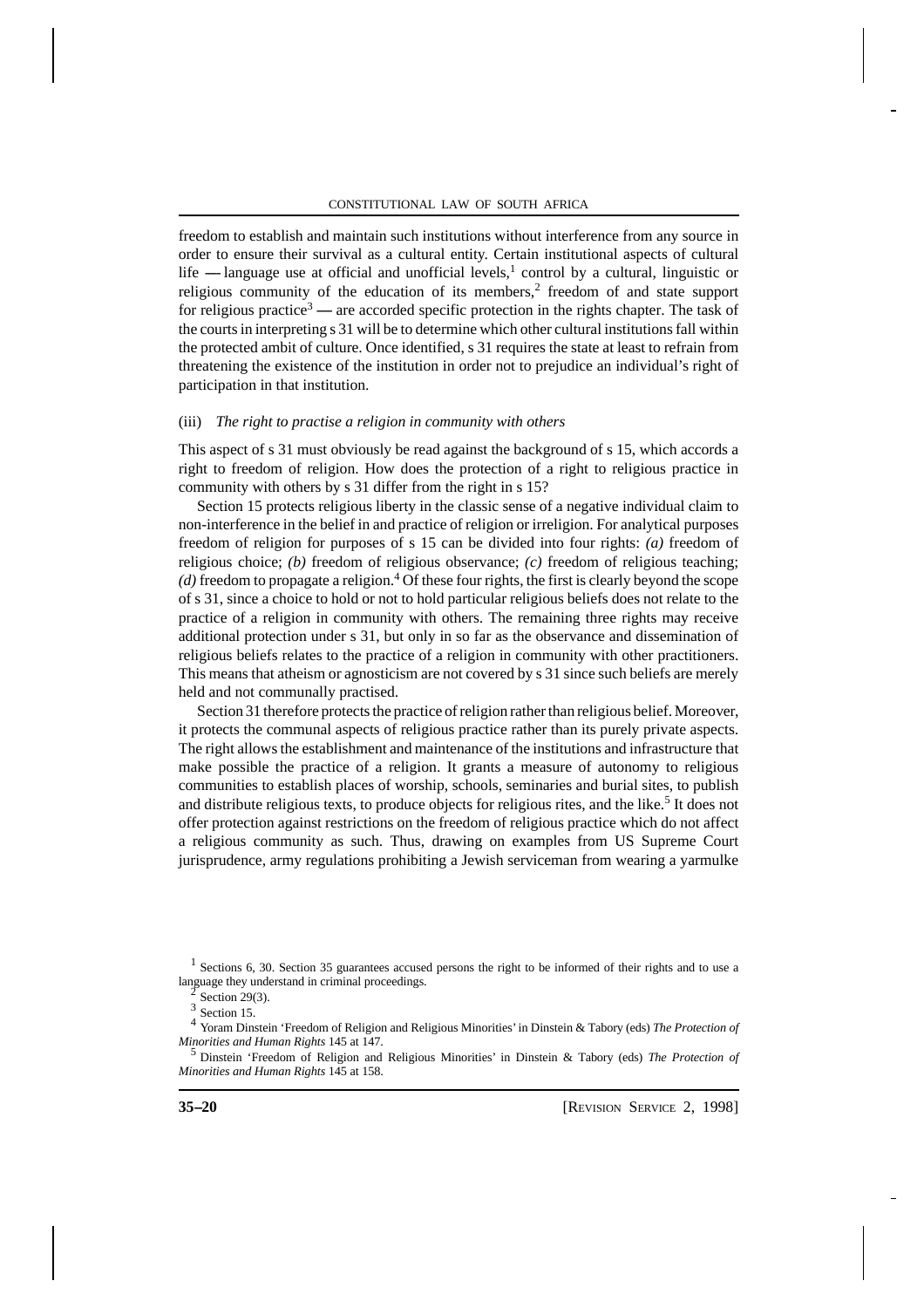while in uniform would not engage s  $31<sup>1</sup>$  On the other hand, a measure that required orthodox Jewish congregations to cease the sexual segregation of places of worship would implicate the section.<sup>2</sup> Where a measure or action interferes with a religious community's ability to engage in the public practice of its religion, s 31 protects against such interference.<sup>3</sup>

## (iv) *The right to use a language of choice*

Specific protection of an individual right to speak a language is unnecessary, since the protection of a right of enjoyment of culture implies protection of the linguistic medium through which that culture finds expression and through which enjoyment takes place.<sup>4</sup> Nevertheless, a right to use a language, along with a prohibition of discrimination on grounds of language, appears in all the principal international minority protection clauses.<sup>5</sup> While the enumeration of a right of language use indicates the importance accorded by both international human rights law and the Constitution to this particular aspect of cultural life, it is unclear what the practical implications of the right will be.

Clearly the language right has a negative dimension, allowing free use by an individual of a language without interference from private or public sources. This right is bolstered by the prohibition on language-based discrimination contained in s 9 and by the right of freedom of expression in s 16. Section 31 thus accords a right similar to that guaranteed in more detailed terms in a number of post-World War I Minorities Treaties. For example art 7 of the Treaty between the Allied Powers and Poland (1919) provided that '. . . [n]o restriction shall be imposed on the free use by any Polish national of any language in private intercourse, in commerce, in religion, in the press or in publications of any kind, or at public meetings'.<sup>6</sup> Legislation preventing the use of a particular language in public places, $\frac{7}{1}$  in schools or

3 See for example *Wisconsin v Yoder* 406 US 205 (1972), where the Supreme Court held that a school attendance law violated the right to free exercise of religion where its effect was to require attendance at school of children of the Amish religious community. The Amish wish to educate young children at home was 'not merely a matter of personal preference, but one of deep religious conviction, shared by an organized group'. Compliance with the attendance law carried with it 'a very real threat of undermining the Amish community and religious practice as they exist today; they must either abandon belief and be assimilated into society at large, or be forced to migrate to some other and more tolerant religion' (at 216-18).

4 Thornberry *International Law and the Rights of Minorities* at 197.

5 Stephen Roth 'Toward a Minority Convention: Its Need and Content' in Dinstein & Tabory (eds) *The Protection of Minorities and Human Rights* 83 at 113. Besides art 27, mention can also be made of art 30 of the UN Convention on the Rights of the Child (reprinted in (1989) 28 *ILM* 1457).

<sup>6</sup> Reprinted in Hurst Hannum (ed) *Documents on Autonomy and Minority Rights* (1993) at 682.

 $<sup>7</sup>$  In some cases a state has prohibited the use of a minority language in public places. For example, the Turkish</sup> Anti-Terrorist Act 3713 of 1991 prohibits the use of the Kurdish language in public places. Similarly, Algerian legislation makes it an offence to hold public meetings or conferences or to put up signs or posters in any other domestic language except Arabic. The prohibition effectively prevents the Berber minority from using its language in the named situations. De Varennes *Language, Minorities and Human Rights* at 164–5.

<sup>&</sup>lt;sup>1</sup> Though, arguably, the prohibition would violate s 15. See *Goldman v Weinburger* 475 US 503 (1986).<br><sup>2</sup> See *Roberts v United States Inveges* 468 US 609 (1984). (A local ordinance prohibiting sex discrimin

See *Roberts v United States Jaycees* 468 US 609 (1984). (A local ordinance prohibiting sex discrimination in any 'place of public accommodation' might extend to synagogues, in which case an exemption for religious associations would be required.)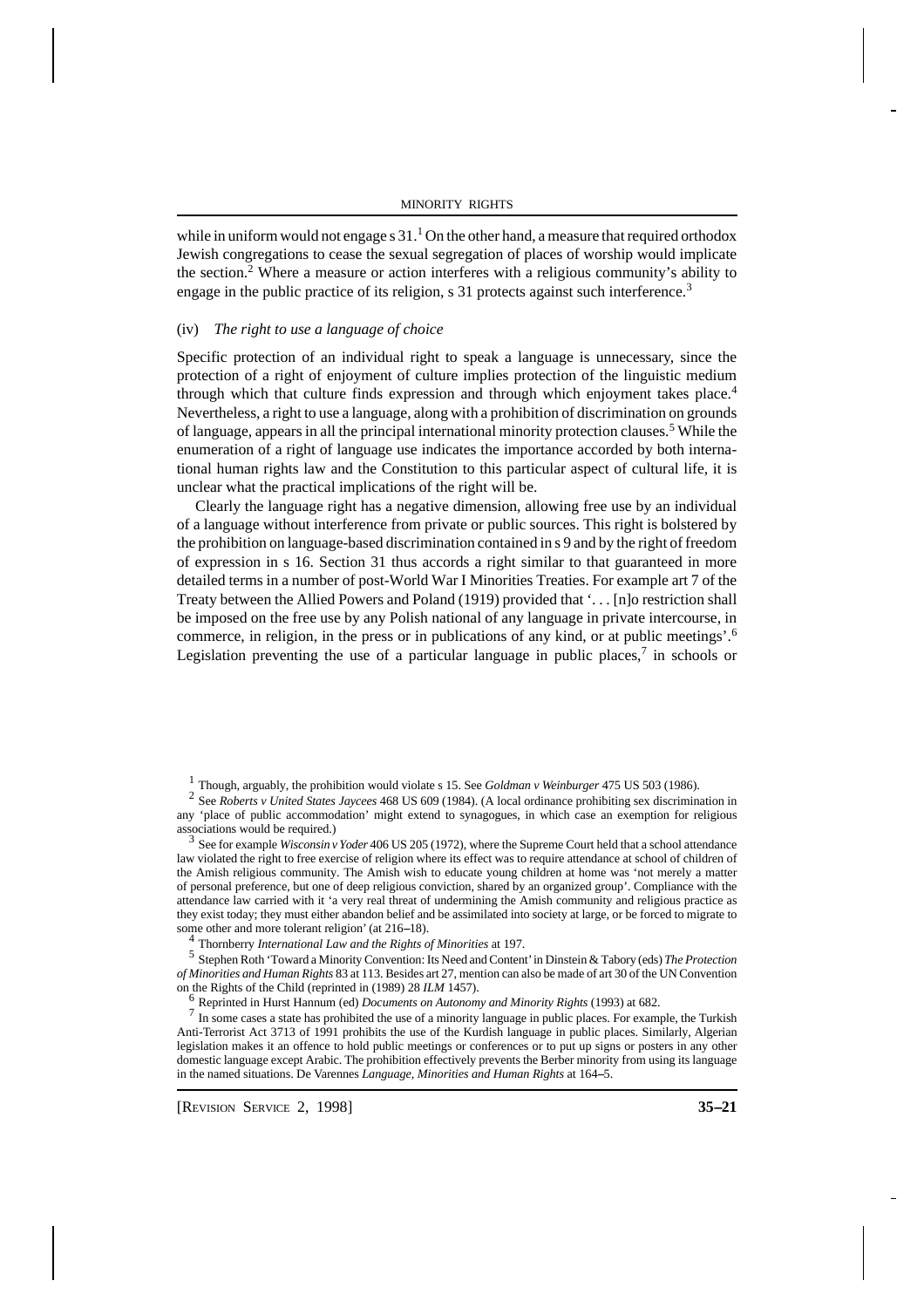universities,<sup>1</sup> commerce, or the press or broadcasting media<sup>2</sup> would be a *prima facie* violation of s 31. The same would hold true of restrictions imposed by a private individual. For example, an employer's seeking to restrict the use of a language by its employees while at work may constitute a violation of s 31.<sup>3</sup>

Besides the negative aspects of the right ----- the freedom to use a language in private and public and to establish and maintain institutions disseminating a language  $-$  international language rights guarantees contain an additional positive dimension. It is recognized that linguistic equality cannot be achieved by the mere prohibition of measures placing the speakers of different languages on an unequal footing. States should therefore strive to achieve equality in fact between speakers of different languages.<sup>4</sup> States are frequently enjoined to promote minority language use through institutional mechanisms such as official language policies, measures promoting mother-tongue education, and permitting the use of a language of choice in court proceedings.<sup>5</sup> The Constitution contains provisions dealing specifically with each of these issues.<sup>6</sup> It appears then that even if the language right in s 31 is interpreted to require positive measures promoting language use, much of the work of the language right will have been done by other provisions of the Constitution.<sup>7</sup>

## *(e)* **The right to form, join and maintain cultural, religious and linguistic associations**

Section 31(1)*(b)* uses some of the language of CP XII:

'Collective rights of self-determination in forming, joining and maintaining organs of civil society, including linguistic, cultural and religious associations, shall, on the basis of non-discrimination and free association, be recognized and protected.'

The subsection adds little to the guarantees contained in s  $31(1)(a)$ , and it was obviously included with an eye to achieving compliance with CP XII.

<sup>1</sup> See *Meyer v Nebraska* 262 US 390 (1923). (Statute prohibiting the teaching of any language other than English to students who had not passed the eighth grade violates due process.) Frequently states with large populations of immigrants impose an obligation on pupils in state schools to speak only the official language of instruction while on school premises. Arguably, this would be a clear violation of s 31 should it seek to prohibit the use of a language by pupils in their free time or in private communication with their fellows. See De Varennes *Language, Minorities and Human Rights* at 165.

<sup>2</sup> Clearly, governmental restrictions on the language of private media (e g by banning publications in a particular language) would violate s 31. More difficult, however, is the exercise of state control over radio and television frequencies. Since the airwaves are a public good the state is entitled to control access and is not obliged by the requirements of s 31 to allow unrestricted access to the airwaves by linguistic minorities but rather simply to exercise its control over such access in a non-discriminatory manner. See De Varennes *Language, Minorities and Human Rights* at 164.<br>See *Cutie* 

See *Gutierrez v Municipal Court* 838 F 2d 1031 (9th Cir 1988). (Rules prohibiting employees from speaking any language other than English while at work discriminatory against minorities because the cultural identity of certain minority groups is tied to their use of their own language.) A requirement that employees use a particular common language while on duty in order to facilitate communication might be a reasonable limitation of the right. The same is not true of a prohibition on the use of a particular language while on a break or during an employee's free time.

4 Thornberry *International Law and the Rights of Minorities* at 200.

- <sup>5</sup> Capotorti *Study on the Rights of Persons belonging to Ethnic, Religious and Linguistic Minorities at 75–89.*<br><sup>6</sup> Sections 6, 29(2), 35(3)(*k*), 35(4). <sup>7</sup> See further below, 'Official Languages' ch 37.
- See further below, 'Official Languages' ch 37.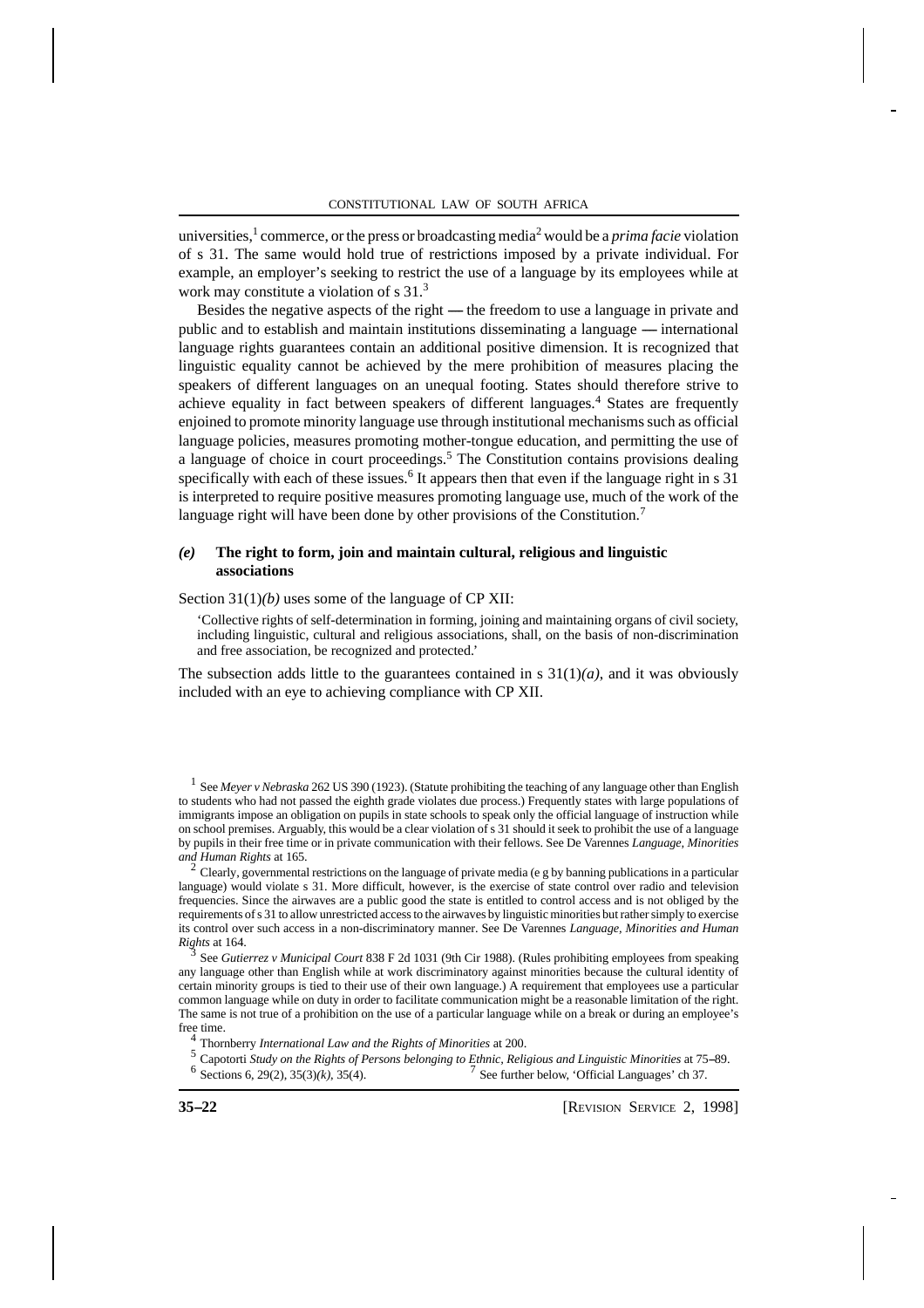The Constitutional Court noted in its second certification judgment that the '[c]ollective rights of self-determination' in CP XII were 'associational individual rights, namely, those rights which cannot be fully or properly exercised by individuals otherwise than in association with others of like disposition'.<sup>1</sup> These rights are specifically conferred in s 31(1)*(b)* on persons belonging to cultural, religious and linguistic communities. They are conferred universally elsewhere in the Constitution: notably in the individual rights of association in the Bill of Rights, including freedom of association,<sup>2</sup> freedom to form and participate in the activities of political parties,<sup>3</sup> and freedom to form and join a trade union or employers' organization and participate in its activities,<sup>4</sup> together with the procedural provisions allowing their collective enforcement.<sup>5</sup>

What are 'organs of civil society'? Civil society is generally understood to mean the private and unofficial associations of the citizens of a state.<sup>6</sup> For purposes of s 31 organs of civil society obviously include such examples of cultural and religious associations as schools, churches, seminaries, publishing houses, theatres, radio and television stations, etc. Also included would be associations for the purpose of promotion of minority cultural, linguistic or religious interests through political means.<sup>7</sup> Section 31(1)*(b)* says explicitly what s  $31(1)(a)$  implied: persons may, in community with others, form, join and maintain such associations without interference from the state or any other source. Again, as with s  $31(1)(a)$ , the right of an individual to 'join' an association must be balanced against the right of other individuals to 'maintain' the association, sometimes by restricting access to those who fail to meet the association's criteria for membership.<sup>8</sup>

#### *(f)* **Consistency with the Bill of Rights**

The inclusion of the requirement that the exercise of minority rights may not be inconsistent with other fundamental rights is a reminder that the constitutional protection of community identity is not a licence to that community to violate the rights of its members. The Bill of Rights is primarily an individualistic document. While it contains provisions supportive of group solidarity and continuity, it places them in the context of a list of rights aimed at guaranteeing individual freedom and equality. Constitutional protections of communal aspects of culture, religion and language have been phrased in the hope that they will not stray from the field of individual rights. So, on the one hand, the Constitution values membership of collective cultural institutions and concomitantly requires protection of the

<sup>1</sup> Certification of the Amended Text of the Constitution of the Republic of South Africa, 1996 1997 (2) SA 97 (CC), 1997 (1) BCLR 1 (CC) at paras 23–7.<br>
<sup>2</sup> Section 18.  $3$  Section 19.

 $\frac{4}{3}$  Section 23.

<sup>5</sup> Section 38 permits the rights in the Bill of Rights to be enforced by an association acting in the interest of its members, and a person acting in the interest of a group or class of persons.

<sup>6</sup> *Oxford English Dictionary* 2 ed (1989) s v civil.

 $^7$  An example of a law that would fall foul of s  $31(1)/b$ ) (and the right to use a language in public and private in s 31(1)*(a)*) is a July 1989 Algerian law on political parties which prohibits the registration as a party of a group based exclusively on a particular religion, language, region, sex or race. The law also states that parties may only use Arabic in their public communiqués. De Varennes *Language, Minorities and Human Rights* at 159.

8 See further above, § 35.4*(b)*.

[REVISION SERVICE 2, 1998] **35--23**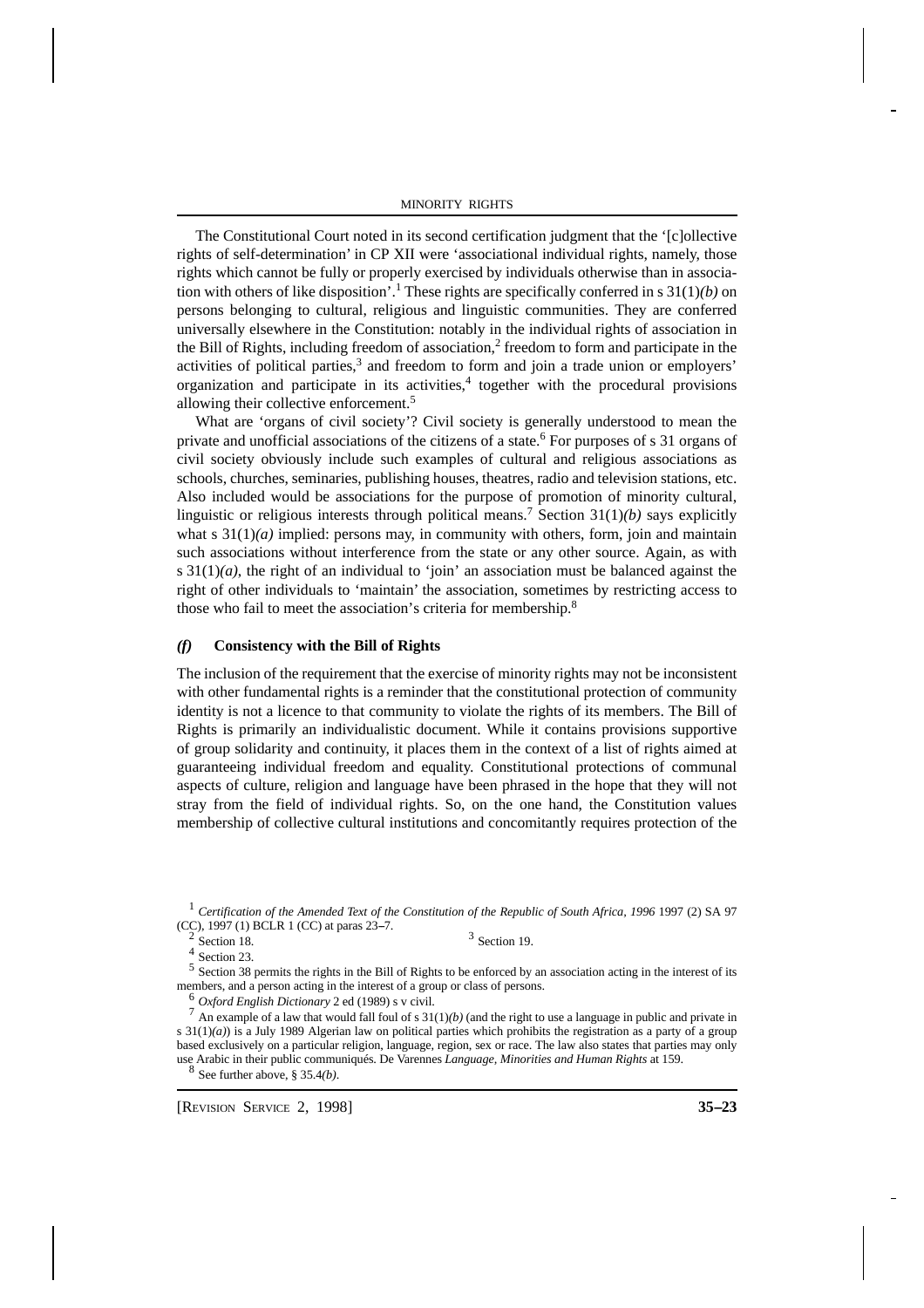existence of those institutions. On the other hand, the Constitution values individual rights and freedoms. Where individual rights are prejudiced by the practices of cultural institutions, the protection of those rights may undermine the autonomy and identity of the cultural institution.<sup>1</sup> Nevertheless, to claim any coherence the Constitution must be interpreted as respecting collective cultural institutions and practices only in so far as those institutions and practices are compatible with the Constitution's list of fundamental rights.<sup>2</sup>

## 35.5 A RIGHT OF PARTICIPATION IN CULTURAL LIFE: SECTION 30

#### '**30 Language and culture**

Everyone has the right to use the language and to participate in the cultural life of their choice, but no one exercising these rights may do so in a manner inconsistent with any provision of the Bill of Rights.'

Section 30 is the equivalent of  $s$  31 of the interim Constitution, which was the sole expression in the interim Bill of Rights of an individual right to non-interference in aspects of culture and language. The interim Constitution's s 31 did at least one thing, and arguably one more. First, uncontroversially, it was an individual right to participation in cultural life even where that participation might be against the wishes of the particular community practising that culture.<sup>3</sup> Secondly, it was a right, on the lines of art 27, to protection of communal interests in the maintenance of cultural life. This second interpretation rested on the realization that while individuals may be the bearers of culture and the speakers of language, the harm that occurs when indigenous cultures and languages are suppressed is not primarily harm to individuals but rather to the group entity. A right of participation in cultural life requires for its exercise the existence of an identifiable community practising a particular culture or speaking a particular language. Therefore, if as a result of state action or inaction that community loses its identity, if it is absorbed without trace into the majority population, the individual right of participation in a cultural or linguistic community will be harmed.

To summarize, the individualistic phrasing of the s 30 right made it unclear whether it could ground claims for the protection of the existence and identity of cultural and linguistic communities. The inclusion of  $s$  31 in the final Bill of Rights  $-$  a full-blown right of individual members of cultural, linguistic and religious communities, to tolerance and

 $3$  On this interpretation s 30 (s 31 of the interim Constitution) is the equivalent of art 15 of the International Covenant on Economic, Social and Cultural Rights (1966), which provides that everyone has the right to take part in cultural life.

 $<sup>1</sup>$  For example, it is often argued that assertions of individual equality rights by women subject to indigenous law</sup> would threaten the entire edifice of indigenous law, premised as it is on ineluctably patriarchal practices and structures. This argument is explored in greater detail above, chapter 36 'Indigenous Law'.

<sup>2</sup> In his concurring judgment in the *Gauteng School Education Bill* case (supra) Sachs J pointed out the value placed by the Constitution on equality. The protection of 'diversity' by way of minority rights had, by comparison, 'markedly less constitutional pungency'. This meant that the first obligation of the Constitution was to achieve and protect equality. Minority rights must, where in competition with equality, defer to this obligation: '[T]he dominant theme of the Constitution is the achievement of equality, while considerable importance is also given to cultural diversity and language rights, so that the basic problem is to secure equality in a balanced way which shows maximum regard for diversity' (para 52). Though a balancing process is required, it appears that, for Sachs J at least, the equality right will be accorded more weight when measured against rights to minority protection.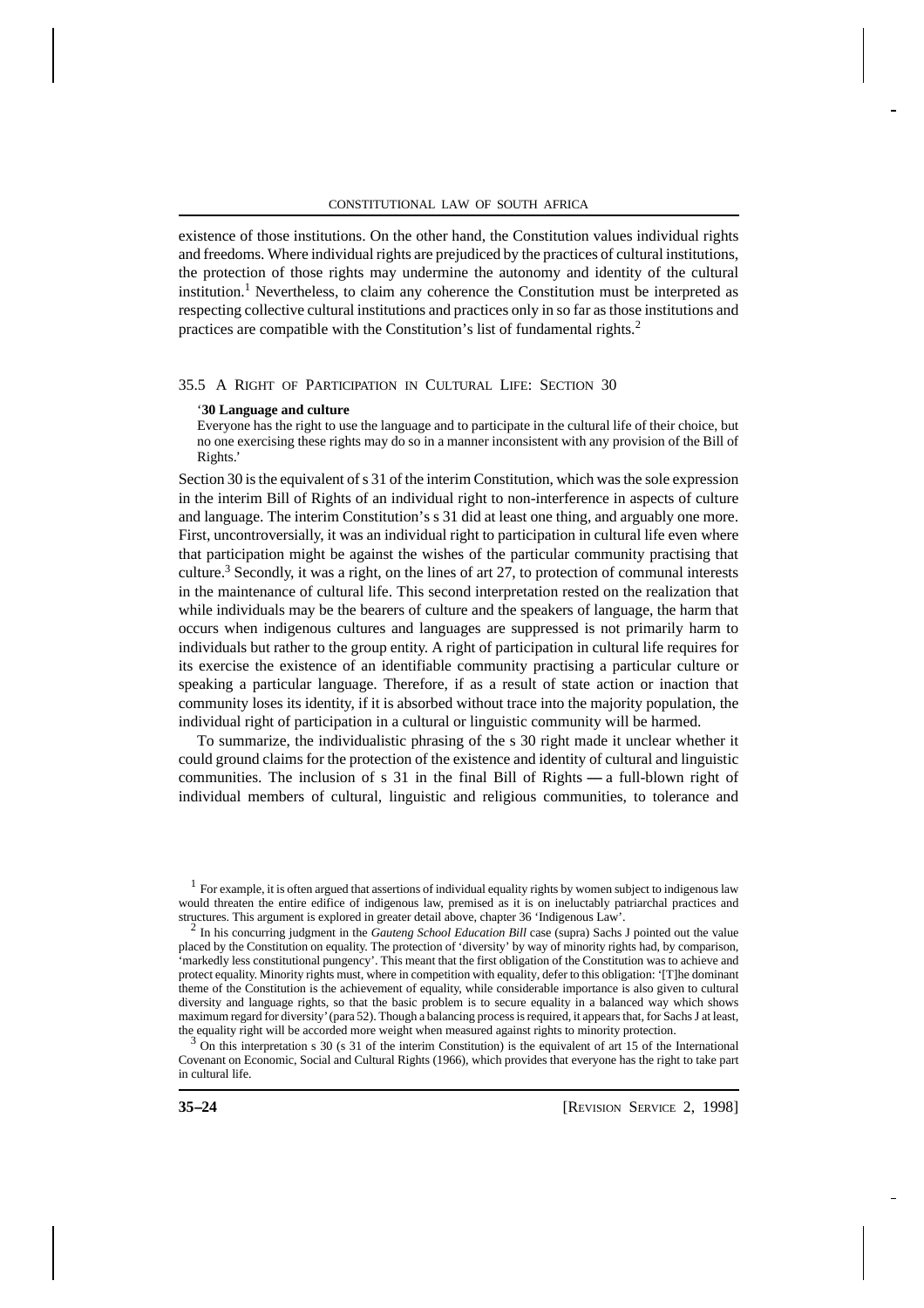support of the practices of those communities --- has made this dispute academic. Section 31 now does the work of protecting communal interests in culture, religion and language. All that is left for s 30 to do is to provide an additional ground for protection of an individual's interest in joining or retaining associations with a particular cultural community. 1

25 The individual right to use a language of choice in s 30 has been made superfluous by the inclusion of the right to use a language in community with others in s 31. It is difficult to conceive of an individual interest in using a language that is not at the same time an interest shared by other speakers of the language.

## 35.6 EDUCATION RIGHTS: SECTION 29

#### '**29 Education**

 $(1)$  . . .

 (2) Everyone has the right to receive education in the official language or languages of their choice in public educational institutions where that education is reasonably practicable. In order to ensure the effective access to, and implementation of, this right, the state must consider all reasonable educational alternatives, including single medium institutions, taking into account --*(a)* equity;

- *(b)* practicability; and
- *(c)* the need to redress the results of past racially discriminatory laws and practices.

 (3) Everyone has the right to establish and maintain, at their own expense, independent educational institutions that -

- *(a)* do not discriminate on the basis of race;
- *(b)* are registered with the state; and
- *(c)* maintain standards that are not inferior to standards at comparable public educational institutions.

(4) Subsection (3) does not preclude state subsidies for independent educational institutions.'

#### *(a)* **Right to instruction in the official language of choice**

Education rights are essentially rights to positive action. Education can only be assured by collective action, by society assuming the task of promoting it.<sup>2</sup> The education right of the Constitution divides this task among the state, on the one hand, and private individuals and institutions, on the other. The state is obliged to provide basic education in an official language of choice where reasonably practicable. It is obliged similarly to provide access to further education in an official language of choice, again where this is reasonably practicable. Space is created for the establishment of privately funded educational institutions by the requirement, in s 29(3), that there may be no interference with the establishment and maintenance of such institutions.

For linguistic minorities public education in the majority language can be particularly burdensome. The academic performance of minority children could be prejudiced by having to be taught in a language that is not their mother tongue. Moreover, in their formative years

 $\frac{1}{2}$  See above, § 35.4(*b*).

<sup>2</sup> Charles Taylor 'Human Rights: The Legal Culture' in UNESCO *Philosophical Foundations of Human Rights* (1986) at 49.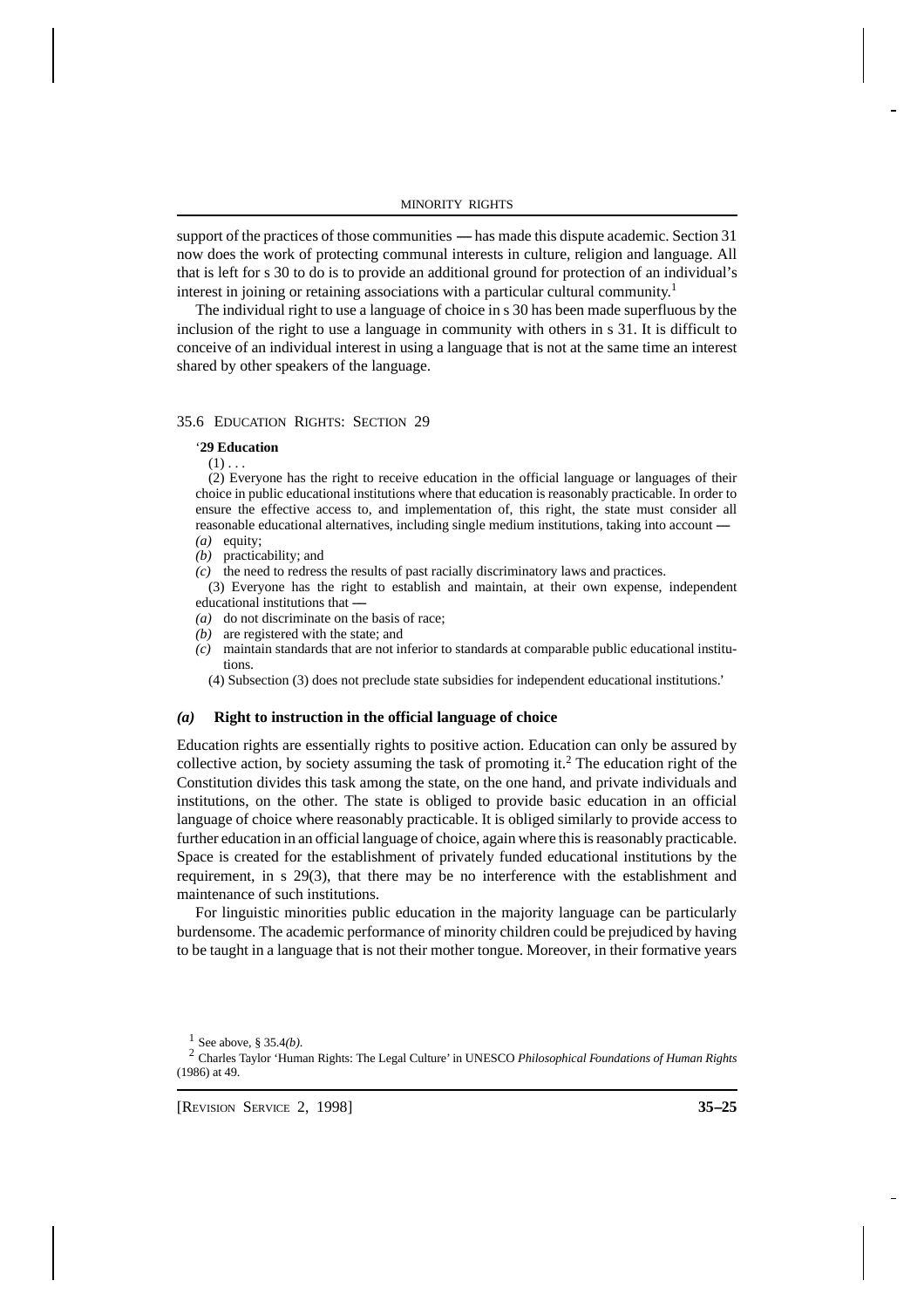children of minorities would not be exposed to their language in school, impeding the development of written and spoken fluency in their mother tongue.<sup>1</sup> In spite of this burden it is generally accepted that there is no unqualified right to mother-tongue education in state schools.<sup>2</sup> Recognition of such a right would clearly be too unwieldy to be realistic, particularly in a multilingual country such as South Africa.<sup>3</sup> Instead, the Constitution recognizes a right only to publicly-funded mother-tongue education in an official language. Nevertheless, given that there are eleven official languages, the right imposes potentially onerous positive obligations. The subsection therefore contains an internal limitation. The right may only be claimed where instruction in an official language of choice is reasonably practicable.

The standard of reasonable practicability is objective and justiciable.<sup>4</sup> The standard of reasonableness means that where mother-tongue education is not provided there must be an objective justification for the denial of the right.<sup>5</sup> International practice suggests that denial of the right can be justified by reference to a sliding-scale formula.<sup>6</sup> The larger the numbers of speakers of a language in a particular area, the greater is the obligation to provide mothertongue education in that language in that area. The higher the level of education, the less pressing is the obligation to provide mother-tongue education in all the languages of a region.<sup>7</sup>

## *(b)* **Right to establish private educational institutions**

Section 29(3) amplifies the interim Constitution's commitment to respect for cultural life. Participation in cultural life is hardly possible without the right to learn about a particular culture and to teach it.<sup>8</sup> The subsection envisages the establishment of 'independent' schools (i e schools other than those established by the public authorities) catering for the particular needs of cultural, linguistic and religious communities. The section does not place anything more than a negative obligation on the part of the state not to interfere in the establishment of such schools.<sup>9</sup>

5 *Belgian Linguistics Case* 1 EHRR 252 (1965) at 284-5 (the denial of mother-tongue education may not be for arbitrary reasons but must have an objective and reasonable justification).

<sup>6</sup> De Varennes *Language, Minorities and Human Rights* at 201--6.

<sup>7</sup> See art 8 of the European Charter for Regional or Minority Languages (1992) (reprinted in Hurst Hannum (ed) *Documents on Autonomy and Minority Rights* (1993) at 86) for an example of such a formula.

<sup>8</sup> *Minority Schools in Albania Case* 1935 PCIJ (ser A/B) No 64 (minorities desire to preserve their 'racial peculiarities, their traditions and their national characteristics', to which end they are entitled to their own schools and other educational establishments). Cf Roth 'Toward a Minority Convention: Its Need and Content' in Dinstein & Tabory (eds) *The Protection of Minorities and Human Rights* 83 at 102.

<sup>9</sup> Thus in the *Minority Schools in Albania Case* the Permanent Court found that abolition of all private schools in Albania was a violation of the rights of the Greek minority to equality of treatment. The abolition would deprive the minority of the institutions necessary to transmit its culture from generation to generation. The needs of the **[continued on p 35--27]**

<sup>1</sup> De Varennes *Language, Minorities and Human Rights* at 157.

<sup>2</sup> *Belgian Linguistics Case* 1 EHRR 252 (1965) (the European Charter does not guarantee a child the right to obtain instruction in a language of his or her choice).

<sup>3</sup> In addition to recognizing eleven official languages, the Constitution lists eleven further languages commonly used by communities in South Africa (s 6(4)).

<sup>4</sup> Kriegler J, in a concurring judgment in the *Gauteng School Education Bill* case (supra), expressed the opinion that the standard of reasonable practicability in s  $32(b)$  of the interim Constitution, though necessarily flexible in order to cater for a wide variety of circumstances, is nevertheless objectively justiciable. Government arbitrariness could be kept in check by the courts.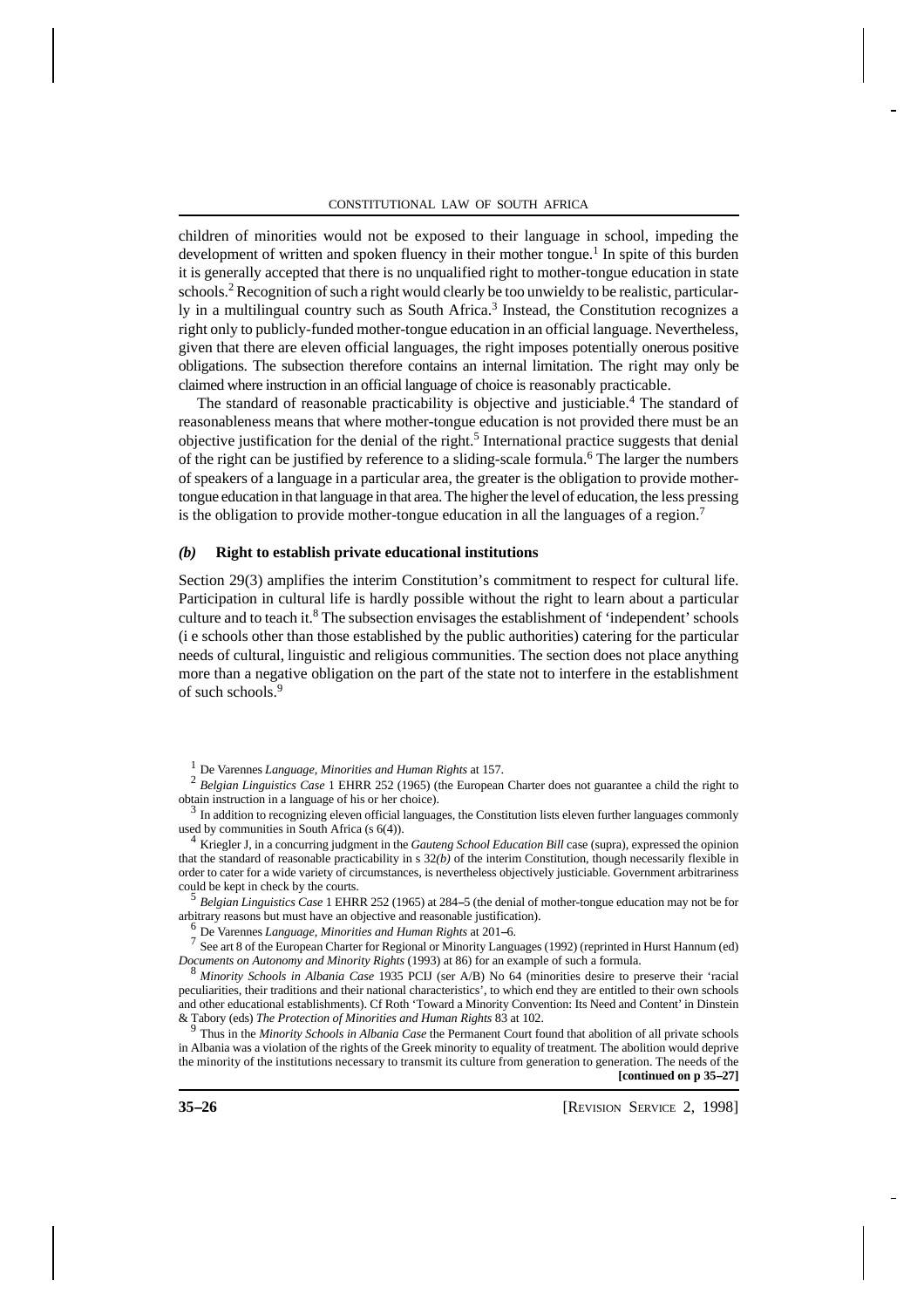In the *Gauteng School Education Bill* case it was argued on behalf of the petitioners that s 29(3)'s predecessor  $-$  s 32(c) of the interim Constitution  $-$  creates a positive obligation on the state to accord to every person the right to require the state to establish, where practicable, educational institutions based on a common culture, language or religion. On the strength of this interpretation of s 32*(c)*, it was contended that the government was not entitled to prohibit language competence testing as an admission requirement or direct what religious policy should be developed or who should or should not attend religious classes at schools so established.<sup>1</sup> The Constitutional Court held that neither the language of the subsection itself nor the language and historical context of the Constitution as a whole supported the argument that every person can demand from the state the establishment of schools based on a common culture, language or religion. Rather, s 32*(c)* provides that every person shall have the right to establish such educational institutions and may invoke the protection of the court where that right is threatened. Section  $32(c)$  does not support a claim that educational institutions based on a commonality of culture, language or religion must be established by the state, or a claim that any person is entitled to demand such establishment, notwithstanding the fact that his or her right to basic education and to instruction in the language of his or her choice is, where practicable, otherwise being satisfied by the state.<sup>2</sup>

27 The qualification of the right to establish private schools by the requirement that the schools are registered with the state and maintain standards accords with international law. The exemplary formulation of minority educational rights is the 1960 UNESCO Convention against Discrimination in Education.<sup>3</sup> Like s  $29(3)(a)$ –*(c)*, arts 2*(b)*, 5*(b)* and 5*(c)* of the Convention grant a right to the creation of private educational institutions other than those maintained by the public authorities. The Convention considers in some detail the precise parameters of this right. In the case of minorities, art 5*(c)* declares that:

'It is essential to recognize the right of members of national minorities to carry on their own educational activities, including the maintenance of schools and depending on the educational policy of each State, the use or the teaching of their own language, provided however:

 (i) That the right is not exercised in a manner which prevents the members of these minorities from understanding the culture and language of the community as a whole and from participating in its activities, or which prejudices national sovereignty;

majority, by contrast, would continue to be met by public schools. In the *Gauteng School Education Bill* case 1996 (3) SA 165 (CC), 1996 (4) BCLR 537 (CC) Mahomed DP found at para 9 that the protection afforded by s 32*(c)* of the interim Constitution was particularly important in the light of South African history. From the 1950s onward the government actively discouraged and effectively prohibited private educational institutions from establishing or continuing private schools. Instead, the Bantu Education Act 47 of 1953 subjected the establishment and administration of such schools to state control.

<sup>1</sup> The petitioners contested the validity of ss 19, 21 and 22 of the School Education Bill 1995 of the Gauteng province. Section 19(1) provided that '[l]anguage competence testing shall not be used as an admission requirement to a public school'. Section 21 provided for the formulation of a religious policy by the governing body of a public school within a framework of specified principles, subject to the approval of the provincial MEC for Education and subject to the power of the MEC to direct that a governing body reformulate a religious policy if it failed to comply with the Constitutional Principles or with the Constitution. Section 22 provided generally for freedom of conscience and specifically that pupils at a public school had the right not to attend religious education classes and religious practices at that school.

2 Paragraph 9. See also *Matukane & others v Laerskool Potgietersrus* 1996 (3) SA 223 (T) at 233I.

3 429 UNTS 93. Reprinted in E Patel & C Watters *Human Rights: Fundamental Instruments and Documents* (1994) at 407.

[REVISION SERVICE 5, 1999] **35--27**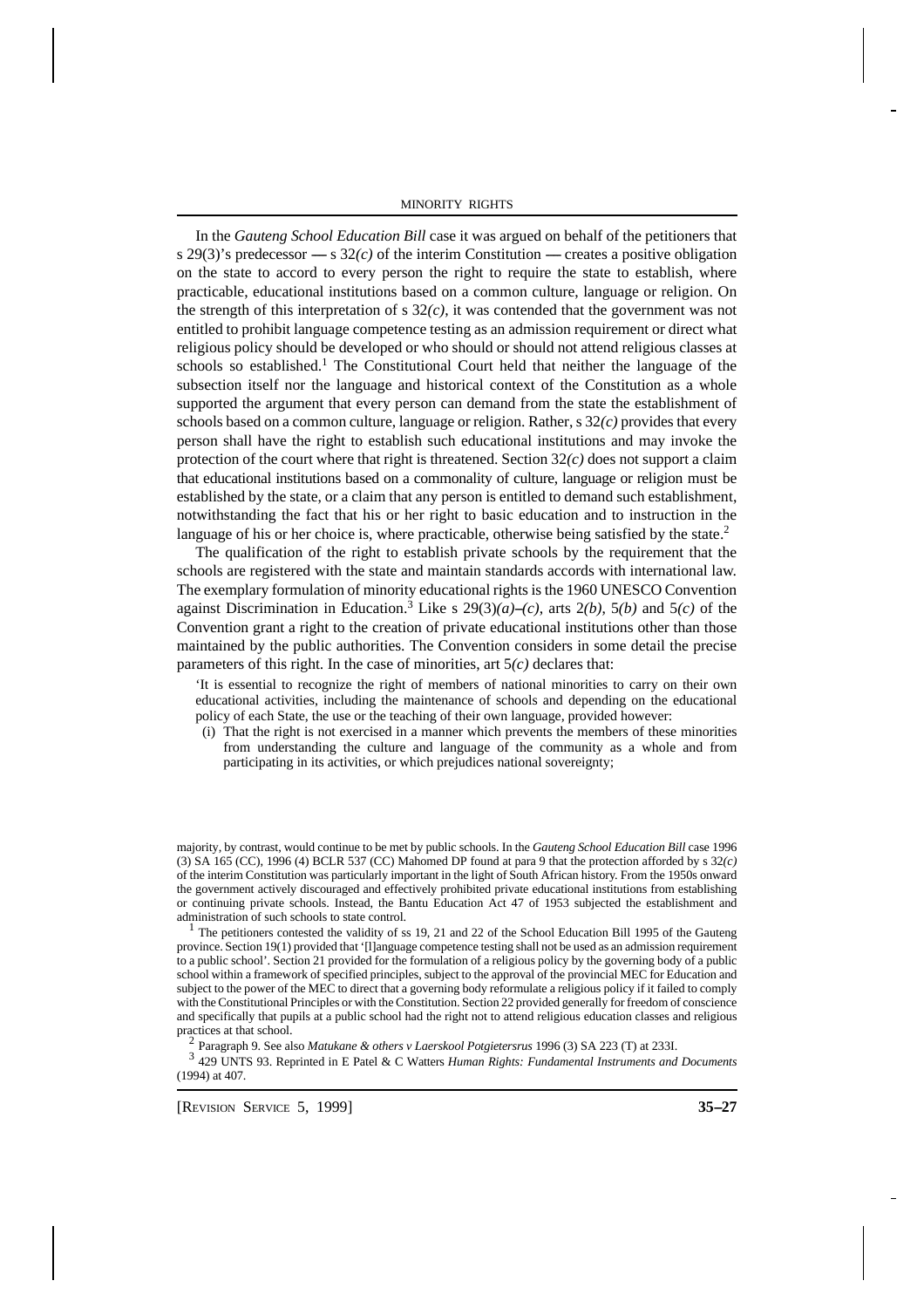- (ii) That the standard of education is not lower than the general standard laid down or approved by the competent authorities; and
- (iii) That attendance at such schools is optional.'

In effect, the Convention declares the right to be available only where certain minimum standards, including standards laid down as general educational policy by the state, can be met. Thus the state is permitted to set out the conditions for the exercise of the right.

28 A further internal limitation on the right prohibits the establishment of educational institutions that discriminate on the basis of race.<sup>1</sup> Behind this specific prohibition is the assumption that a measure of discrimination may be necessary in the exercise of the right. A cultural, religious and linguistic community may, for example, wish to set up schools admitting only female pupils,<sup>2</sup> or pupils practising a particular religion or speaking a particular language.<sup>3</sup> While such discrimination may in the circumstance not be unfair or unreasonable, s 29(3)*(a)* expressly prohibits admissions criteria based solely on race. Should the state wish to regulate or prohibit admissions criteria predicated on grounds other than that of race, its actions will require justification under the general limitation provision.

*Wittmann v Deutscher Shulverein, Pretoria*<sup>4</sup> involves an application of the right to maintain private educational institutions in the horizontal dimension. A German-medium private school required its pupils to attend religious instruction classes. The classes were academic in nature, and the attendance requirement was motivated by the school's conviction that 'knowledge of the cultural background inclusive of religion was vital for the comprehension of the German language, literature and history'.<sup>5</sup> The applicant, the mother of a pupil at the school, objected to this requirement as a violation of freedom of religion. Van Dijkhorst J held that there was no violation of the right to freedom of religion under IC s 14(2) because the school was not an organ of state and therefore not bound by the interim Bill of Rights.<sup>6</sup>

 $1$  Article  $2(c)$  of the UNESCO Convention Against Discrimination in Education similarly permits the establishment or maintenance of private educational institutions, 'if the object of the institutions is not to secure the exclusion of any group but to provide educational facilities in addition to those provided by the public authorities, if the institutions are conducted in accordance with that object, and if the education provided conforms with such standards as may be laid down or approved by the competent authorities, in particular for education of the same level.' See also the discussion of IC s 32*(c)* in *Matukane & others v Laerskool Potgietersrus* 1996 (3) SA 223 (T) at 231E, where the court stated that '[t]he word ''unfair'' should porbably be read into s 32*(c)*'. *Matukane* ruled against a dual-medium (English and Afrikaans) school refusing to admit black children on grounds of culture.<br><sup>2</sup> Physical separation of the sexes at puberty is part of the Muslim doctrine of purdah. See, on the demand

Physical separation of the sexes at puberty is part of the Muslim doctrine of purdah. See, on the demand for single-sex schools by the Asian community in Britain, Sebastian Poulter 'Ethnic Minority Customs, English Law and Human Rights' (1987) 36 *International and Comparative Law Quarterly* 589 at 602–3. Article 2(a) of the UNESCO Convention Against Discrimination in Education 1960 provides that the establishment or maintenance of separate educational systems or institutions for pupils of the two sexes does not constitute discrimination under the Convention if these systems or institutions provide equivalent access to education, equally qualified staff, premises and equipment of the same quality and afford the opportunity to take the same or equivalent courses of study.

Article 2(b) of the UNESCO Convention provides that the establishment or maintenance of separate educational systems or institutions for religious or linguistic reasons shall not constitute discrimination under the Convention if participation in these systems or attendance at such institutions is optional and if the education provided conforms to such standards as may be laid down or approved by the competent authorities.

4 1998 (4) SA 423 (T), 1999 (1) BCLR 92 (T).

 $^{\rm 5}$  At 432F–G.

<sup>&</sup>lt;sup>6</sup> See the discussion of the case above, Smith 'Religion' § 19.13 and below, Kriel 'Education' § 38.8.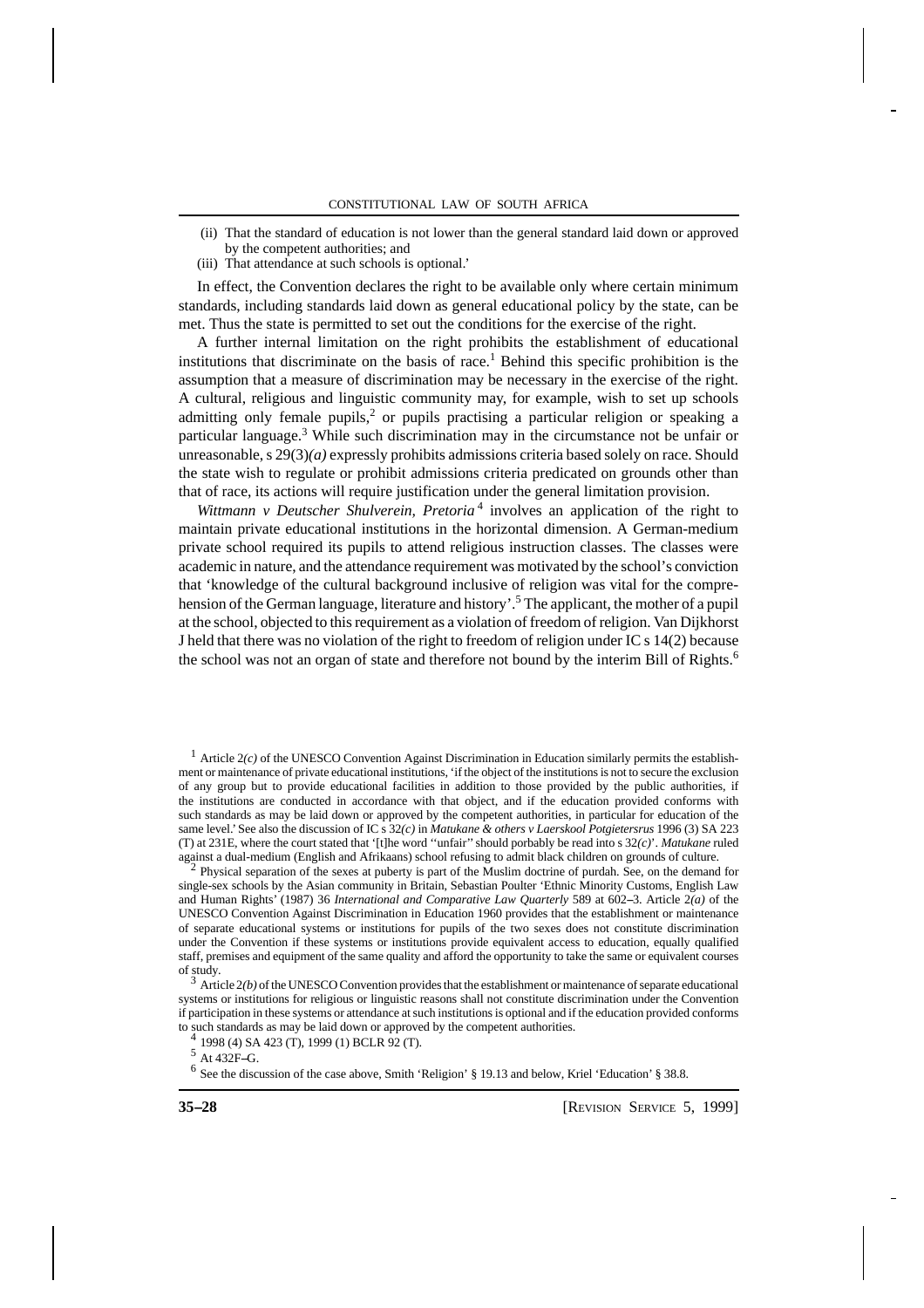In any event, Van Dijkhorst J held, the right to freedom of religion had been waived in this case by the applicant submitting to the school's constitution and rules (which included the religious instruction requirement) when she enrolled her daughter. Support for the waiver argument was found in IC s  $32(c)$  (the equivalent of FC s 29(3)). The right to 'maintain' private educational institutions based on culture, language or religion must include the right to exclude non-adherents or non-participants from those institutions. 'In respect of these educational institutions the fundamental freedom of religion of ''outsiders'' is limited to the freedom of non-joinder. Outsiders cannot join on their own terms and once they have joined cannot impose their own terms.' 1 This indicated that waiver of the right to religious freedom was constitutionally acceptable in respect of private educational institutions.

# 35.7 LIMITATION OF MINORITY RIGHTS

# *(a)* **The value of minority rights**

Individual identity and membership or participation in a cultural community are inextricably connected. Individuals' cultural heritage, their sense of belonging to a cultural structure and history, is an essential part of their conception of self, their orientation to reality. The necessity of cultural membership for self-identity explains the tenacity with which people adhere to and defend their cultural associations, even when their membership of those associations entails the imposition of negative costs such as discrimination.<sup>2</sup> Minority rights are human

 $^{1}$  At 455A-B.

<sup>2</sup> Will Kymlicka *Liberalism, Community and Culture* (1989) at 175-6.

[REVISION SERVICE 5, 1999] **35--28A**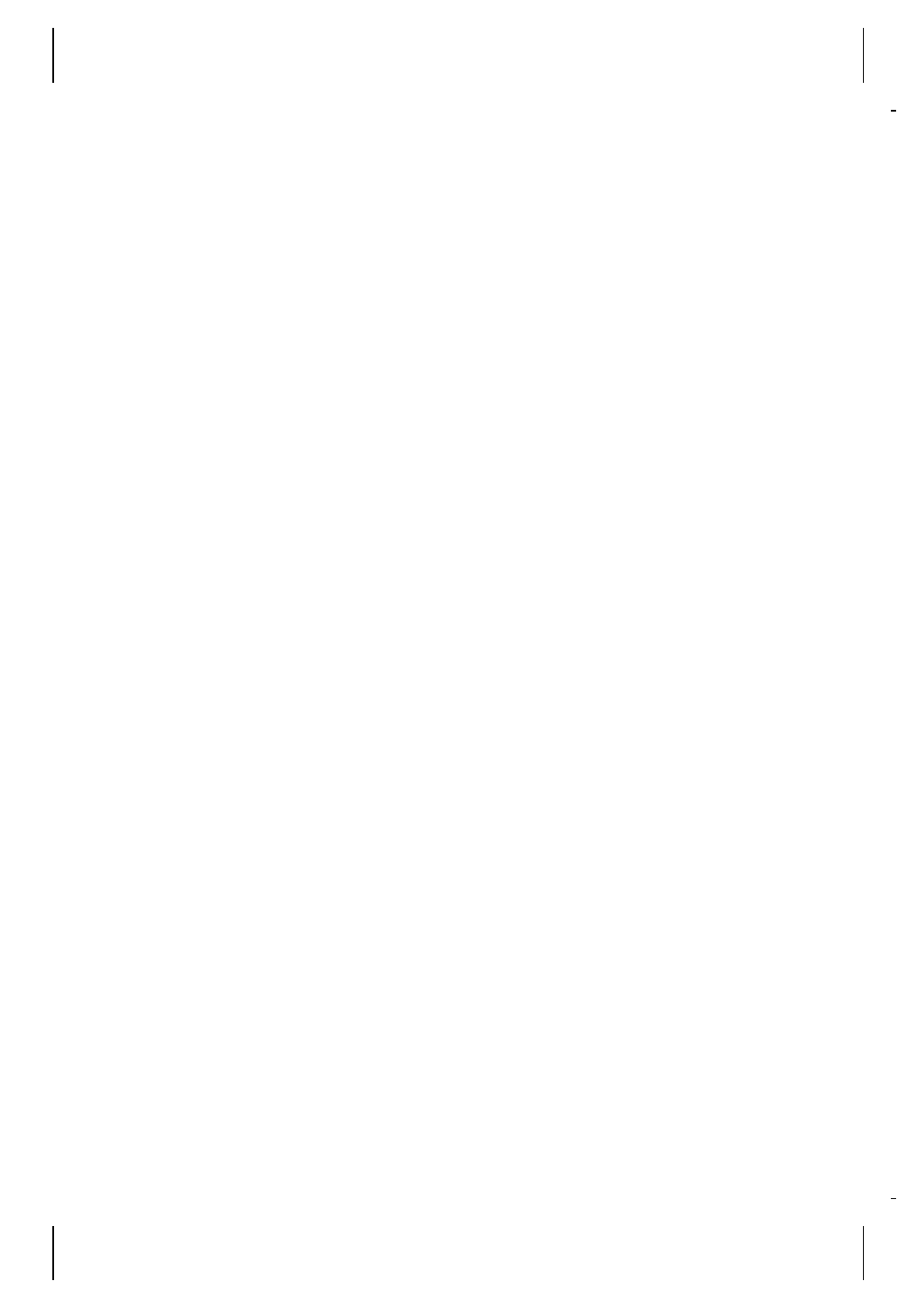rights because the cultures and traditions of minorities are a basic human resource. Affiliation to those cultures and traditions is an essential aspect of what it means to be human.

But whatever humanistic justifications may be found for the recognition of minority rights, there are equally compelling pragmatic grounds for offering legal protection to minority interests. Minority fears of persecution or cultural extinction are a powerful destabilising force in contemporary politics. It is therefore widely recognized that respect for minority rights is an essential factor for peace, justice, stability and democracy. 1

The nascent South African constitutional order is no different. The MPNP and Constitutional Assembly participants recognized the reality (if not, in all cases, the validity) of minority fears of domination. The Constitution therefore contains measures designed to assuage those fears by protecting minority rights. These measures create a zone of freedom in which a minority may pursue the cultural, educational and linguistic practices that give it its distinctive identity. But the Constitution recognizes that the state may at times have legitimate reasons for circumscribing this zone of freedom. Limitations on minority rights are therefore authorized where reasonable and justifiable in an open and democratic society based on human dignity, equality and freedom.<sup>2</sup>

International experience suggests a number of possible grounds on which the state may seek to justify the limitation of minority rights. These can be divided into four categories. First, a state may wish to impose general administrative measures designed to protect public safety, order, health or morals that may have the effect of trespassing on the rights of minorities. Secondly, a state may wish to intrude in a minority's zone of freedom to protect the fundamental rights and freedoms of others. Thirdly, the state may seek to impose assimilatory measures on minorities or invite their participation in integrative projects designed to promote the goal of national unity. Fourthly, the state may wish to take steps to protect a minority's existence or identity that may have the effect of limiting an individuals right of participation in minority life. The second of these concerns is expressly protected by an internal limitation to s 30 and s 31: the exercise of cultural rights may not trespass on the rights of others.<sup>3</sup>

#### *(b)* **Limitations to protect the public order, health or morals**

Article 27 does not contain any specific provision for the limitation of the rights it entrenches. However, it is clear that none of the human rights protected by the Covenant is absolute and illimitable.<sup>4</sup> States have argued that limitations of art 27 should be permitted on the same basis as those specifically provided for in the case of the right of religious freedom. Article 18(3) of the Covenant provides that '... [f]reedom to manifest one's religion or beliefs may be subject only to such limitations as are prescribed by law and are necessary to

<sup>&</sup>lt;sup>1</sup> Paragraph 30 of the Document of the Copenhagen Meeting of the Conference on the Human Dimension of the Conference on Security and Co-operation in Europe (CSCE) (29 June 1990); reprinted in (1990) 29 *ILM* 1305. According to the Preamble to the UN Declaration on the Rights of Persons Belonging to National or Ethnic, Religious or Linguistic Minorities (GA Res 47/135, 18 December 1992) 'the promotion and protection of the rights of persons belonging to . . . minorities contributes to the political and social stability of the States in which they live'.  $3$  See above, § 35.4*(f)*.

<sup>2</sup> Section  $36(1)$ .

<sup>4</sup> Thornberry *International Law and the Rights of Minorities* at 203.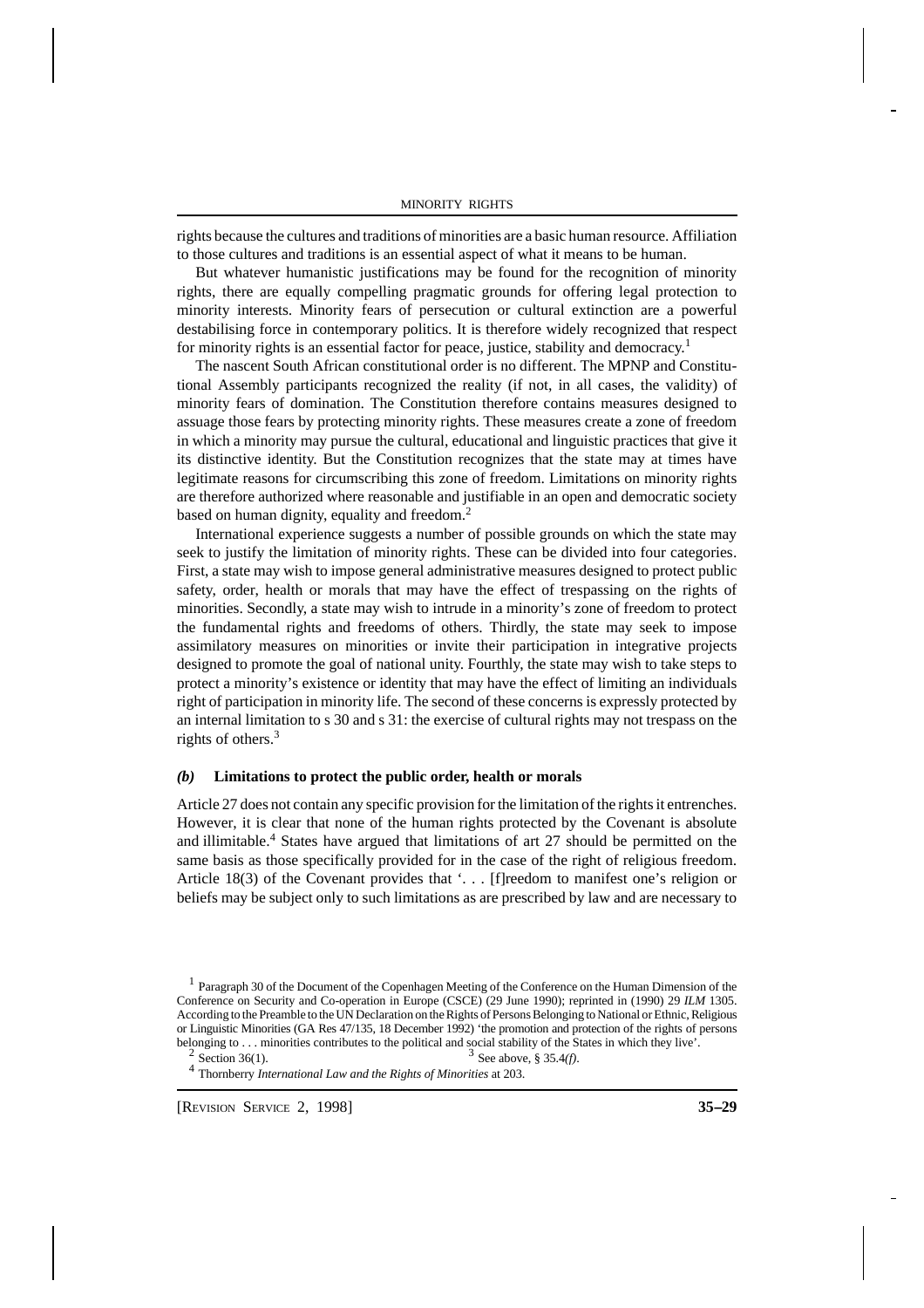protect public safety, order, health, or morals or the fundamental rights and freedoms of others'. Since religious and cultural or linguistic rights are conceptually related, it is argued, the provisions of art 18(3) should be applied by analogy to the limitation of art  $27<sup>1</sup>$ 

Such an argument fits the Constitution's limitation test. Limitations of fundamental rights are possible only where the objective behind the limitation is designed to reinforce the values of the constitutional project. Practices that undermine public safety, order, health or morals are unarguably inimical to an open and democratic society based on human dignity, equality and freedom.<sup>2</sup>

It should be noted, however, that the interpretation of morality should be conducted in the light of the fact that the Constitution protects minority rights. The implication is that the Constitution requires legal morality to be informed by the values of cultural pluralism and tolerance. This requires a more robust and less chauvinistic conception of morality than South African courts have been wont to employ when dealing with, for example, questions of the validity of potentially polygamous marriages.<sup>3</sup>

## *(c)* **Limitations to promote national unity**

The urgent necessity to promote national unity in South Africa to correct the divisions of the past may ground arguments for the limitation of minority protections. Measures aimed at repairing the divisions of the past and promoting a common South African identity may appear eminently justifiable even where they trespass on minority autonomy. Such arguments would be fuelled by the tainted record of the discourse of minority rights in South Africa. Segregation and its successor, apartheid, played on the ethnic, cultural and linguistic differences among the South African population. In the view of apartheid's apologists, South Africa was a volatile association of ethnic minorities. People of distinct cultures were irreducibly alien to each other. The amalgamation of distinct cultures was a recipe for conflict. It was insisted that separate development would recognize and protect cultural distinctiveness, granting self-determination to each ethnic fraction in South African society, while maintaining essential economic interdependence. Given this discouraging history, state policy may well turn in the direction of assimilation, de-emphasizing ethnic, cultural and linguistic division in the interests of national unity.

1 Thornberry *International Law and the Rights of Minorities* at 202 (citing representations by States Representatives

during the drafting stage of art 27).<br><sup>2</sup> For example, the practice known as female circumcision, widespread in parts of Africa, is often opposed on the grounds that it is a threat to the health of those subjected to it. See Karen Engle 'Female Subjects of Public International Law: Human Rights and the Exotic Other Female' (1992) 26 *New England LR* 1509 at 1513--15 for an outline and critique of this argument.

<sup>3</sup> According to Innes CJ in *Seedat's Executor v The Master (Natal)* 1917 AD 302 at 309, such marriages are 'fundamentally opposed to our principles and institutions' (confirmed in *Ismail v Ismail* 1983 (1) SA 1006 (A) at 1026B--C). The interim Constitution would require a wider conception of the word 'our'. Contrast the approach of the English courts in *Alhaji Mohamed v Knott* [1969] 1 QB 1 in declaring valid the Muslim marriage in Nigeria of a 13-year-old girl '[w]hen . . . [the court a quo says] that ''a continuance of such an association notwithstanding the marriage would be repugnant to any decent-minded English man or woman'', they are, . . . and can only be, considering the view of an English man or woman in relation to an English girl and our Western way of life' (*per* Lord Parker CJ at 15F-G). See also the extensive and critical discussion of *Ismail* by Farlam J in *Rylands v Edros* 1997 (2) SA 690 (C) at 701I-711C, 1997 (1) BCLR 77 (C).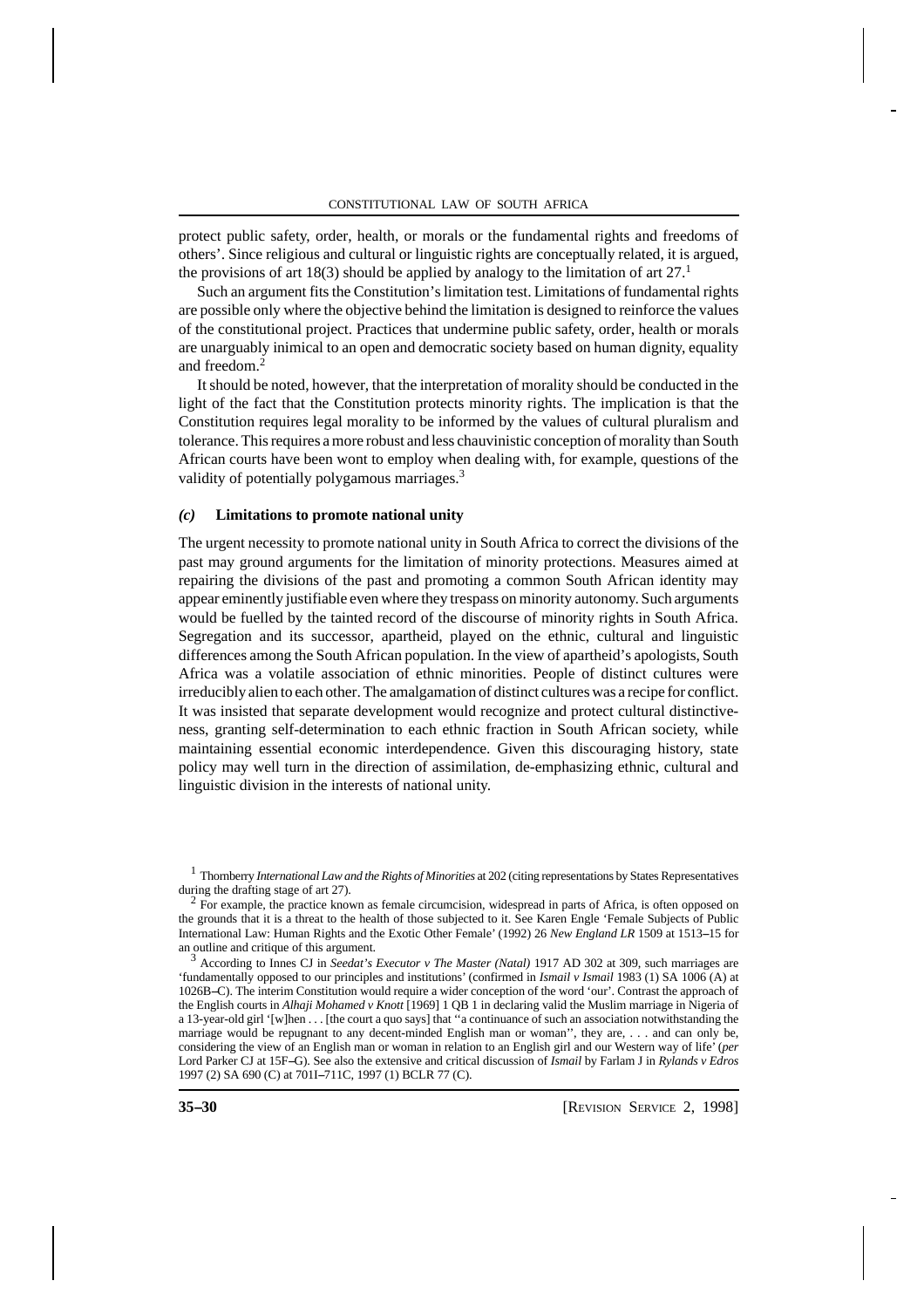But whatever its historical force, an argument that minority identity and institutions should yield to the necessity of national unity should be treated with considerable circumspection. The rationale for the protection of minority rights is to protect minorities from unwanted assimilation and the concomitant extinction of their identity. To authorize state intervention in constitutionally protected aspects of cultural life in the name of nation building would be to discount the value of those protections for the project of an open and democratic society based on human dignity, equality and freedom.

## *(d)* **Limitations to protect minority existence or identity**

In the opinion of the Human Rights Committee limitations on an individual's right of enjoyment of their culture may be permissible where they are designed to protect the existence or identity of a minority population. The very possibility of such a limitation illustrates neatly the difficult hybrid individual and collective nature of the right protected by art 27 and by s  $31.<sup>1</sup>$ 

## 35.8 SELF-DETERMINATION

#### '**235 Self-determination**

The right of the South African people as a whole to self-determination, as manifested in this Constitution, does not preclude, within the framework of this right, recognition of the notion of the right of self-determination of any community sharing a common cultural and language heritage, within a territorial entity in the Republic or in any other way, determined by national legislation.'

#### *(a)* **Self-determination in international law**

In international law self-determination is a right of all peoples . . . freely to determine, without external interference, their political status and to pursue their economic, social and cultural development.<sup>2</sup> There are competing understandings of self-determination, indicating differences of emphasis rather than fundamental divergence over the basic content of the right. On the one hand, the term is used to underpin the claims of a group of people who have some degree of national consciousness to form their own state and to govern themselves, usually through a process of decolonization or, more controversially, through secession from an existing independent state. This understanding may be termed external self-determination, since exercise of the right entails changes to the international personality of a state. On the other hand, self-determination can also be understood as having an internal dimension, concerning the relationship between a people and the government of the state in which that people lives. The right is a right of groups within an existing sovereign state to a degree of

 $\frac{1}{2}$  See further above, § 35.4(*b*).

<sup>&</sup>lt;sup>2</sup> Declaration on Principles of International Law concerning Friendly Relations and Co-Operation among States in accordance with the Charter of the United Nations (Friendly Relations Declaration) GA Res 2625 (1970) reprinted in Hurst Hannum (ed) *Documents on Autonomy and Minority Rights* (1993) 36. For formulations of the right in treaty law, see common art 1 of the ICCPR and the International Covenant on Social, Economic and Cultural Rights (1966), and art 20 of the African Charter of Human and Peoples Rights (1982).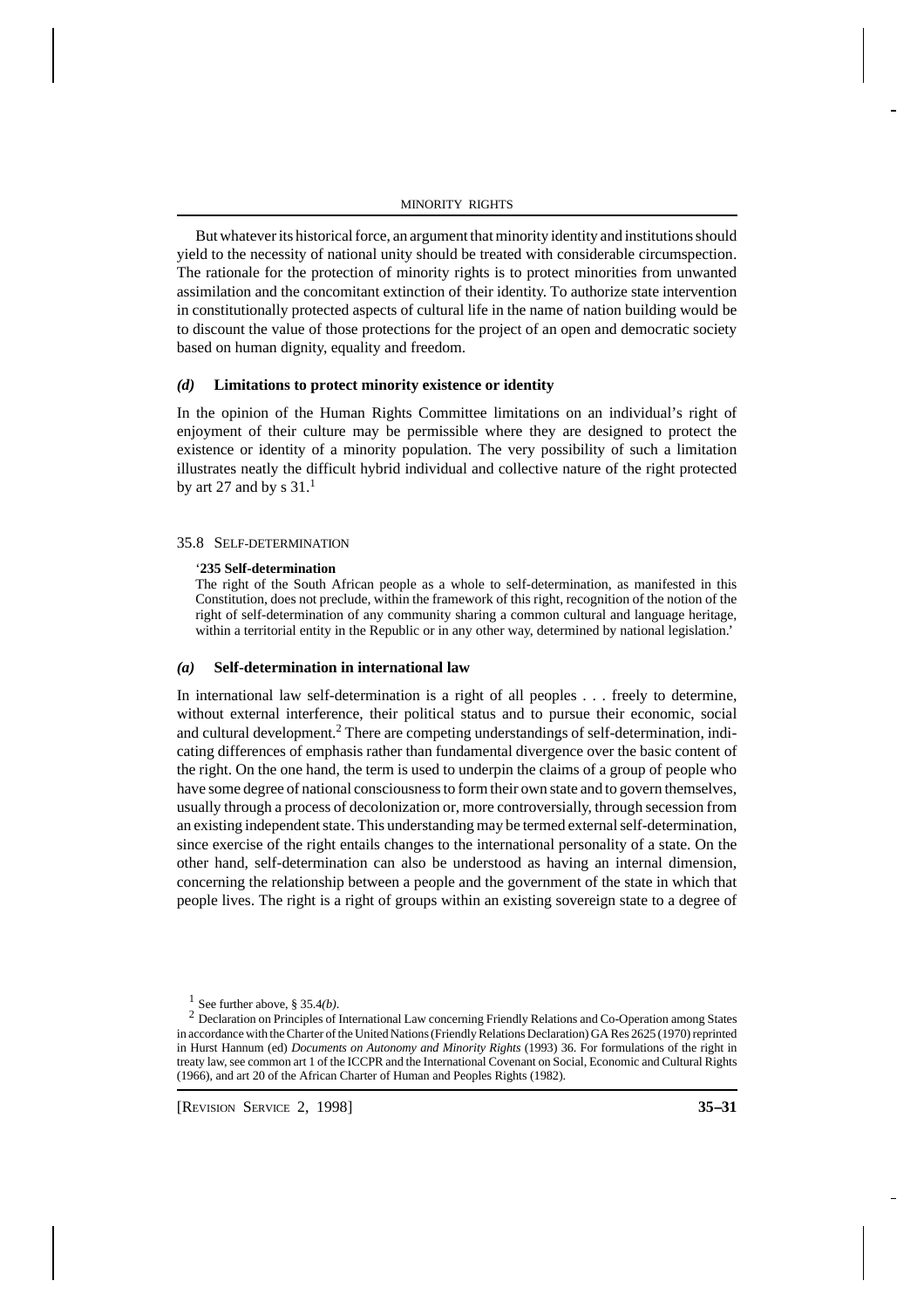political autonomy and to its own economic, social and cultural development. Internal self-determination does not imply a right of any such group to a sovereign state of its own.<sup>1</sup> Understood in this way, the right of self-determination closely tracks principles of democratic governance such as popular participation and representation in government, respect for fundamental human rights (including social and political rights), and the rule of law.<sup>2</sup>

## *(b)* **Self-determination and the Constitution**

#### (i) *The interim Constitution and the Constitutional Principles*

Given South Africa's long history of ethnic division and political orchestration of minority fears, it could be expected that self-determination claims would find a receptive constituency here. During the negotiations political groupings claiming to represent the interests of ethnic minorities saw little purpose in entrenching minority rights in a Bill of Rights. In the view of those parties, a better refuge from majority rule would be found through elaboration of the right of self-determination, understood in its external or nationalistic sense.

Self-determination claims came to dominate the MPNP negotiations. Two major political groupings insistently pressed the issue, backing their demands with dire threats of violent secession and civil war. White right-wing parties, grouped in a succession of loose alliances, mobilized around the issue of an independent Afrikaner state, a Volkstaat.<sup>3</sup> Increasingly, as it felt its federalist ambitions to be frustrated in the course of the negotiations, the language of self-determination and secession was to become more attractive to the IFP. The party unveiled a Constitution of the State of KwaZulu/Natal in December 1992, which set out its vision of a federal system and what it termed internal regionalization. Commentators observed that the document approached being a charter for an independent region.<sup>4</sup> This secessionist strain in IFP politics grew louder as the party became estranged from the Kempton Park process, culminating in declarations of a sovereign kingdom of KwaZulu/Natal.

<sup>2</sup> Allan Rosas 'Internal Self-determination' in C Tomuschat (ed) *Modern Law of Self-determination* (1993) 225

at 230.<br><sup>3</sup> Once considered the preserve of intellectuals and eccentrics, the Volkstaat strategy entered the mainstream of right-wing politics in the late 1980s. Until then, the right wing had put its faith in parliamentary politics to deliver it from the prospect of majority rule. It was thought that an election victory would enable a right-wing majority in the white Parliament to set about repairing the damage wrought to the Verwoerdian state by two decades of sporadic reform. But stark defeats in the 1989 general election, the 1992 constitutional referendum, and the steady attrition of parliamentary power since February 1990 necessitated the abandoning of this strategy in favour of secessionist politics. See Janis Grobbelaar ' ''Bittereinders'': Dilemmas and Dynamics on the Far Right' in G Moss & I Obery (eds) *South African Review 6* (1992) at 103.

4 Steven Friedman *The Long Journey: South Africa's Quest for a Negotiated Settlement* (1993) at 164; Stephen Ellman 'Federalism Awry: The Structure of Government in the KwaZulu/Natal Constitution' (1993) 9 *SAJHR* 165.

<sup>1</sup> Authority for a right of internal self-determination of peoples living within independent states can be found in the penultimate paragraph on rights of peoples in existing states in the Friendly Relations Declaration. The paragraph reads: 'Nothing in the foregoing paragraphs shall be construed as authorizing or encouraging any action which would dismember or impair, totally or in part, the territorial integrity or political unity of sovereign and independent States conducting themselves in compliance with the principle of equal rights and self-determination of peoples as described above and thus possessed of a government representing the whole people belonging to the territory without distinction as to race, creed or colour.' See Patrick Thornberry 'The Democratic or Internal Aspect of Self- determination with some Remarks on Federalism' in C Tomuschat (ed) *Modern Law of Self-determination* (1993) 101 at 114.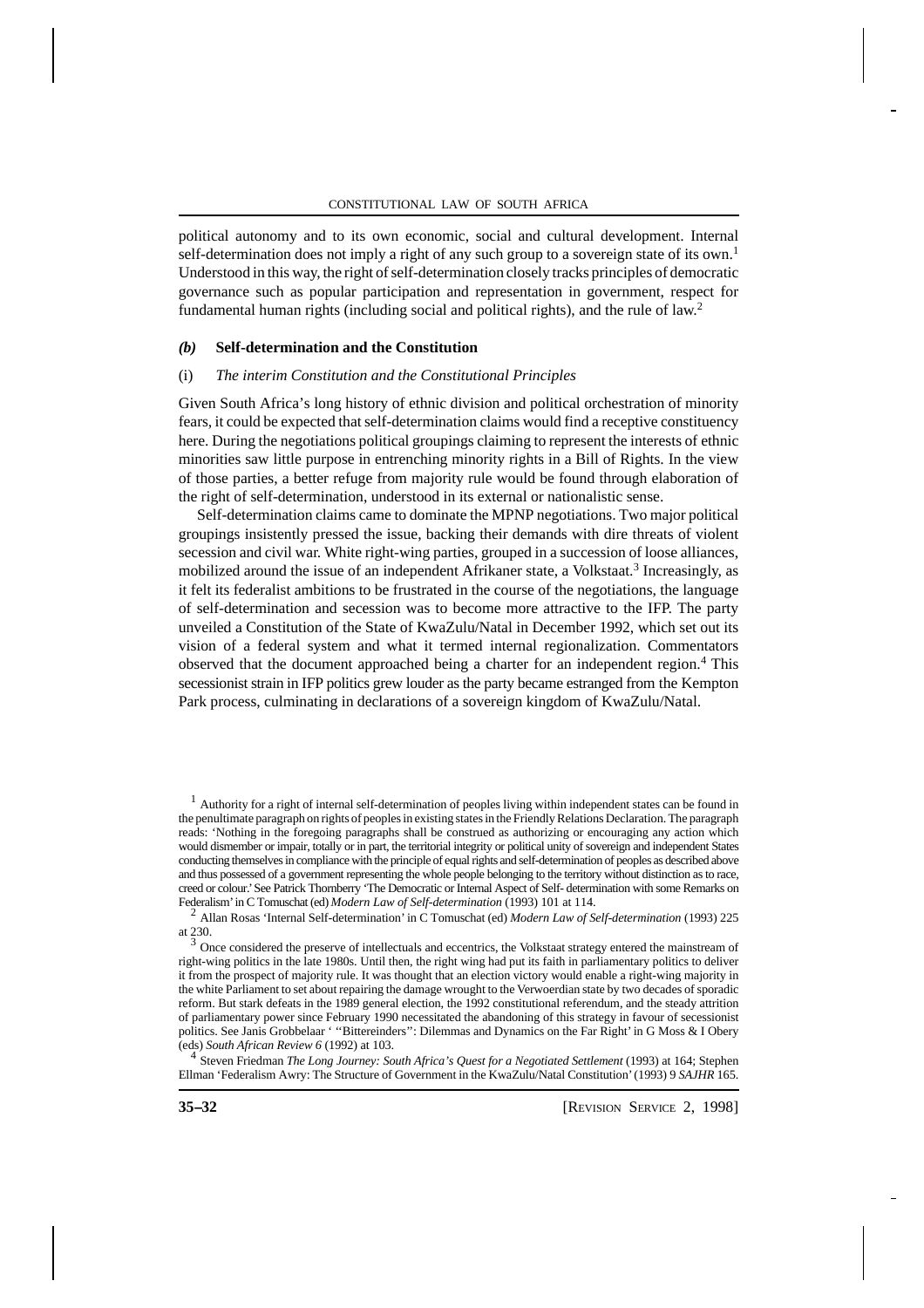While attempts were made by the negotiators to accommodate IFP demands by increasing the political power of provincial governments, right-wing fears were addressed by two Constitutional Principles dealing with self-determination: CPs XII and XXXIV. The first emerged from consideration of submissions made by right-wing parties shortly after the recommencement of negotiations in 1993. These submissions argued for a right of selfdetermination in its external sense: secession of an independent Afrikaner Volkstaat from the remainder of South Africa. In the view of the Technical Committee on Constitutional Issues the right of self-determination would be addressed by a package of guarantees corresponding to the internal dimension of the right. These included guarantees of non-discrimination, provisions ensuring meaningful participation in the political process by minority parties, by the acceptance of linguistic and cultural diversity, and by the recognition, in what became CP XII, of collective rights of internal self-determination in establishing linguistic, cultural and religious associations.<sup>1</sup>

33 CP XXXIV was inserted as a last-minute attempt to entice the right-wing, which had abandoned negotiations and declared its intention to boycott the election, to participate in the transitional process.<sup>2</sup> Read together with Chapter 11A of the interim Constitution which provided for the establishment of a Volkstaat council, $^3$  it gives qualified recognition to a right of external self-determination, and provided as follows:

- '1. This Schedule and the recognition therein of the right of the South African people as a whole to self-determination, shall not be construed as precluding, within the framework of the said right, constitutional provision for a notion of the right to self-determination by any community sharing a common cultural and language heritage, whether in a territorial entity within the Republic or in any other recognized way.
- 2. The Constitution may give expression to any particular form of self-determination provided there is substantial proven support within the community concerned for such a form of self-determination.
- 3. If a territorial entity referred to in paragraph 1 is established in terms of this Constitution before the new constitutional text is adopted, the new Constitution shall entrench the continuation of such territorial entity, including its structures, powers and functions.'

#### (ii) *Section 235*

Agreement on the interpretation and implementation of CP XXXIV proved elusive during the Constitutional Assembly process. It was most urgently pressed by the Freedom Front, which interpreted it as supporting constitutional recognition of its demand for a territorial Volkstaat. This demand was resisted by the ANC, which justified its resistance by pointing

1 Technical Committee on Constitutional Issues *Fourth Supplementary Report on Constitutional Principles* 26 July 1993 at 7. On the constitutional implementation of CP XII, see further above, § 35.4.

<sup>&</sup>lt;sup>2</sup> The principle was inserted by the Constitution of the Republic of South Africa Amendment Act 2 of 1994. See generally Richard Humphries, Thabo Rapoo & Stephen Friedman 'The Shape of the Country: Negotiating Local Government' in Stephen Friedman & Doreen Atkinson (eds) *South African Review 7* (1994) 148 at 170.

 $3$  Chapter 11A of the interim Constitution provided for the establishment of a Volkstaat Council, intended to enable proponents of the idea of a Volkstaat constitutionally to pursue the establishment of such a Volkstaat (s 184B(1)). The Council is an advisory body, with powers to gather information and make representations on the Volkstaat issue to the Constitutional Assembly, including the suggested constitutional relationship with government at national and provincial level of a Volkstaat (s 184B(1)*(a)*).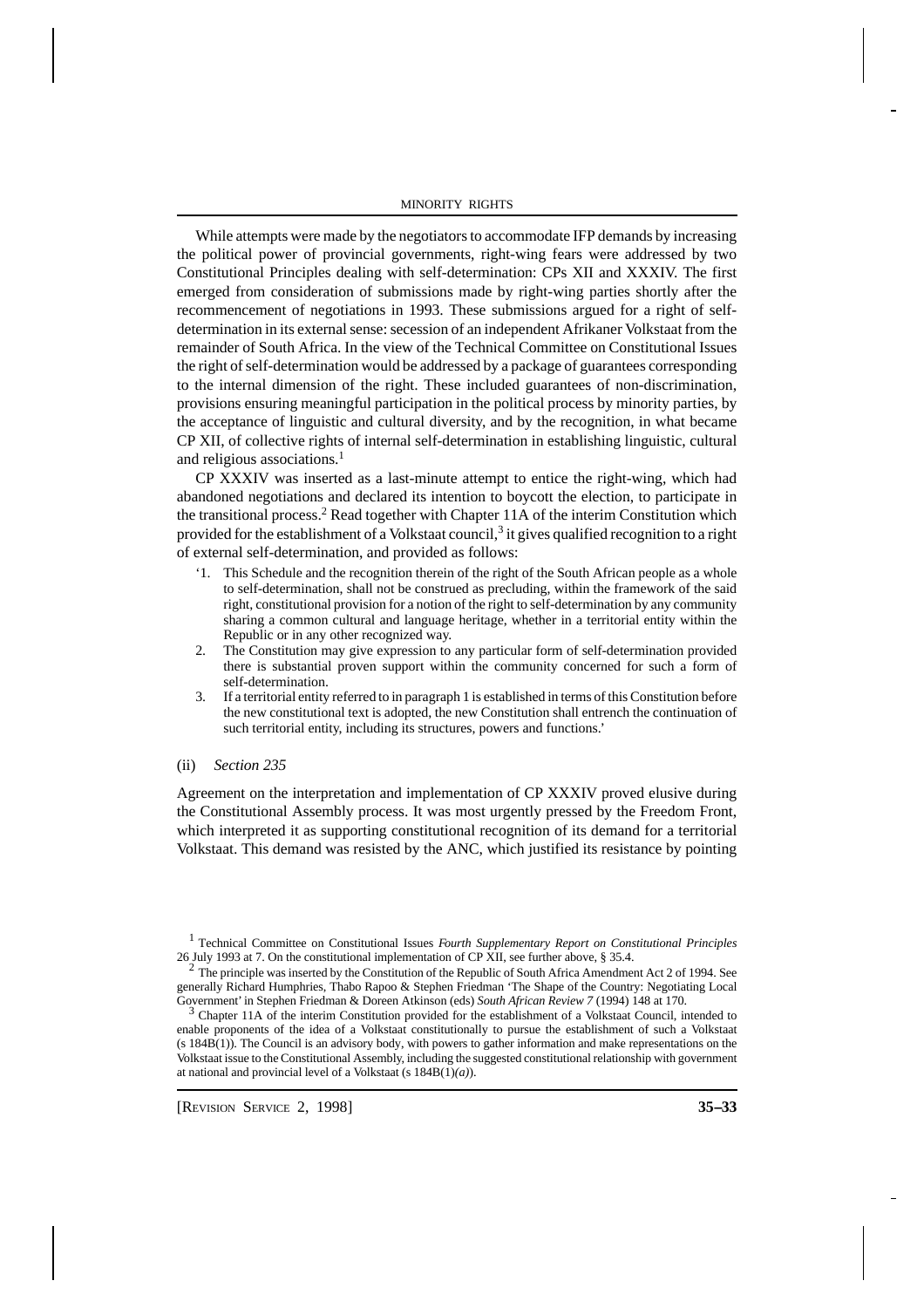to the failure of the Volkstaat Council to produce anything like a viable blueprint for an independent Volkstaat. In the end, no constitutional provision for external self-determination was made, though the life of CP XXXIV was prolonged by its repetition in s 235.<sup>1</sup>

Considering objections that CP XXXIV had not been complied with, the Constitutional Court held that the basic thrust of the principle was that constitutional provision for the notion of the right to self-determination by any community sharing a common cultural and language heritage within a territorial entity could not be precluded, notwithstanding the fact that CP I required South Africa to be a unitary sovereign state. This was a permissive rather than an obligatory provision. The only mandatory provision in the Constitutional Principles was that if a territorial entity was in fact established in terms of the interim Constitution before the adoption of the final Constitution, then such an entity must be entrenched in the Constitution. Since no such entity had in fact been established no obligatory entrenchment had to be made.<sup>2</sup>

What then is the import of s 235? We have seen that self-determination can be viewed as encompassing only a narrowly construed internal dimension or a wider external dimension. Internal self-determination affects only the relationship between a group and the state and implies neither a right of secession, nor even political rights aimed at ensuring representation and participation of groups in the government of the state. But s 235 requires that the phrase 'self-determination' is interpreted so as not to exclude the possibility of vindication of the right of self-determination by external or by internal political means. This wider interpretation of the right of self-determination is intended only to benefit a community sharing a common cultural and language heritage, as opposed to any of the other possible collectivities that may claim self-determination.

A community sharing a common cultural and language heritage (a euphemism for an ethnic minority) may claim legislative provision for self-determination in a territorial entity within the Republic or in any other recognized way. Besides decolonization, there are other possible means of exercising the right of self-determination. The most far-reaching is by means of secession. While the phrasing of the principle appears to favour self-determination by internal means, this does not exclude the possibility that secession may be another recognized way of achieving self-determination. The criteria for recognition are not set out, but may safely be assumed to mean that a recognized way is a form of self-determination sanctioned by international law. While there is no right of secession in international law outside the colonial context, a state may make provision for secession of part of its territory in its constitution.<sup>3</sup> However, recognition of the right of self-determination in international law is inevitably connected to the principle of territorial integrity of states.<sup>4</sup> A secession that disrupts existing territorial arrangements would thus be treated with disfavour and the resulting entity would probably fail to be recognized as a state.

<sup>&</sup>lt;sup>1</sup> The section appeared for the first time in the second Constitution Bill of 6 May 1996.

<sup>2</sup> Paragraph 218.

<sup>&</sup>lt;sup>3</sup> R McCorquodale 'Self-determination: A Human Rights Approach' (1994) 10 *SAJHR* 4 at 21-3.

<sup>&</sup>lt;sup>4</sup> A point recently affirmed by the Vienna Declaration and Programme of Action of the United Nations World Conference on Human Rights (adopted by acclamation, 25 June 1993) (1993) 32 *ILM* 1661 at 1665: